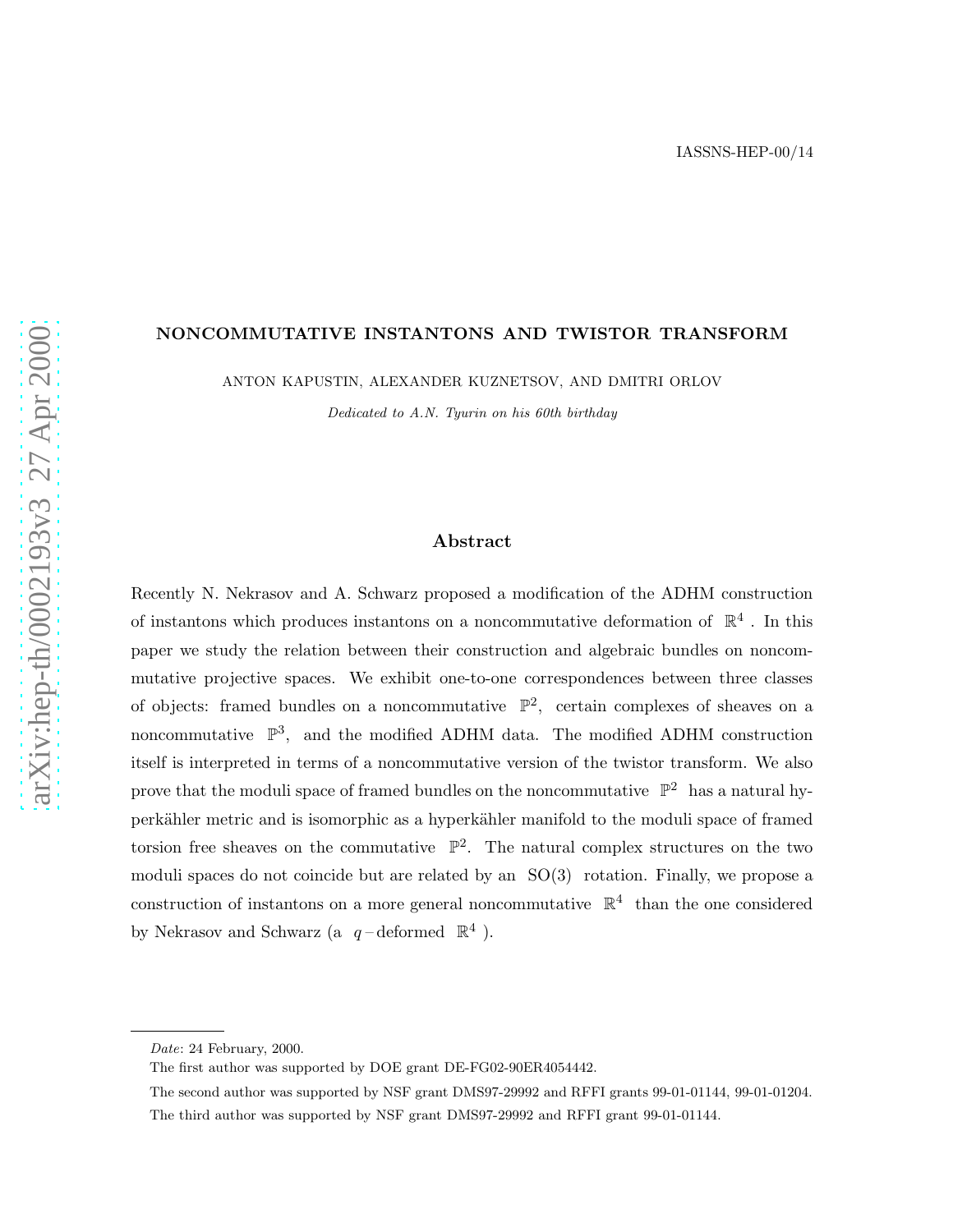### 1. Physical motivation

<span id="page-1-0"></span>In this section we explain the physical motivation for studying instantons on a noncommutative R 4 . Readers uninterested in the motivation may skip most of this section and proceed directly to subsection [1.5](#page-4-0). Likewise, readers familiar with the way noncommutative instantons arise in string theory may start with subsection [1.5](#page-4-0).

1.1. Instanton equations. Let  $E$  be a vector bundle with structure group  $G$  on an oriented Riemannian 4-manifold X, and let A be a connection on  $E$ . Instanton equation is the equation

$$
F_A^+ = 0,
$$

where  $F_A$  is the curvature of A, and  $F_A^+$  denotes the self-dual (SD) part of  $F_A$ . Solutions of this equation are called instantons, or anti-self-dual (ASD) connections. The second Chern class of  $E$  is known in the physics literature as the instanton number. Instantons automatically satisfy the Yang-Mills equation  $d_A(*F) = 0$ , where  $d_A : \Omega^p \otimes \text{End}(E) \longrightarrow$  $\Omega^{p+1}\otimes \text{End}(E)$  is the covariant differential, and  $*:\Omega^p\longrightarrow \Omega^{4-p}$  is the Hodge star operator.

There are several physical reasons to be interested in instantons. If one is studying quantum gauge theory on a Riemannian 3-manifold M (space), then instantons on  $X = M \times \mathbb{R}$ describe quantum-mechanical tunneling between different classical vacua. The possibility of such tunneling has drastic physical effects, some of which can be experimentally observed. If one is studying classical gauge theory on a 5-dimensional space-time  $X \times \mathbb{R}$ , then instantons on  $X$  can be interpreted as solitons, i.e. as static solutions of the Yang-Mills equations of motion. In fact, instantons are the absolute minima of the Yang-Mills energy function of the 5-dimensional theory (with fixed second Chern class).

Both interpretations arise in string theory, but to explain this we need to make a digression and discuss D-branes.

1.2. D-branes. It has been discovered in the last few years that string theory describes, besides strings, extended objects (branes) of various dimensions. These extended objects should be regarded as static solutions of (as yet poorly understood) stringy equations of motion. D-branes are a particularly manageable class of branes. Recall that ordinary closed oriented superstrings, known as Type II strings, are described by maps from a Riemann surface  $\Sigma$ ("worldsheet") to a 10-dimensional manifold Z ("target"). The physical definition of a D-brane is "a submanifold of Z on which strings can end." This means that if a D-brane is present, then one needs to consider maps from a Riemann surface with boundaries to Z such that the boundaries are mapped to a certain submanifold  $X \subset Z$ . In this case one says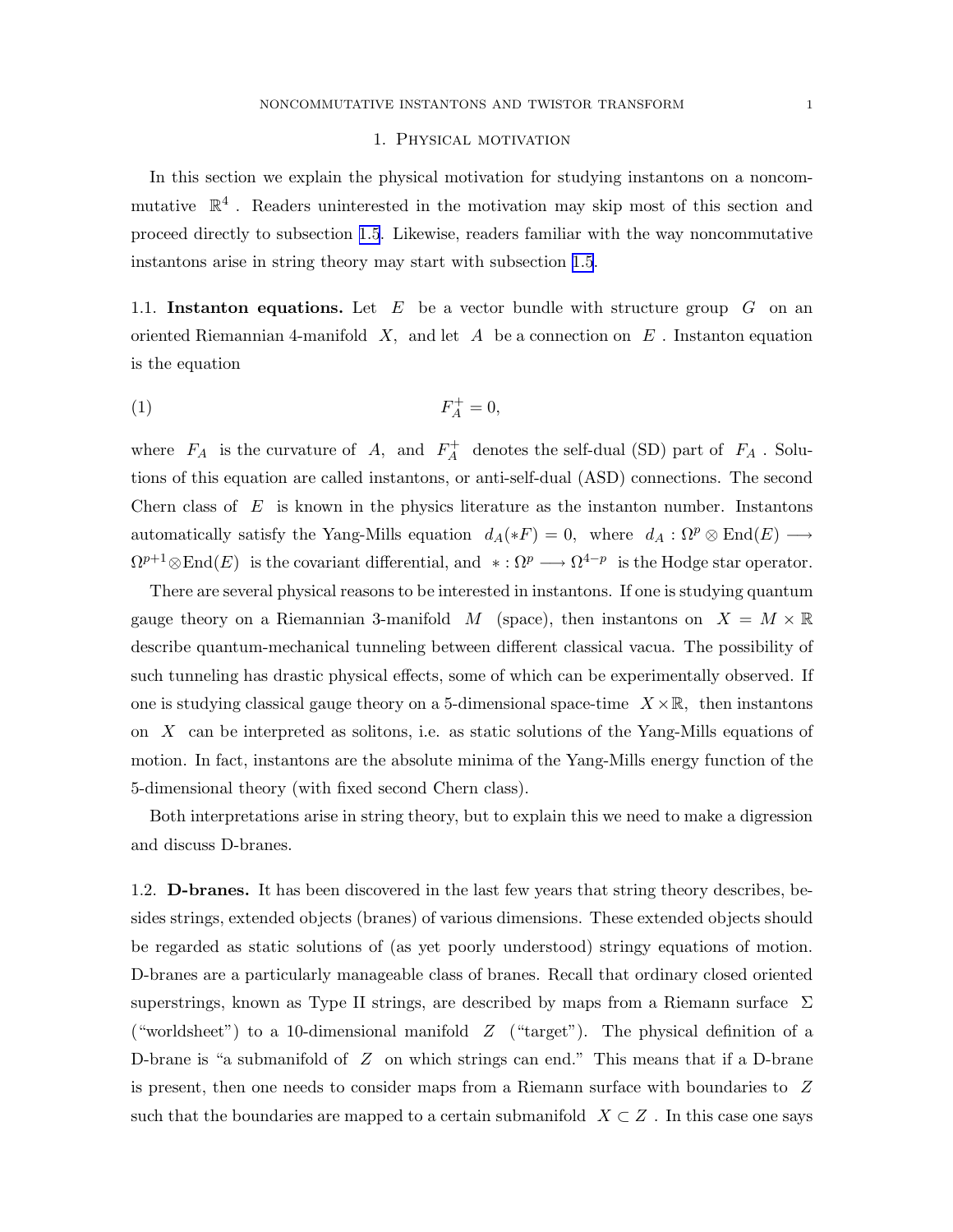<span id="page-2-0"></span>that there is a D-brane wrapped on X. If X is connected and has dimension  $p+1$ , then one says that one is dealing with a Dp-brane. In general,  $X$  can have several components with different dimensions, and then each component corresponds to a D-brane.

In perturbative string theory, the role of equations of motion is played by the condition that a certain auxiliary quantum field theory on the Riemann surface  $\Sigma$  is conformally invariant. When D-branes are present,  $\Sigma$  has boundaries, and the auxiliary theory must be supplemented with boundary conditions. The requirement that the boundary conditions preserve conformal invariance imposes constraints on the submanifold  $X$ . This constraints should be regarded as equations of motion for D-branes. For example, if we consider a D0 brane wrapped on a 1-dimensional submanifold  $X$ , then conformal invariance requires that X be a geodesic in  $Z$ . This is the usual equation of motion for a relativistic particle moving in  $Z$ .

An important subtlety is that to specify fully the boundary conditions for the auxiliary theory on  $\Sigma$  it is not sufficient to specify X; one should also specify a unitary vector bundle  $E$  on  $X$  and a connection on it. In the simplest case this bundle has rank 1, but one can also have "multiple" D-branes, described by bundles of rank  $r > 1$ . Such bundles describe r coincident D-branes wrapped on the same submanifold  $X$ . Using the requirement of conformal invariance of the auxiliary two-dimensional quantum field theory, one can derive equations of motion for the Yang-Mills connection on  $E$ . In the low-energy approximation, the equations of motion are the usual Yang-Mills equations  $d_A(*F_A) = 0$ . In particular, instantons are solutions of these equations.

1.3. Instantons and D-branes. Let  $Z$  be  $\mathbb{R}^{10}$  with a flat metric, and let  $X \hookrightarrow Z$  be  $\mathbb{R}^5 = \mathbb{R}^4 \times \mathbb{R}$  linearly embedded in Z. We regard  $\mathbb{R}^4$  as space and  $\mathbb{R}$  as time. Consider  $r$  D4-branes wrapped on  $X$ . This physical system is described by the Yang-Mills action on  $\mathbb{R}^5 = \mathbb{R}^4 \times \mathbb{R}$ . If one is looking for static solutions of the equations of motion, one needs to consider the minima of the Yang-Mills energy function

$$
W[A] = \int_{\mathbb{R}^4} ||F_A||^2,
$$

where  $F_A$  is the curvature of a  $U(r)$  connection A, and  $||F_A||^2 = -\text{Tr}(F_A \wedge *F_A)$ . The instanton number of  $A$  is defined by

(2) 
$$
c_2 = \frac{1}{8\pi^2} \int_{\mathbb{R}^4} \operatorname{Tr} \left( F_A \wedge F_A \right).
$$

If the Yang-Mills energy evaluated on  $A$  is finite, then the bundle  $E$  and the connection A extend to  $\mathbb{S}^4$ , the one-point compactification of  $\mathbb{R}^4$  (see [\[4\]](#page-54-0) for details). In this case  $c_2$ is the second Chern class of  $E$  and is therefore an integer.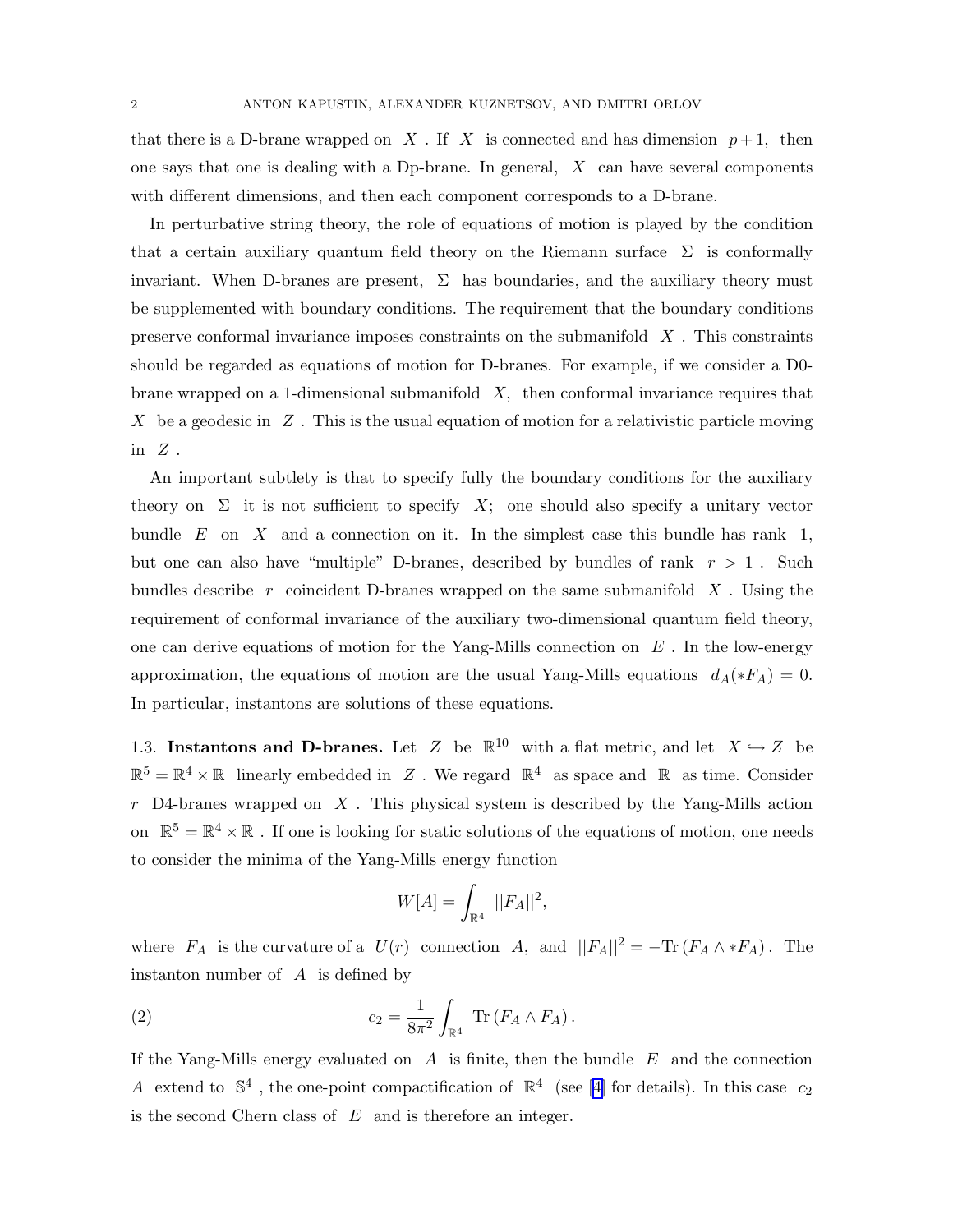Solutions of instanton equations on  $\mathbb{R}^4$  are precisely the absolute minima of the Yang-Mills energy function. These solutions should be regarded as composed of identical particlelike objects (instantons) on  $X$ , their number being  $c_2$ . Since the energy of the instanton is proportional to  $c_2$ , all "particles" have the same mass. Since the solution is static, the particles neither repel nor attract. This is actually a consequence of supersymmetry: Type II string theory is supersymmetric, and D4-branes with instantons on them leave part of supersymmetry unbroken.

In string theory one may also consider k D0-branes present simultaneously with  $r$  D4branes. More specifically, we will consider D0-branes which are at rest, i.e. the corresponding one-dimensional manifolds are straight lines parallel to the time axis. Such a configuration of branes is also supersymmetric, and consequently there are no forces between any of the branes. The positions of D0-branes are not constrained by anything, so their moduli space is  $(\mathbb{R}^9)^k$ . More precisely, since D0-branes are indistinguishable, the moduli space is  $Sym^k(\mathbb{R}^9)$  .

It turns out that an instanton with instanton number  $k$  and  $k$  D0-branes are related: they can be deformed into each other without any cost in energy. A convenient point of view is the following. In the presence of D4-branes wrapped on  $X$  the moduli space of D0-branes has two branches: a branch where their positions are unconstrained and D0-branes are pointlike (this branch is isomorphic to  $Sym^k(\mathbb{R}^9)$ ), and the branch where they are constrained to lie on X. The latter branch is isomorphic to the moduli space  $\mathcal{M}_{r,k}$  of  $U(r)$  instantons on  $X = \mathbb{R}^4$  with  $c_2 = k$ .

The dimension of  $\mathcal{M}_{r,k}$  is known to be  $4rk$  for  $r > 1$  (see for example [\[4\]](#page-54-0)). For  $r = 1$ instantons do not exist. The translation group of  $\mathbb{R}^4$  acts freely on  $\mathcal{M}_{r,k}$ , and the quotient space describes the relative positions and sizes of instantons. Thus D0-branes are point-like objects when they are away from D4-branes, but when they bind to D4-branes they can acquire finite size.

The "instanton" branch touches the "point-like" branch at submanifolds where some or all of the instantons shrink to zero size. These are the submanifolds where the instanton moduli space is singular. At these submanifolds the point-like instantons can detach from D4-branes and start a new life as D0-branes. This lowers the second Chern class of the bundle on D4-branes. Thus from the string theory perspective it is natural to glue together the moduli spaces of instantons with different Chern classes along singular submanifolds.

1.4. Noncommutative geometry and D-branes. Instanton equations (and, more generally, Yang-Mills equations) arise in the low-energy limit of string theory, or equivalently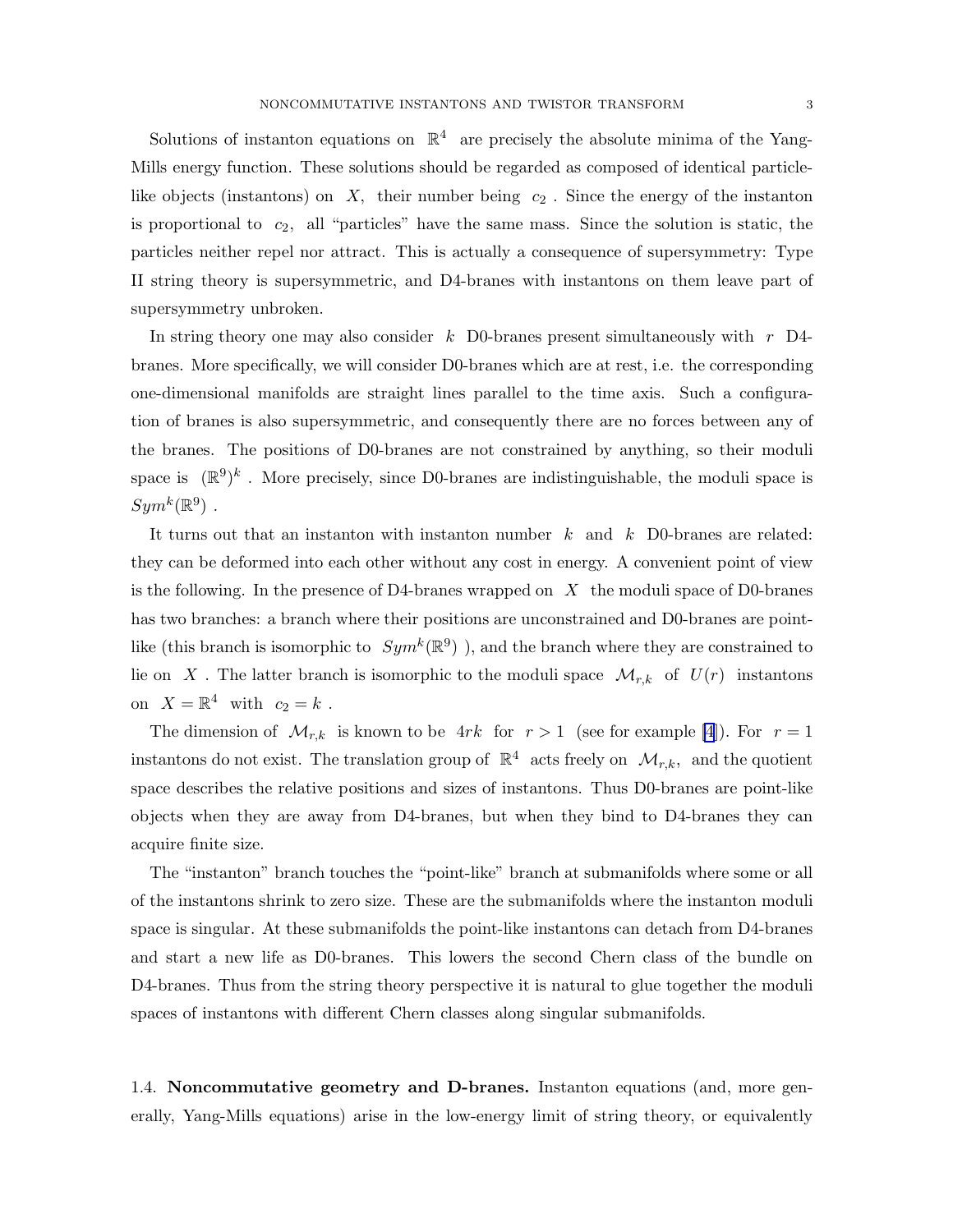<span id="page-4-0"></span>for large string tension. Recently, another kind of low-energy limit of string theory was dis-cussedin the literature [[31\]](#page-55-0). Consider a trivial  $U(r)$  -bundle on  $X = \mathbb{R}^4$  with a connection A whose curvature  $F_A$  is of the form  $1 \otimes f$ , , where 1 is the unit section of End(E), and  $f$  is a constant nondegenerate 2-form. For small  $f$  the D4-branes are described by the ordinary Yang-Mills action, but for large  $F_A$  the stringy equations of motion get complicated. It turns out that the equations of motion simplify again in the limit when both  $F_A$  and the string tension are taken to infinity, with a certain combination of the two kept fixed (one also has to scale the metric appropriately, see[[31](#page-55-0)]). We will call this limit the Seiberg-Witten limit. In this limit the D4-branes are described by Yang-Mills equations on acertain noncommutative deformation of  $\mathbb{R}^4$  (see [[31\]](#page-55-0) and references therein).

There is another description of the Seiberg-Witten limit, which is gauge-equivalent to the previous one. Type II string theory reduces at low energies to Type II supergravity in 10 dimensions. The bosonic fields of this low-energy theory include a symmetric rank-two tensor (metric) and a 2-form  $B$ .  $\mathbb{R}^{10}$  with a flat Lorenzian metric and a constant  $B$  is a solution of supergravity equations of motion, as well as full stringy equations of motion. A constant B can be gauged away, so this is not a very interesting solution. Life gets more interesting if there are D-branes present. For example, consider  $r$  coincident flat D4-branes embedded in  $\mathbb{R}^{10}$  with a constant B-field. It turns out that one can gauge away a constant B-field only at the expense of introducing a constant  $F_A$  of the form  $1 \otimes f$  where f is equal to the pull-back of  $B$  to the worldvolume of the D4-branes. Thus the solution with zero  $F_A$ and nonzero  $B$  is equivalent to the solution with nonzero  $F_A$  and zero  $B$ . Therefore the Seiberg-Witten limit can be described as the limit in which both the  $B$ -field and the string tension become infinite.

The idea that D-branes in a nonzero B-field are described Yang-Mills theory on a noncommutative space was first put forward in [\[13](#page-54-0)] for the case of D-branes wrapped on tori.

1.5. Instanton equations on a noncommutative  $\mathbb{R}^4$ . The deformed  $\mathbb{R}^4$  that one obtains in the Seiberg-Witten limit is completely characterized by its algebra of functions A. It is a noncommutative algebra whose underlying space is a certain subspace of  $C^{\infty}$ functions on  $\mathbb{R}^4$ . The product is the so-called Wigner-Moyal product formally given by

(3) 
$$
(f \star g)(x) = \lim_{y \to x} \exp\left(\frac{1}{2}\hbar \theta_{ij} \frac{\partial^2}{\partial x_i \partial y_j}\right) f(x)g(y).
$$

Here  $\theta$  is a purely imaginary matrix, and  $\hbar$  is a real parameter ("Planck constant") which is introduced to emphasize that the Wigner-Moyal product is a deformation of the usual product. In the string theory context  $\theta$  is proportional to  $f^{-1}$ .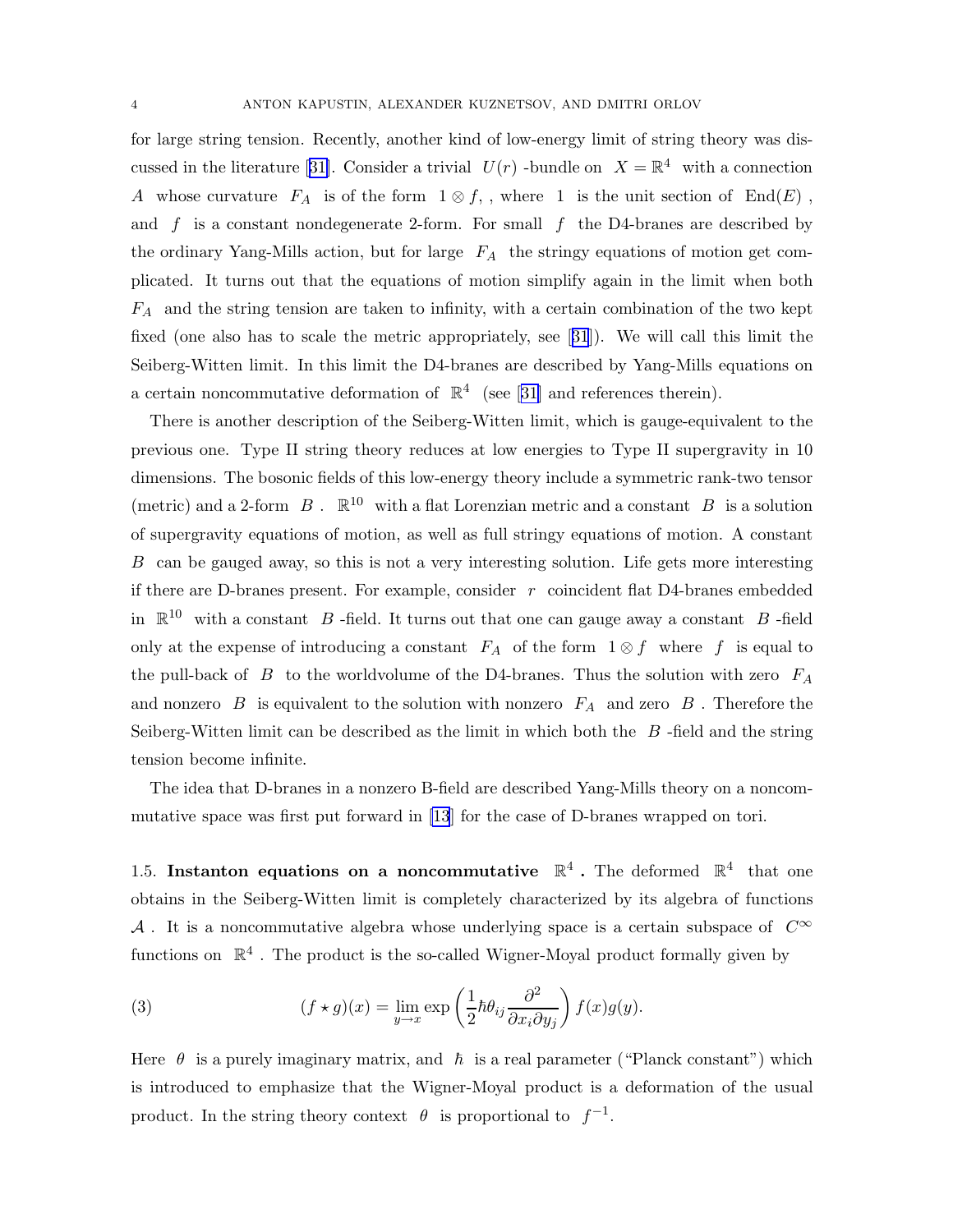Of course, to make sense of this definition we must specify a subspace in the space of  $C^{\infty}$ functions which is closed under the Wigner-Moyal product. Leaving this question aside for a moment,<sup>1</sup> one can define the exterior differential calculus over  $\mathcal A$ . Differential geometry of noncommutative spaces has been developed by A. Connes[[12](#page-54-0)]. In our situation Connes' general theory is greatly simplified. For example, the sheaf of 1-forms  $\Omega^1(\mathcal{A})$  is simply a bimodule  $\mathcal{A}^{\oplus 4}$  (the relation of this definition with the general theory is explained in sub-section [8.11\)](#page-47-0). The elements of  $\Omega^1(\mathcal{A})$  will be denoted  $\sum_i f^i(x)dx_i$ , or simply  $f^i(x)dx_i$ . The exterior differential  $d$  is a vector space morphism

$$
d: \mathcal{A} \to \Omega^1(\mathcal{A}), \qquad f \mapsto \frac{\partial f}{\partial x_i} dx_i.
$$

The exterior differential  $d$  satisfies the Leibniz rule

$$
d(f_1 \star f_2) = df_1 \star f_2 + f_1 \star df_2.
$$

This makes sense because  $\Omega^1(\mathcal{A})$  is a bimodule.

The sheaf of 2-forms over A is a bimodule  $\Omega^2(\mathcal{A}) = \mathcal{A}^{\oplus 6}$  (see subsection [8.11](#page-47-0)). The definition of the exterior differential can be extended to  $\Omega^1(A)$  in an obvious manner.

Complex conjugation acts as an anti-linear anti-homomorphism of A, i.e.  $\overline{(f \star g)} = \overline{g} \star \overline{f}$ . Thus A has a natural structure of a  $*$  -algebra. We will denote the  $*$  -conjugate of  $f \in \mathcal{A}$ by  $f^{\dagger}$ .

A trivial bundle over the noncommutative  $\mathbb{R}^4$  is defined as a free  $\mathcal A$ -module  $E$ . A trivial unitary bundle over the noncommutative  $\mathbb{R}^4$  is defined as a free module  $V \otimes_{\mathbb{C}} A$ , where  $V$  is a Hermitean vector space. A connection on a trivial bundle  $E$  is defined as a map

$$
\nabla: E \to E \otimes_{\mathcal{A}} \Omega^1(\mathcal{A}),
$$

which is a vector space morphism satisfying the Leibniz rule

$$
\nabla(m \star f) = \nabla(m) \star f + m \star df.
$$

This formula makes use of the bimodule structure on  $\Omega^1(\mathcal{A})$ .

The curvature  $F_{\nabla} = [\nabla, \nabla]$  is a morphism of  $\mathcal A$  -modules

$$
F_{\nabla}: E \to E \otimes_{\mathcal{A}} \Omega^2(\mathcal{A}).
$$

As in the commutative case, a connection on a trivial bundle  $E$  can be written in terms of a connection 1-form  $A \in \text{End}_{\mathcal{A}}(E) \otimes_{\mathcal{A}} \Omega^1(\mathcal{A})$ :

$$
\nabla(m) = dm + A \star m.
$$

<sup>&</sup>lt;sup>1</sup>String theory considerations do not shed light on this problem.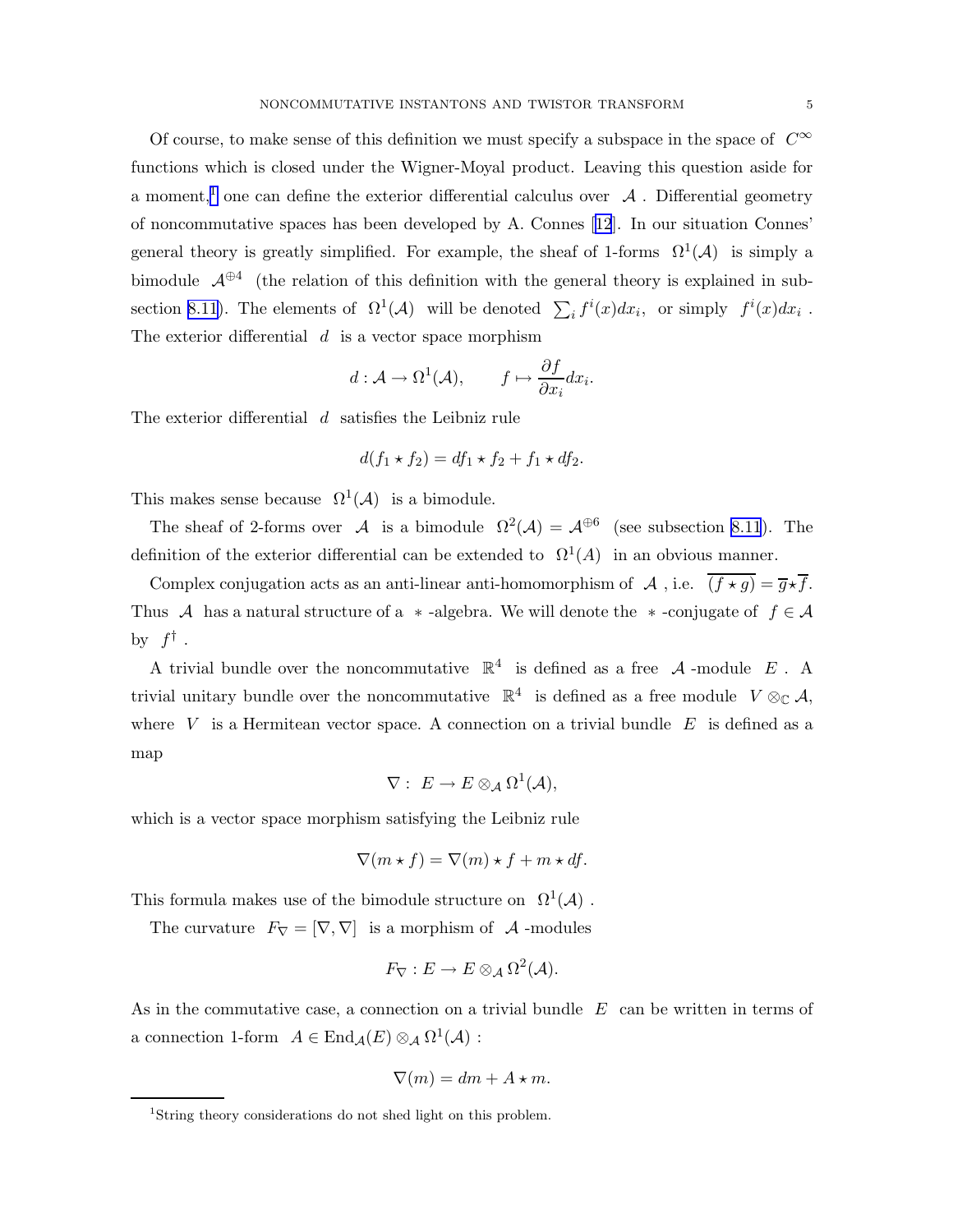<span id="page-6-0"></span>This formula uses the bimodule structure on  $m$ . If  $E$  is a unitary bundle, and we have  $A^{\dagger} = -A$ , then we say that A is a unitary connection.

The curvature is given in terms of A by the usual formula

$$
F_{\nabla} := F_A = dA + A \wedge A.
$$

Here it is understood that

$$
f^i dx_i \wedge g^j dx_j = f^i \star g^j dx_i \wedge dx_j.
$$

Theinstanton equation on  $\mathcal A$  is again given by ([1](#page-1-0)), and the instanton number is defined by([2\)](#page-2-0).

The most obvious choice of the space of functions closed under the Wigner-Moyal product is the space of polynomial functions. However, this choice is not suitable for our purposes because it precludes the decrease of  $F_A$  at infinity which is necessary for the instanton action to converge. In the commutative case, components of an instanton connection are rational functions [\[4\]](#page-54-0), so we would like our class of functions to include rational functions on  $\mathbb{R}^4$ . A possible choice for the underlying set of  $\mathcal A$  is the set of  $C^{\infty}$  functions on  $\mathbb{R}^4$  all of whose derivatives are polynomially bounded. Then we face the question of the convergence of the series [\(3\)](#page-4-0). To avoid dealing with this issue, we modify our definition of the Wigner-Moyal product (see Appendix for details). The modified product makes the space of  $C^{\infty}$ functions all of whose derivatives are polynomially bounded into an algebra over C, and agrees with [\(3](#page-4-0)) on polynomial functions.

Polynomial functions form a subalgebra of  $A$ . This subalgebra is isomorphic to the algebra generated by four variables  $x_i, i = 1, 2, 3, 4$  with relations

$$
[x_i, x_j] = \hbar \theta_{ij}.
$$

This algebra is usually called the Weyl algebra.

To summarize, there is a limit of string theory in which D4 branes are described by Yang-Mills equations on the noncommutative  $\mathbb{R}^4$  (= A). D0-branes bound to D4-branes are described in this limit by the instanton equations on the noncommutative  $\mathbb{R}^4$ . One can show that, unlike in the commutative case, instantons cannot be deformed to point-like D0-branes without a cost in energy. Thus it is natural to suspect that the moduli space of instantons on the noncommutative  $\mathbb{R}^4$  is metrically complete.

## 2. Review of the ADHM construction and summary

All instantons on the commutative  $\mathbb{R}^4$  arise from the so-called ADHM construction. Recently N. Nekrasov and A. Schwarz [\[28](#page-55-0)] introduced a modification of this construction which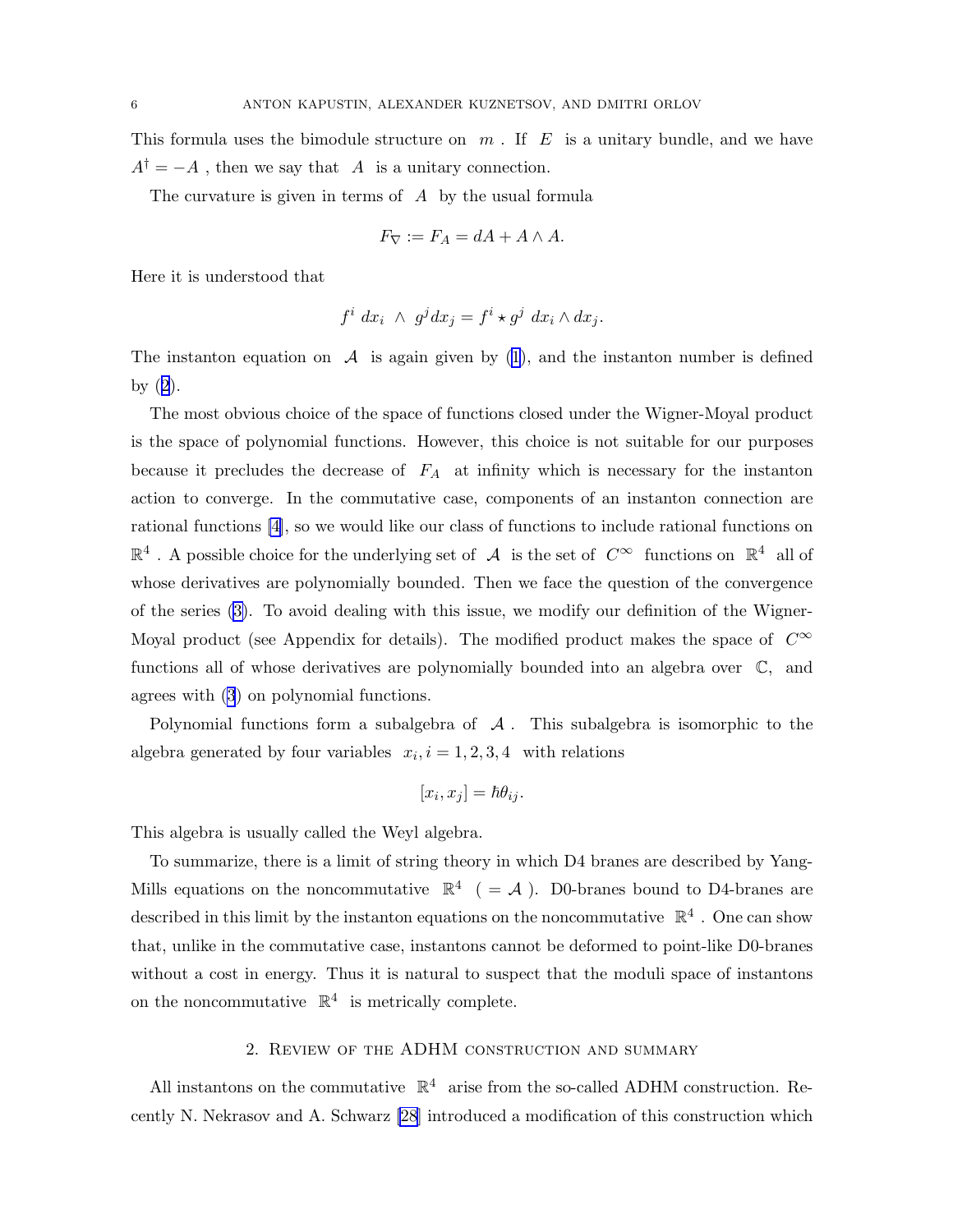<span id="page-7-0"></span>produces instantons on the noncommutative  $\mathbb{R}^4$ .<sup>2</sup> In the commutative case the completeness of the ADHM construction can proved using the twistor transform of R. Penrose, so one could hope that that the same approach could work in the noncommutative case. In this paper we show that the deformed ADHM data of [\[28](#page-55-0)] describe holomorphic bundles on certain noncommutative algebraic varieties and interpret the deformed ADHM construction in terms of noncommutative twistor transform. In this subsection we review both ordinary and deformed ADHM constructions and make a summary of our results.

2.1. Review of the ADHM construction of instantons. First let us outline the ADHM constructionof  $U(r)$  instantons on the commutative  $\mathbb{R}^4$  following [[15\]](#page-54-0). We assume that the constant metric G on  $\mathbb{R}^4$  has been brought to the standard form  $G = diag(1, 1, 1, 1)$ by a linear change of basis. To construct a  $U(r)$  instanton with  $c_2 = k$  one starts with two Hermitean vector spaces  $V \simeq \mathbb{C}^k$  and  $W \simeq \mathbb{C}^r$ . The ADHM data consist of four linear maps  $B_1, B_2 \in \text{Hom}(V, V)$ ,  $I \in \text{Hom}(W, V)$ ,  $J \in \text{Hom}(V, W)$  which satisfy the following two conditions:

(i)  $\mu_c = [B_1, B_2] + IJ = 0, \quad \mu_r = [B_1, B_1^{\dagger}] + [B_2, B_2^{\dagger}] + II^{\dagger} - J^{\dagger} J = 0.$ 

(ii) For any  $\xi = (\xi_1, \xi_2) \in \mathbb{C}^2 \cong \mathbb{R}^4$  the linear map  $\mathcal{D}_{\xi} \in \text{Hom}(V \oplus V \oplus W, V \oplus V)$ defined by

(4) 
$$
\mathcal{D}_{\xi} = \begin{pmatrix} B_1 - \xi_1 & -B_2 + \xi_2 & I \\ B_2^{\dagger} - \bar{\xi}_2 & B_1^{\dagger} - \bar{\xi}_1 & J^{\dagger} \end{pmatrix}
$$

is surjective.

The equations  $\mu_c = \mu_r = 0$  are called the ADHM equations. They are invariant with respect to the action of the group of unitary transformations of  $V$ . Solutions of these equations are called ADHM data. The space of ADHM data modulo  $U(V)$  transformations has dimension  $4rk$  and carries a natural hyperkähler metric. ADHM construction identifies this moduli space with the moduli space of  $U(r)$  instantons with  $c_2 = k$  and fixed trivialization at infinity. The role of the condition (ii) above is to remove submanifolds in this moduli space where the hyperkähler metric becomes singular (these are point-like instanton singularities mentioned in subsection [1.3\)](#page-2-0). As a result the moduli space of the ADHM data is metrically incomplete.

The instanton connection can be reconstructed from the ADHM data as follows. The condition (ii) implies that the family  $\mathbf{Ker} \mathcal{D}_{\xi}$  forms a trivial subbundle of  $V \oplus V \oplus W$  of rank r. Let  $v(\xi)$  be its trivialization, i.e. a linear map  $v(\xi) : \mathbb{C}^r \to V \oplus V \oplus W$  smoothly

 $\sqrt[2]{2\text{As in the commutative case}}$ , one may consider different classes of functions on the noncommutative  $\mathbb{R}^4$ : polynomial,  $C^{\infty}$  functions rapidly decreasing at infinity,  $C^{\infty}$  functions all of whose derivatives are polynomially bounded, etc. Our class of functions differs somewhat from that adopted in[[28\]](#page-55-0).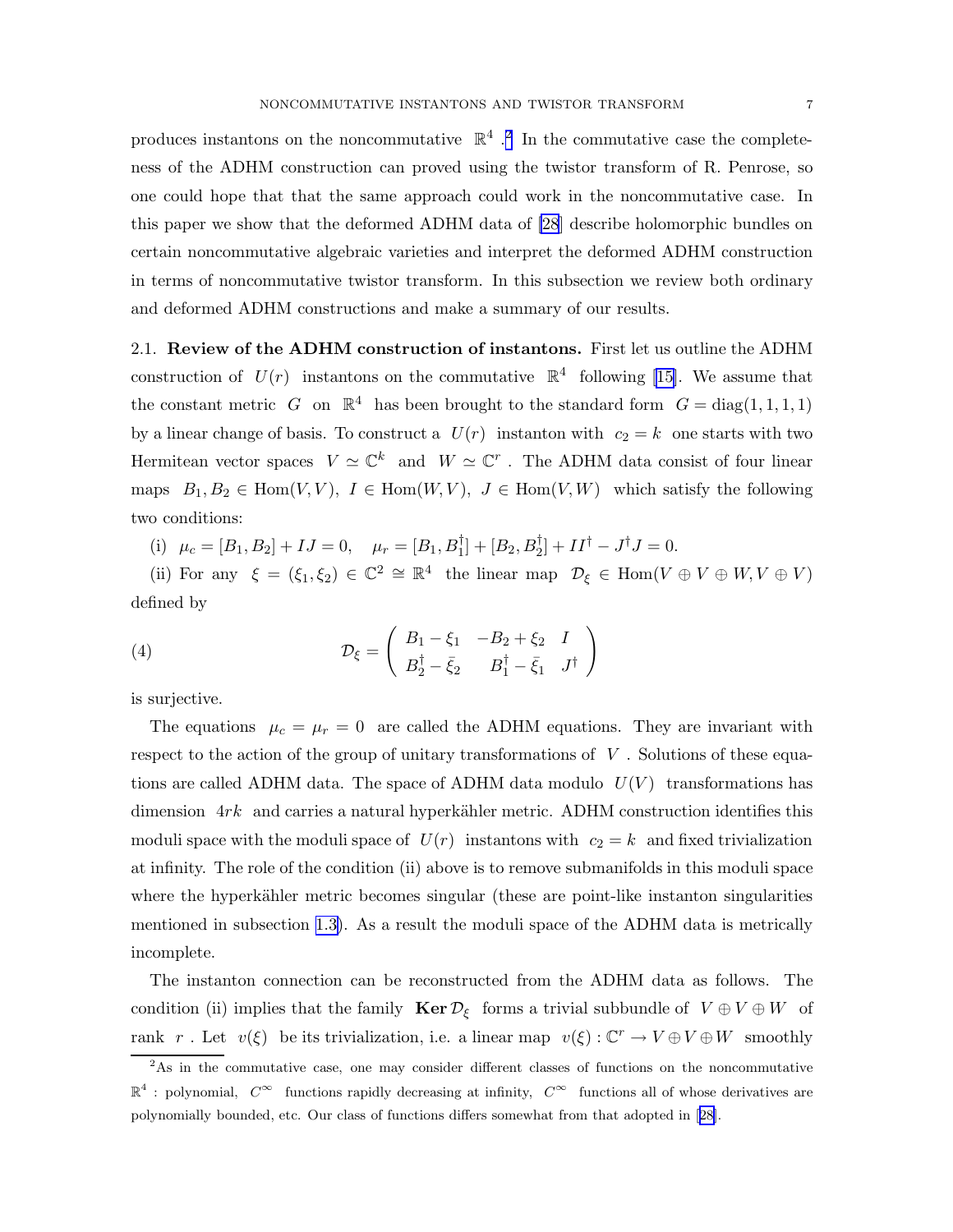depending on  $\xi$  such that  $\mathcal{D}_{\xi} v(\xi) = 0$  for all  $\xi$ , and  $\rho(\xi) = v(\xi)^{\dagger} v(\xi)$  is an isomorphism for all  $\xi$ . We set

$$
A(\xi) = \rho(\xi)^{-1} v(\xi)^{\dagger} dv(\xi).
$$

The matrix-valued one-form  $A$  is a connection on a trivial unitary bundle of rank  $r$ . One canshow that its curvature  $F_A$  is ASD (see [[4](#page-54-0)]). However, it does not satisfy  $A^{\dagger} = -A$ , because we are not using a unitary gauge. Instead A satisfies

$$
A^{\dagger}(\xi) = -(\rho(\xi)A(\xi)\rho(\xi)^{-1} + \rho(\xi)d\rho(\xi)^{-1}).
$$

To go to a unitary gauge, we must make a gauge transformation

$$
A'(\xi) = g(\xi)A(\xi)g(\xi)^{-1} + g(\xi)dg(\xi)^{-1},
$$

where  $g(\xi)$  is a function taking values in Hermitean  $r \times r$  matrices and satisfying  $g(\xi)^2 =$  $\rho(\xi)$ .

We now explain, following [\[28](#page-55-0)], how to modify the ADHM construction so that it produces rank r instantons on the noncommutative  $\mathbb{R}^4$  defined in the previous section. It proves convenient to apply an orthogonal transformation which brings the matrix  $\theta$  in [\(3\)](#page-4-0) to the standard form

$$
\theta = \sqrt{-1} \begin{pmatrix} 0 & a & 0 & 0 \\ -a & 0 & 0 & 0 \\ 0 & 0 & 0 & b \\ 0 & 0 & -b & 0 \end{pmatrix}.
$$

We will assume that  $a + b \neq 0$ . Since  $\theta$  enters only in the combination  $\hbar \theta$ , we can set  $a + b = 1$  without loss of generality. The relation between the affine coordinates  $\xi_1, \xi_2$  on  $\mathbb{C}^2$  and affine coordinates  $x_1, x_2, x_3, x_4$  on  $\mathbb{R}^4$  is chosen as follows:

$$
\xi_1 = x_4 - \sqrt{-1} x_3
$$
,  $\xi_2 = -x_2 + \sqrt{-1} x_1$ .

Then  $\xi_1, \xi_2, \bar{\xi}_1, \bar{\xi}_2$  obey the Weyl algebra relations

$$
[\xi_1, \bar{\xi}_1] = 2\hbar b
$$
,  $[\xi_2, \bar{\xi}_2] = 2\hbar a$ ,  $[\xi_1, \xi_2] = [\xi_1, \bar{\xi}_2] = [\bar{\xi}_1, \xi_2] = [\bar{\xi}_1, \bar{\xi}_2] = 0$ .

The modified ADHM data consist of the same four maps which now satisfy

$$
\mu_c = 0, \ \mu_r = -2\hbar(a+b) \cdot 1_{k \times k}.
$$

The instanton connection is given by essentially the same formulas as in the commutative case. The operator  $\mathcal D$  is given by the same formula as  $\mathcal D_{\xi}$ , but is now regarded as an element of

$$
\operatorname{Hom}_{\mathcal{A}}((V \oplus V \oplus W) \otimes_{\mathbb{C}} \mathcal{A}, (V \oplus V) \otimes_{\mathbb{C}} \mathcal{A}).
$$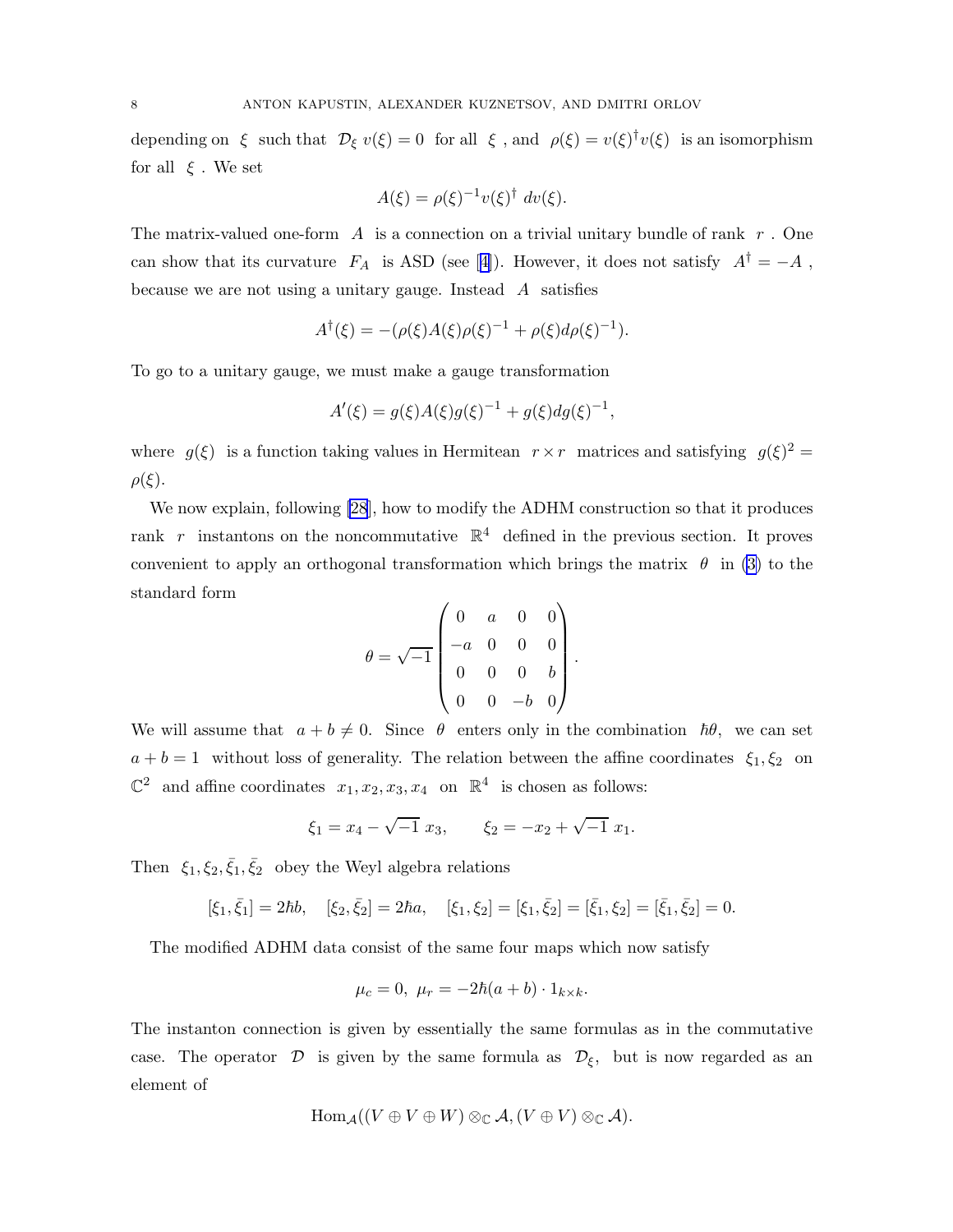<span id="page-9-0"></span>The module  $\text{Ker } \mathcal{D}$  is a projective module over  $\mathcal{A}$ . Following [\[10](#page-54-0)], we assume that it is isomorphic to a free module of rank  $r$ , and v is the corresponding isomorphism  $v : A^{\oplus r} \to$ **Ker D.** We further assume [\[10](#page-54-0)] that the morphism

$$
\Delta = \mathcal{DD}^{\dagger} \in \text{End}_{\mathcal{A}}((V \oplus V) \otimes \mathcal{A})
$$

is an isomorphism.<sup>3</sup> Then it is easy to see that  $\rho = v^{\dagger}v \in \text{End}_{\mathcal{A}}(\mathbb{C}^r \otimes \mathcal{A})$  is an isomorphism too. We set

$$
(5) \t\t A = \rho^{-1} v^{\dagger} dv.
$$

(The multiplication here and below is understood to be the Wigner-Moyal multiplication.) This formula defines a connection 1-form on a trivial unitary bundle on  $A$  of rank  $r$ . The curvature of this connection is given by

$$
F_A = \rho^{-1} dv^{\dagger} \wedge (1 - v \rho^{-1} v^{\dagger}) dv.
$$

A short computation (essentially the same as in the commutative case) shows that the curvature can be written in the form

$$
F_A = \rho^{-1} v^{\dagger} d\mathcal{D}^{\dagger} \Delta^{-1} \wedge d\mathcal{D} v.
$$

Furthermore, since  $\mathcal{D}$  and  $\mathcal{D}^{\dagger}$  are linear in  $\xi_i, \bar{\xi}_i$ , their exterior derivatives have a very simple form:

 $\overline{ }$ 

$$
d\mathcal{D} = \begin{pmatrix} -d\xi_1 & d\xi_2 & 0 \\ -d\bar{\xi}_2 & -d\bar{\xi}_1 & 0 \end{pmatrix}, \qquad d\mathcal{D}^{\dagger} = \begin{pmatrix} -d\bar{\xi}_1 & -d\xi_2 \\ d\bar{\xi}_2 & -d\xi_1 \\ 0 & 0 \end{pmatrix}.
$$

Note also that by virtue of the deformed ADHM equations  $\Delta$  has a block-diagonal form:

$$
\Delta = \begin{pmatrix} \delta & 0 \\ 0 & \delta \end{pmatrix},
$$

where  $\delta \in \text{End}_{\mathcal{A}}(V \otimes \mathcal{A})$  is an isomorphism. Using this fact, one can easily see that  $F_A$  is proportional to the 2-forms

$$
d\xi_1 \wedge d\bar{\xi}_1 + d\xi_2 \wedge d\bar{\xi}_2, \quad d\xi_1 \wedge d\bar{\xi}_2, \quad d\xi_2 \wedge d\bar{\xi}_1,
$$

which are anti-self-dual.

<sup>&</sup>lt;sup>3</sup>One can show that the latter assumption is always valid provided  $\hbar \neq 0$ . As for the former one, it is not known what constraints should be imposed on the deformed ADHM data to ensure that  $\text{Ker } \mathcal{D}$  is a free A–module of rank r. For  $r = 1$  Ker D is never free [[16](#page-54-0)].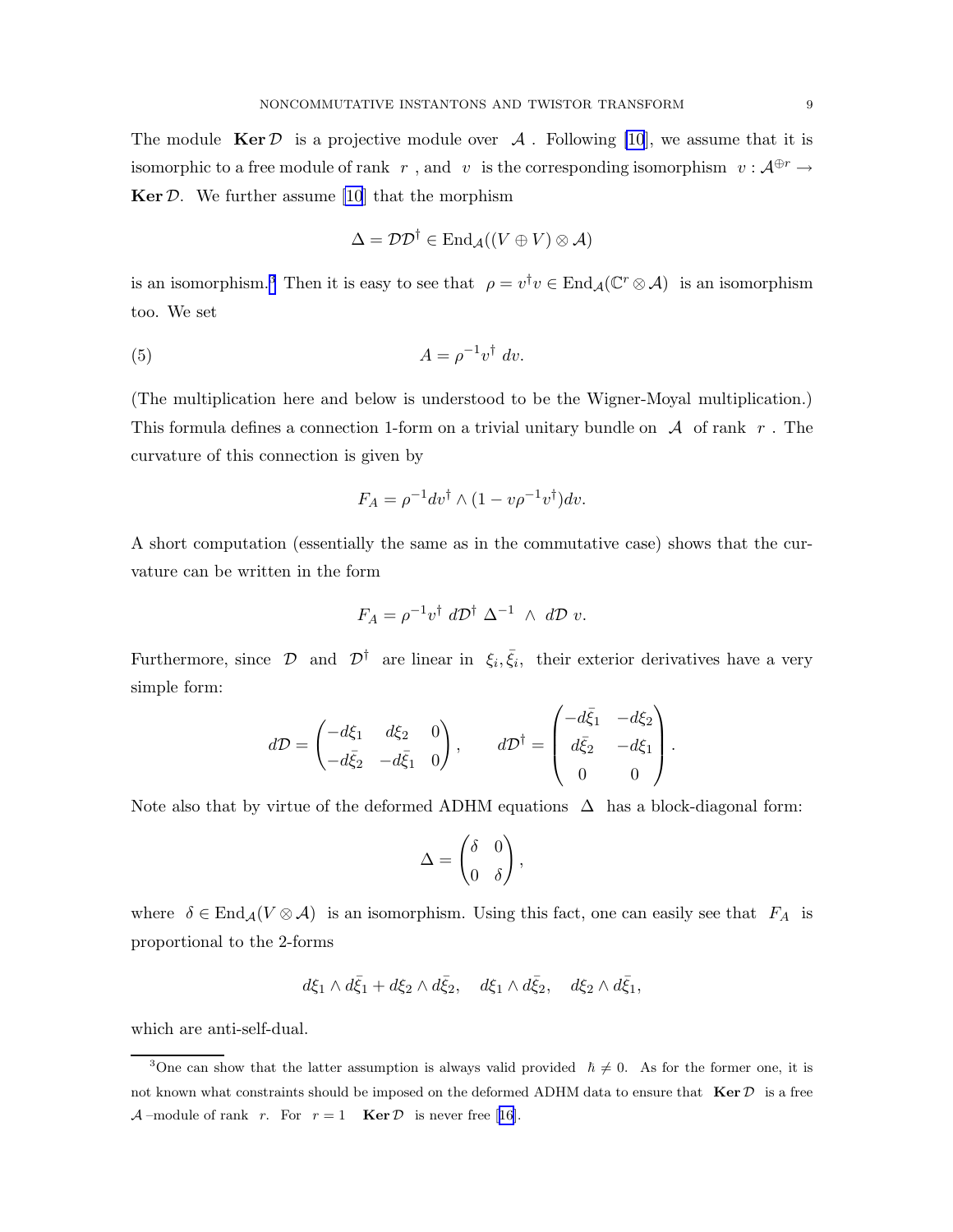As in the commutative case, the connection A does not satisfy  $A^{\dagger} = -A$ . To go to a unitary gauge one has to perform a gauge transformation

$$
A' = g \star A \star g^{-1} + g \star dg^{-1}.
$$

Here  $g \in \text{Aut}_{\mathcal{A}}(\mathbb{C}^r \otimes \mathcal{A})$  should be found from the conditions  $g^{\dagger} = g$ ,  $g \star g = \rho$ . The existence of such  $q$  is an additional assumption.

2.2. Summary of results. In the commutative case there is a one-to-one correspondence between the following three classes of objects:

A. Rank r holomorphic bundles on  $\mathbb{P}^2$  with  $c_2 = k$  and a fixed trivialization on the line at infinity.

B. The set of ADHM data modulo the natural action of  $U(k)$ .

C. Rank r holomorphic bundles on  $\mathbb{P}^3$  with  $c_2 = k$ , a trivialization on a fixed line, vanishing  $H^1(E(-2))$ , and satisfying a certain reality condition.

D.  $U(r)$  instantons on  $\mathbb{R}^4$  with  $c_2 = k$ .

The correspondence between  $C$  and  $D$  is a particular instance of twistor transform [\[6](#page-54-0)]. The correspondence between  $B$  and  $C$  has been proved by Atiyah, Hitchin, Drinfeld, and Manin [\[5, 4](#page-54-0)]. Together these two results imply that all instantons on  $\mathbb{R}^4$  arise from the ADHM construction. The correspondence between  $A$  and  $B$  has been proved by Donaldson[[15\]](#page-54-0). One can also prove the correspondence between  $A$  and  $D$  directly [[7](#page-54-0), [11](#page-54-0), [18](#page-54-0)].

The goal of this paper is to extend some of these results to the noncommutative case. We show that there is a natural one-to-one correspondence between the isomorphism classes of the following objects:

A'. Algebraic bundles on a noncommutative deformation of  $\mathbb{P}^2$  with  $c_2 = k$  and a fixed trivialization on the line at infinity.

B'. Deformed ADHM data of Nekrasov and Schwarz modulo the natural  $U(k)$  action.

C'. Certain complexes of sheaves on a noncommutative deformation of  $\mathbb{P}^3$  satisfying reality conditions.

The moduli space of the deformed ADHM data has a natural hyperkähler metric, and the other two moduli spaces inherit this metric.

Furthermore, we reinterpret the deformed ADHM construction of Nekrasov and Schwarz in terms of a noncommutative deformation of the twistor transform.

It is interesting to note that H. Nakajima[[26\]](#page-55-0) studied the same linear algebra data as Nekrasov and Schwarz and showed that their moduli space coincides with the moduli space of torsion free sheaves on a commutative  $\mathbb{P}^2$  with a trivialization on a fixed line. On the other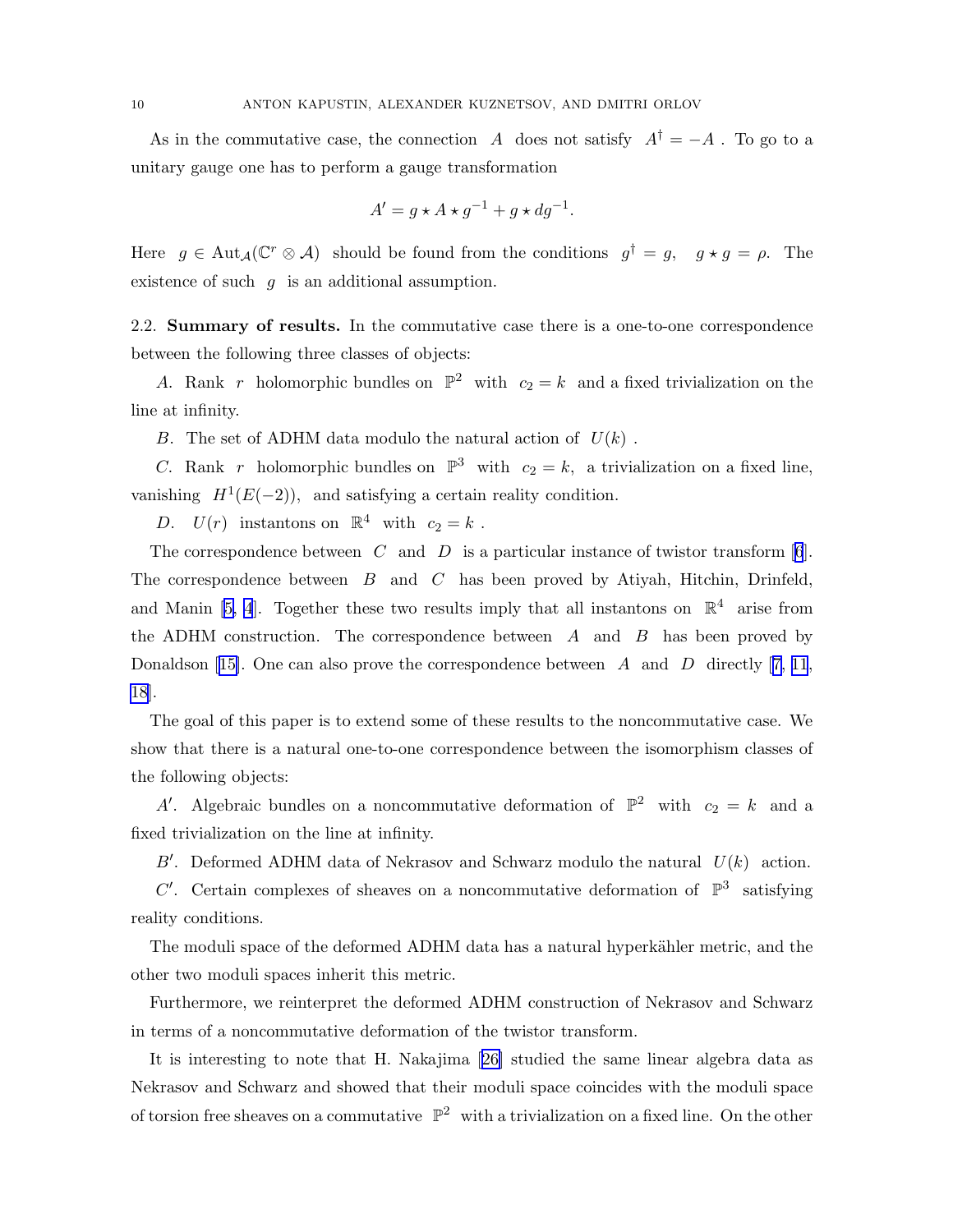<span id="page-11-0"></span>provides a geometric reason for this "coincidence." We prove that the two moduli spaces are isomorphic as hyperkähler manifolds, but the natural complex structures on them differ by an SO(3) rotation.

The rest of the paper is organized as follows. In Section 3 we define noncommutative deformations of certain commutative projective varieties ( $\mathbb{P}^2$ ,  $\mathbb{P}^3$ , and a quadric in  $\mathbb{P}^5$ ). Section [4](#page-16-0) is an algebraic preparation for the study of bundles on noncommutative projective spaces. In Section [5](#page-21-0) we study the cohomological properties of sheaves on noncommutative  $\mathbb{P}^2$ and  $\mathbb{P}^3$  and define locally free sheaves (i.e. bundles). In Section [6](#page-25-0) we show that any bundle on a noncommutative  $\mathbb{P}^2$  trivial on the commutative line at infinity arises as a cohomology of a monad. In Section [7](#page-31-0) we exhibit bijections between  $A', B'$ , and  $C'$  and explain the relation with Nakajima's results. In Section [8](#page-36-0) we construct a noncommutative deformation of Grassmannians and flag manifolds and describe a noncommutative version of the twistor transform. We also describe a nice class of noncommutative projective varieties associated with a Yang-Baxter operator and define differential forms on these varieties. In section [9](#page-49-0) we consider a more general deformation of  $\mathbb{R}^4$  (a q-deformed  $\mathbb{R}^4$ ) whose physical significance is obscure at present. We propose an ADHM–like construction of instantons on this space and outline its relation to noncommutative algebraic geometry. In the Appendix we define the Wigner-Moyal product on the space of  $C^{\infty}$  functions on  $\mathbb{R}^n$  all of whose derivatives are polynomially bounded, and prove that the Wigner-Moyal product provides this space with a structure of an algebra over C.

#### 3. Geometry of noncommutative varieties

3.1. Algebraic preliminaries. Let k be a base field (we will be dealing only with  $k = \mathbb{C}$ or  $k = \mathbb{R}$  in this paper). Let A be an algebra over k. It is called right (left) noetherian if every right (left) ideal is finitely generated, and it is called noetherian if it is both right and left noetherian.

Let  $A = \bigoplus_{i \geq 0}$  $A_i$  be a graded noetherian algebra. We denote by  $mod(A)$  the category of finitely generated right  $A$ -modules, by  $gr(A)$  the category of finitely generated graded right A-modules, and by  $tors(A)$  the full subcategory of  $gr(A)$  which consists of finite dimensional graded A –modules.

An important role will be played by the quotient category  $qgr(A) = gr(A)/tors(A)$ . It has the following explicit description. The objects of  $qgr(A)$  are the objects of  $gr(A)$  (we denote by  $\widetilde{M}$  the object in  $qgr(A)$  which corresponds to a module M ). The morphisms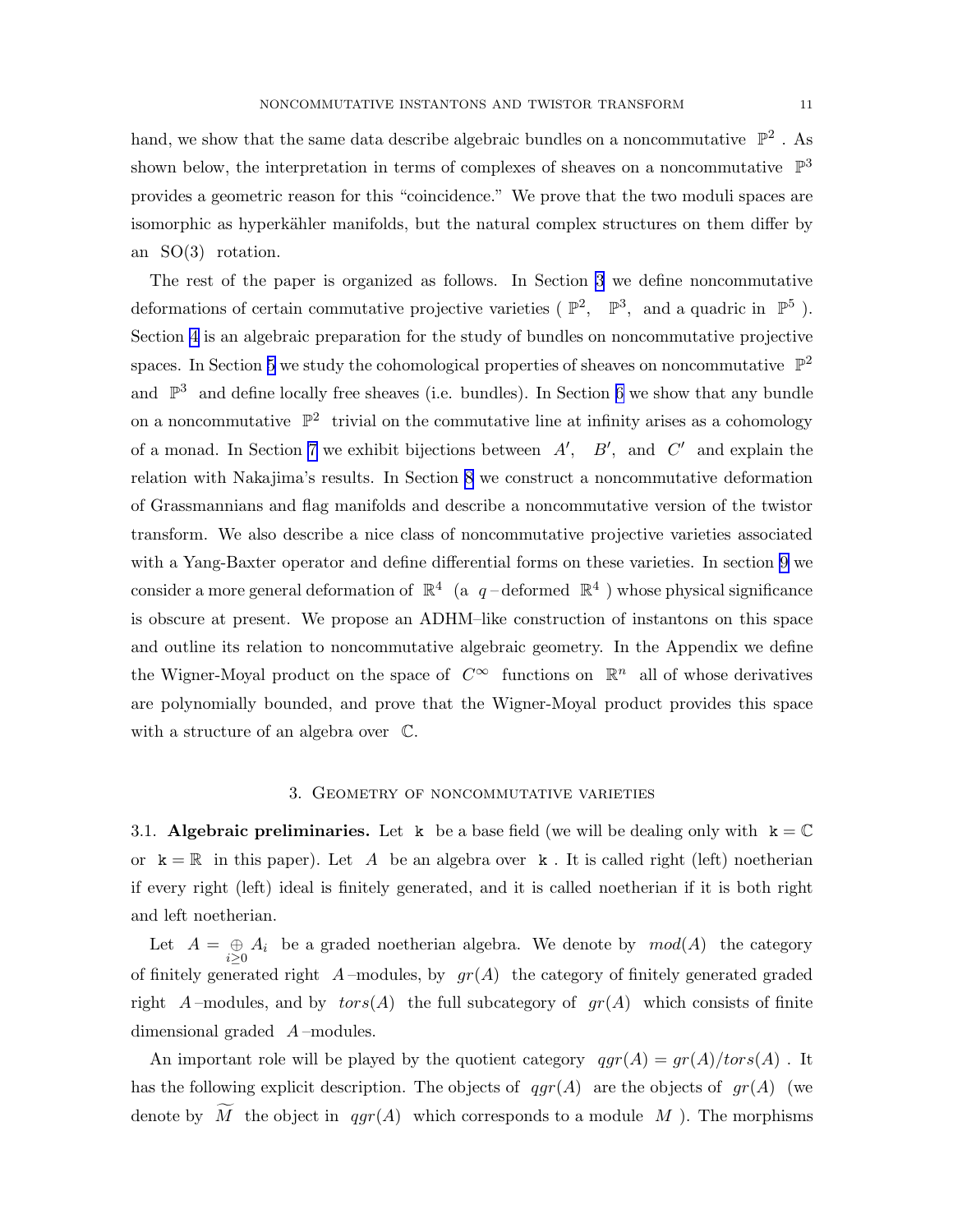in  $qqr(A)$  are given by

$$
\operatorname{Hom}_{qgr}(\widetilde{M},\widetilde{N})=\varinjlim_{\overrightarrow{M'}}\operatorname{Hom}_{gr}(M',N)
$$

where  $M'$  runs over submodules of M such that  $M/M'$  is finite dimensional.

On the category  $gr(A)$  there is a shift functor: for a given graded module  $M = \bigoplus_{i \geq 0} M_i$ the shifted module  $M(r)$  is defined by  $M(r)_{i} = M_{r+i}$ . The induced shift functor on the quotient category  $qgr(A)$  sends  $\widetilde{M}$  to  $\widetilde{M}(r) = \widetilde{M(r)}$ .

Similarly, we can consider the category  $Gr(A)$  of all graded right A-modules. It contains the subcategory  $Tors(A)$  of torsion modules. Recall that a module M is called torsion if for any element  $x \in M$  one has  $xA_{\geq s} = 0$  for some s, where  $A_{\geq s} = \bigoplus_{i \geq s}$  $A_i$ . We denote by  $QGr(A)$  the quotient category  $Gr(A)/Tors(A)$ . The category  $QGr(A)$  contains  $qgr(A)$  as a full subcategory. Sometimes it is convenient to work in  $QGr(A)$  instead of  $qgr(A)$ .

Henceforth, all graded algebras will be noetherian algebras generated by the first component  $A_1$  with  $A_0 = \mathbf{k}$ .

Sometimes we use subscripts R or L for categories  $gr(A)$ ,  $gr(A)$ , etc., to specify whether right or left modules are considered. If the subscript is omitted, the modules are taken to be right modules. For the same reason for an  $A$ -bimodule  $M$  we sometimes write  $M_A$  or  $_A M$  to specify whether the right or left module structure is considered.

3.2. Noncommutative varieties. A variety in commutative geometry is a topological space with a sheaf of functions (continuous, smooth, analytic, algebraic, etc.) which is, obviously, a sheaf of algebras. One of the main objects in geometry (algebraic or differential) is a bundle or, more generally, a sheaf. To any variety  $X$  we can associate an abelian category of sheaves of modules (maybe with some additional properties) over the sheaf of algebras of functions. Given a sheaf of modules on  $X$ , the space of its global sections is a module over the algebra of global functions on  $X$ . Thus the functor of global sections associates to every X an algebra and a certain category of modules over it. Under favorable circumstances, much of the information about the geometry of  $X$  is contained in this purely algebraic datum. Let us give a few examples.

If X is a compact Hausdorff topological space, then the category of vector bundles over X is equivalent to the category of finitely generated projective modules over the algebra of continuous functions on  $X$  [[33, 35](#page-55-0)]. The equivalence is given by the functor which maps a vector bundle to the module of its global sections.

It is well known that if  $\tilde{A}$  is a commutative noetherian algebra, the category of coherent sheaves on the noetherian affine scheme  $Spec(A)$  is equivalent to the category of finitely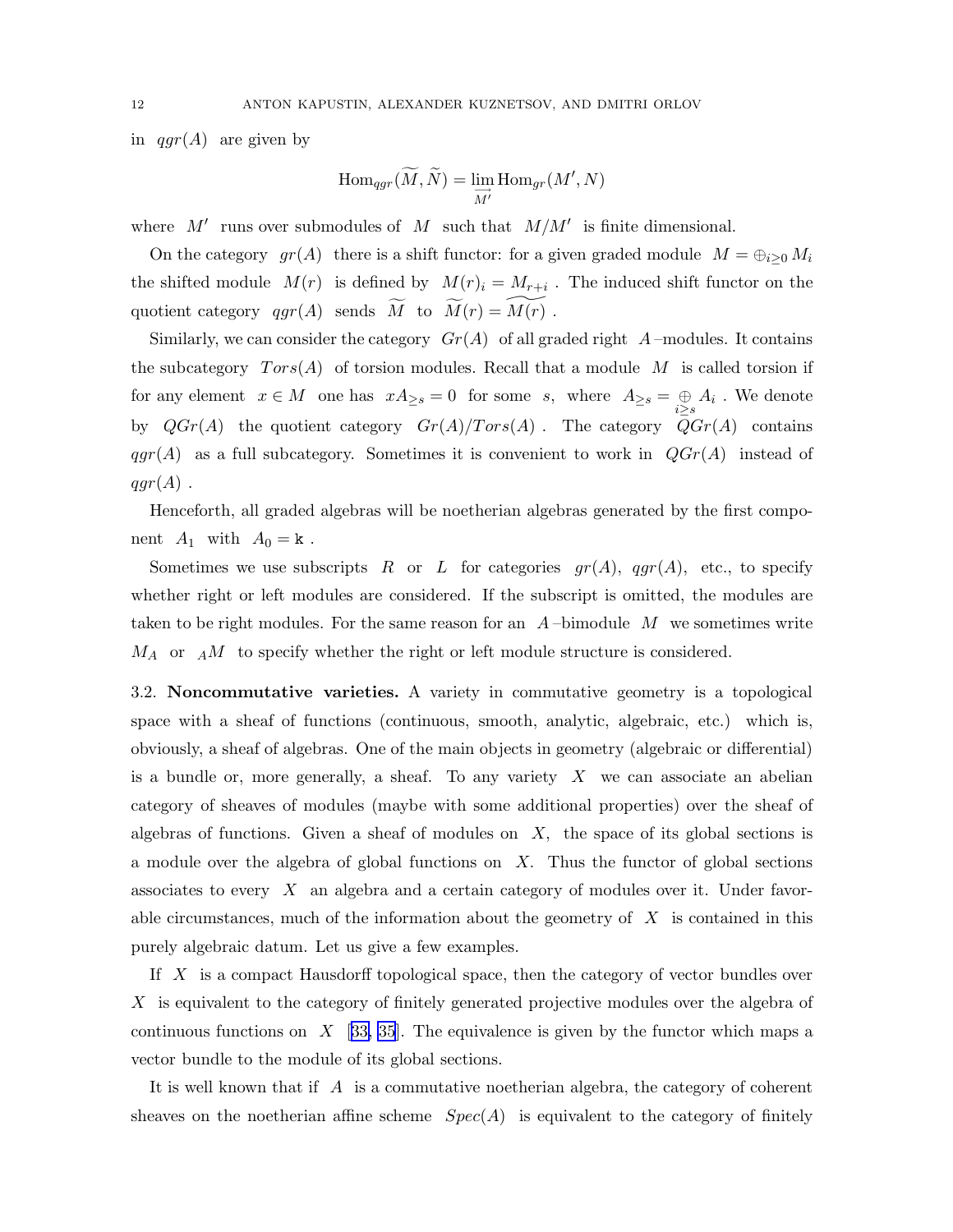generated modules over  $A$ . The equivalence is again given by the functor which attaches to a coherent sheaf the module of its global sections.

In the case of projective varieties the only global functions are constants, so one has to act somewhat differently. Since a projective variety  $X$  is by definition a subvariety of a projective space, it inherits from it the line bundle  $\mathcal{O}_X(1)$  and its tensor powers  $\mathcal{O}_X(i)$ . We can consider a graded algebra

$$
\Gamma(X) = \bigoplus_{i \geq 0} H^0(X, \mathcal{O}_X(i)).
$$

This algebra is called the homogeneous coordinate algebra of  $X$ . Furthermore, for any sheaf  $\mathcal F$  we can define a graded  $A$ -module

$$
\Gamma(\mathcal{F}) = \bigoplus_{i \geq 0} H^0(X, \mathcal{F}(i)).
$$

It can be checked that  $\Gamma$  is a functor from the category of coherent sheaves on  $X$  coh(X) to $gr(\Gamma(X))$ . In a brilliant paper [[32](#page-55-0)], J-P. Serre described the category of coherent sheaves on a projective scheme  $X$  in terms of graded modules over the graded algebra  $\Gamma(X)$ . He proved that the category  $\operatorname{coh}(X)$  is equivalent to the quotient category  $qgr(\Gamma(X)) = gr(\Gamma(X))/tors(\Gamma(X))$ . The equivalence is given by the composition of the functor  $\Gamma$  with the projection  $\pi : gr(A) \to qgr(A)$ . On other hand, let  $A = \bigoplus_{i \geq 0}$  $A_i$  be a graded commutative algebra generated over  $k$  by the first component (which is assumed to be finite dimensional). We can associate to A a projective scheme  $X = Proj(A)$ . Serre proved that the category  $\operatorname{coh}(X)$  is equivalent to the category  $\operatorname{qgr}(A)$ .

The equivalence also holds for the category of quasicoherent sheaves on  $X$  and the category  $QGr(A) = Gr(A)/Tors(A)$ .

In all of the above examples it turned out that the natural category of sheaves or bundles on a variety is equivalent to a certain category defined in terms of (graded) modules over some (graded) algebra. On the other hand, "as A. Grothendieck taught us, to do geometry you really don't need a space, all you need is a category of sheaves on this would-be space"  $([24], p.83).$  $([24], p.83).$  $([24], p.83).$ 

For this reason, in the realm of algebraic geometry it is natural to regard a noncommutative noetherian algebra as a coordinate algebra of a noncommutative affine variety; then the category of finitely generated right modules over this algebra is identified with the category of coherent sheaves on the corresponding variety. Similarly, a noncommutative graded noetherian algebra is regarded as a homogeneous coordinate algebra of a noncommutative projective variety. The category of finitely generated graded right modules over this algebra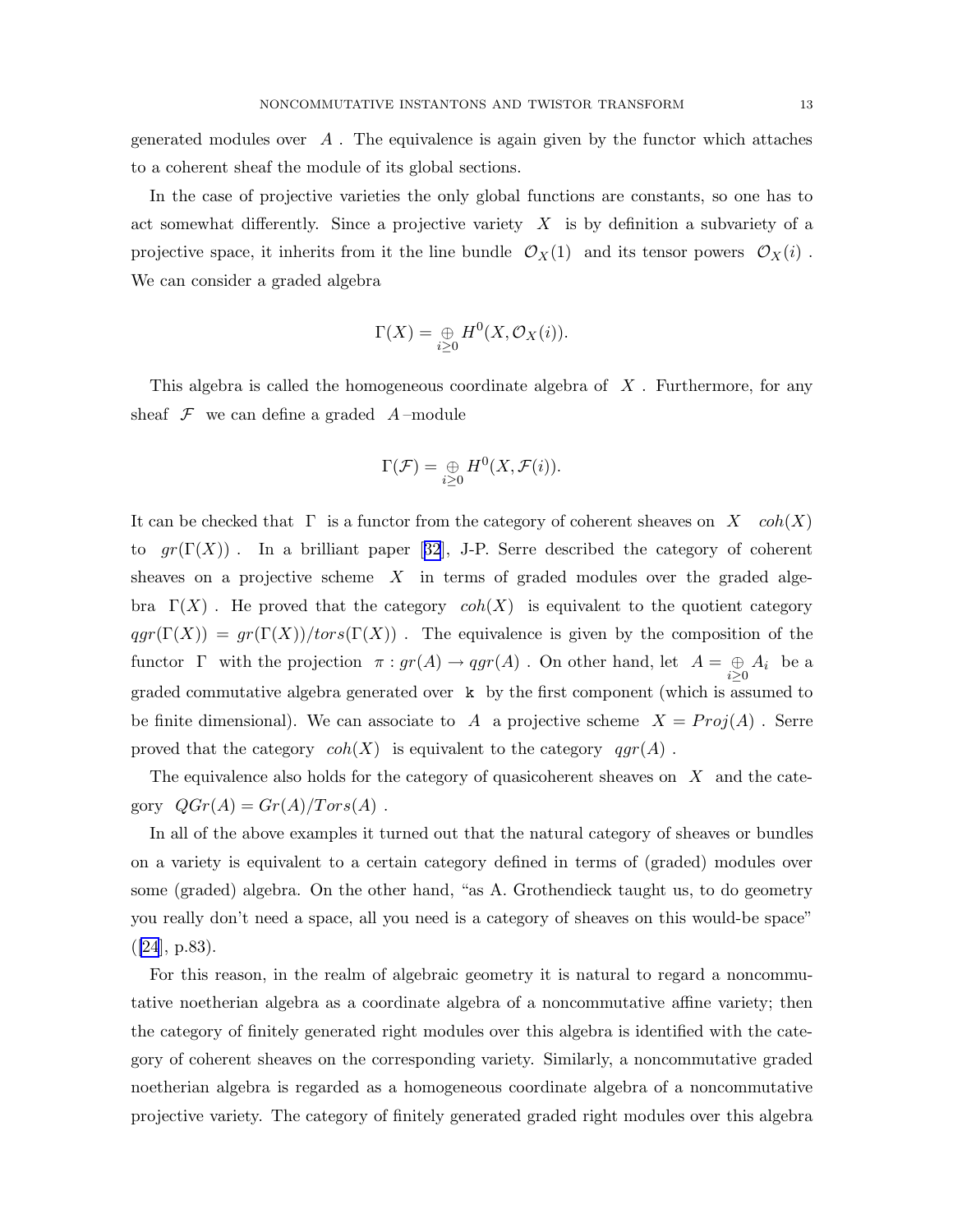<span id="page-14-0"></span>modulo torsion modules is identified with the category of coherent sheaves on this variety (see [\[3](#page-54-0)], [\[24](#page-55-0)],[[34\]](#page-55-0)).

A different approach to noncommutative geometry has been pursued by A. Connes [\[12](#page-54-0)].

3.3. Noncommutative deformations of commutative varieties. Many important noncommutative varieties arise as deformations of commutative ones.

Let  $X$  be a commutative variety (affine or projective). Let  $A$  be the corresponding commutative (graded) algebra. A noncommutative deformation of X is a deformation of the algebra structure on  $A$ , that is, a deformation of the multiplication law. Usually it is not easy to write down an explicit formula for the deformed product.

There is a more algebraic way to describe noncommutative deformations of commutative varieties. Assume that the algebra  $A$  is given in terms of generators and relations. This means that A is given as a quotient  $A = T(V)/\langle R \rangle$ , where V is the vector space spanned by the generators,  $T(V)$  is the tensor algebra of V, and  $\langle R \rangle$  is a two-sided ideal in  $T(V)$ generated by a subspace of relations  $R \subset T(V)$ . Assume that  $R_{\hbar} \subset T(V)$  is a oneparameter deformation of the subspace R. Then  $A_{\hbar} = T(V)/\langle R_{\hbar} \rangle$  is a one-parameter deformation of  $A$ . (If  $A$  is graded, then we assume that  $R$  is a graded subspace, and the deformation preserves the grading).

We denote by  $X_{\hbar}$  the noncommutative variety corresponding to the algebra  $A_{\hbar}$ . Thus  $X_{\hbar}$  is a noncommutative one-parameter deformation of X.

If X is projective and A is a graded algebra, then we denote by  $\operatorname{coh}(X_{\hbar})$  the category  $qgr(A_{\hbar})$ . Furthermore, as in the commutative case, we will write  $\mathcal{O}(r)$  for the object  $A_{\hbar}(r)$ .

Now we define noncommutative varieties which are going to be used in this paper.

3.4. Noncommutative  $\mathbb{C}^4$ . Denote by  $A(\mathbb{C}^4)$  the algebra of polynomial functions on  $\mathbb{C}^4$ . Let  $\theta$  be a skew-symmetric  $4 \times 4$  matrix.

Let us define the algebra  $A(\mathbb{C}_{\hbar}^4)$  as an algebra over  $\mathbb C$  generated by  $x_i$  (  $i = 1, 2, 3, 4$ ) with relations  $[x_i, x_j] = \hbar \theta_{ij}$ :

(6) 
$$
A(\mathbb{C}_{\hbar}^{4}) = T(x_{1}, x_{2}, x_{3}, x_{4}) / \langle [x_{i}, x_{j}] = \hbar \theta_{ij} \rangle_{1 \leq i, j \leq 4}.
$$

We will regard  $A(\mathbb{C}_{\hbar}^4)$  as the algebra of polynomial functions on a noncommutative affine variety  $\mathbb{C}_{\hbar}^4$ .

3.5. Noncommutative 4-dimensional quadric. Let G be a  $4 \times 4$  symmetric nondegenerate matrix. Consider a graded algebra  $Q_{\hbar} = \bigoplus_{i \geq 0}$  $Q_i$  over  $\mathbb C$  generated by the elements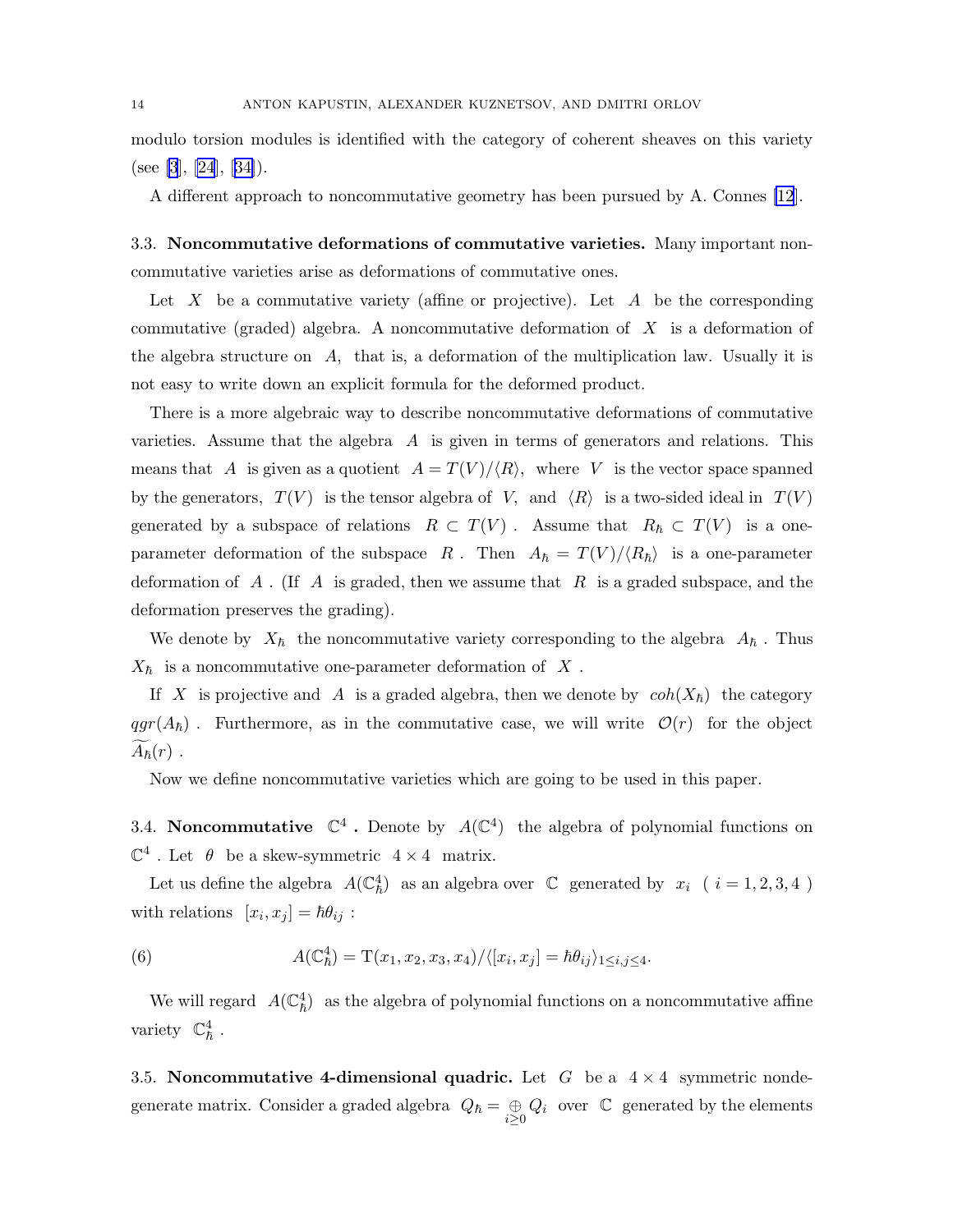<span id="page-15-0"></span> $X_1, X_2, X_3, X_4, D, T$  of degree 1 with the following quadratic relations:

(7)  
\n
$$
[T, D] = [T, X_i] = 0,
$$
\n
$$
[X_i, X_j] = \hbar \theta_{ij} T^2,
$$
\n
$$
[D, X_i] = 2\hbar \sum_{lk} \theta_{il} G^{lk} X_k T,
$$
\n
$$
\sum_{ij} G^{ij} X_i X_j = DT.
$$

We denote by  $\mathbb{Q}_\hbar^4$  the noncommutative projective variety corresponding to the algebra  $Q_{\hbar}$ . It is evident that  $\mathbb{Q}_{\hbar}^4$  is a deformation of a 4-dimensional commutative quadric  $\mathbb{Q}^4$  =  $\{\sum_{ij} G^{ij} X_i X_j = DT\} \subset \mathbb{CP}^5.$ 

3.6. **Embedding**  $\mathbb{C}_{\hbar}^4 \hookrightarrow \mathbb{Q}_{\hbar}^4$ . Let  $Q_{\hbar}[T^{-1}]$  be the localization of the algebra  $Q_{\hbar}$  with respect to T. Elements of degree 0 in  $Q_{\hbar}[T^{-1}]$  form a subalgebra which will be denoted by  $Q_{\hbar}[T^{-1}]_0$ .

**Lemma 3.1.** The map  $x_i \mapsto T^{-1}X_i$   $(i = 1, 2, 3, 4)$  *induces an isomorphism of the algebra*  $A(\mathbb{C}_{\hbar}^4)$  with the algebra  $Q_{\hbar}[T^{-1}]_0$ .

*Proof.* Obvious.

This means that  $\mathbb{C}_{\hbar}^4$  can be identified with the open subset  $\{T \neq 0\}$  in  $\mathbb{Q}_{\hbar}^4$ . For this reason,  $\mathbb{Q}_\hbar^4$  may be regarded as a compactification of  $\mathbb{C}_\hbar^4$  which is compatible with the bilinear form G. Note also that the complement of  $\mathbb{C}_{\hbar}^4$  in  $\mathbb{Q}_{\hbar}^4$  corresponds to the algebra

$$
Q_{\hbar} / \langle T \rangle = \mathcal{T}(X_1, X_2, X_3, X_4, D) / \langle [X_i, X_j] = [D, X_i] = 0, \sum_{ij} G^{ij} X_i X_j = 0 \rangle.
$$

Since this algebra is commutative, the complement is the usual 3-dimensional commutative quadratic cone. Thus one may say that  $\mathbb{Q}_{\hbar}^4$  is obtained from  $\mathbb{C}_{\hbar}^4$  by adding a cone "at infinity". This is in complete analogy with the commutative case.

3.7. Noncommutative  $\mathbb{P}^2_{\hbar}$  and  $\mathbb{P}^3_{\hbar}$ . Noncommutative deformations of the projective planehave been classified in  $[1]$ ,  $[2]$ ,  $[9]$  $[9]$  $[9]$ . We will need one of them, namely the one whose homogeneous coordinate algebra is a graded algebra  $PP<sub>h</sub> = \bigoplus_{i \geq 0}$  $PP_{\hbar i}$  over  $\mathbb C$  generated by the elements  $w_1, w_2, w_3$  of degree 1 with the relations:

(8) 
$$
[w_3, w_i] = 0 \text{ for any } i = 1, 2, 3,
$$

$$
[w_1, w_2] = 2\hbar w_3^2.
$$

We will also need a noncommutative deformation of the 3–dimensional projective space, whose homogeneous coordinate algebra will be denoted  $PS_{\hbar} = \bigoplus_{i \geq 0}$  $PS_{\hbar i}$ . It is a graded

 $\Box$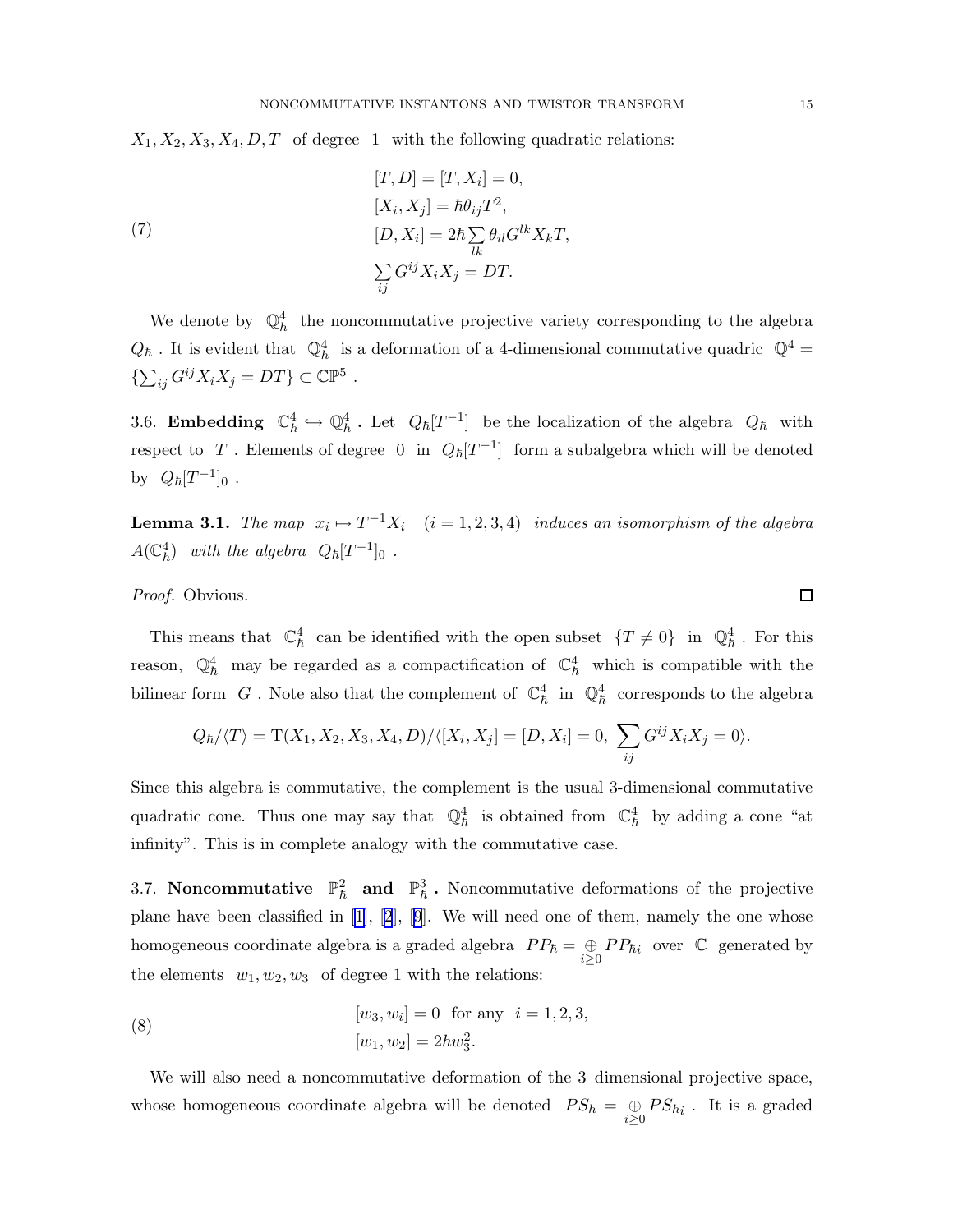<span id="page-16-0"></span>algebra over  $\mathbb C$  generated by  $PS_{\hbar1} = U$ , where the vector space U is spanned by elements  $z_1, z_2, z_3, z_4$  obeying the relations

(9) 
$$
[z_3, z_i] = [z_4, z_i] = 0 \text{ for any } i = 1, 2, 3, 4,
$$

$$
[z_1, z_2] = 2\hbar z_3 z_4.
$$

The noncommutative projective varieties corresponding to  $PP<sub>h</sub>$  and  $PS<sub>h</sub>$  will be denoted  $\mathbb{P}^2_{\hbar}$  and  $\mathbb{P}^3_{\hbar}$ , respectively.

Note that for  $~\hbar \neq 0~$  all algebras  $PS_{\hbar}~$  are isomorphic, and therefore the varieties  $\mathbb{P}^3_{\hbar}$ are the same for all  $~\hbar \neq 0$ . The same is true for  $~\mathbb{P}^2_{\hbar}$ .

3.8. Subvarieties in  $\mathbb{P}^3_{\hbar}$  and  $\mathbb{P}^2_{\hbar}$ . If  $I \subset PS_{\hbar}$  is a graded two-sided ideal, then the quotient algebra  $PS_{\hbar}/I$  corresponds to a closed subvariety  $X(I) \subset \mathbb{P}^3_{\hbar}$ . Let us describe some of them.

Let J be the graded two-sided ideal generated by  $z_3$  and  $z_4$ . Then  $PS_{\hbar}/J =$  $T(z_1, z_2)/\langle [z_1, z_2] = 0 \rangle$ , hence  $X(J)$  is the commutative projective line.

For each point  $p = (\lambda : \mu) \in \mathbb{P}^1$  let  $J_p$  denote the graded two-sided ideal generated by  $\lambda z_3 + \mu z_4$ . If  $p = (0:1)$  or  $p = (1:0)$ , then it is easy to see that  $X(J_p)$  is the commutative projective plane. For all other  $p \in \mathbb{P}^1$  we have

$$
PS_{\hbar}/J_p = \mathrm{T}(z_1, z_2, z_3) / \left\langle [z_1, z_3] = [z_2, z_3] = 0, [z_1, z_2] = -2\hbar \frac{\lambda}{\mu} z_3^2 \right\rangle,
$$

hence  $X(J_p)$  is a noncommutative projective plane isomorphic to  $\mathbb{P}^2_{\hbar}$ .

We have  $J_p \subset J$  for all  $p \in \mathbb{P}^1$ , hence all planes  $X(J_p)$  pass through the line  $X(J)$ . Thus we see that  $\mathbb{P}^3_{\hbar}$  *is a pencil of noncommutative projective planes passing through a fixed commutative projective line*.

Similarly, the two-sided ideal generated by  $w_3$  in  $PP<sub>\hbar</sub>$  corresponds to a commutative projective line  $l = \{w_3 = 0\} \subset \mathbb{P}^2_h$ .

# 4. PROPERTIES OF ALGEBRAS  $PS_{\hbar}$  and  $PP_{\hbar}$  and the resolution of the diagonal

This section is a preparation for the study of sheaves on  $\mathbb{P}^3_{\hbar}$  and  $\mathbb{P}^2_{\hbar}$ . We show that the algebras  $PS_{\hbar}$  and  $PP_{\hbar}$  are regular and Koszul and construct the resolution of the diagonal, which will enable us to associate monads to certain bundles on  $\mathbb{P}^2_{\hbar}$ .

4.1. **Quadratic algebras.** A graded algebra  $A = \bigoplus_{i \geq 0}$  $A_i$  over a field k is called quadratic if it is connected (i.e.  $A_0 = \kappa$ ), is generated by the first component  $A_1$ , and the ideal of relations is generated by the subspace of quadratic relations  $R(A) \subset A_1 \otimes A_1$ .

Therefore the algebra A can be represented as  $T(A_1)/\langle R(A) \rangle$ , where  $T(A_1)$  is a free tensor algebra generated by the space  $A_1$ .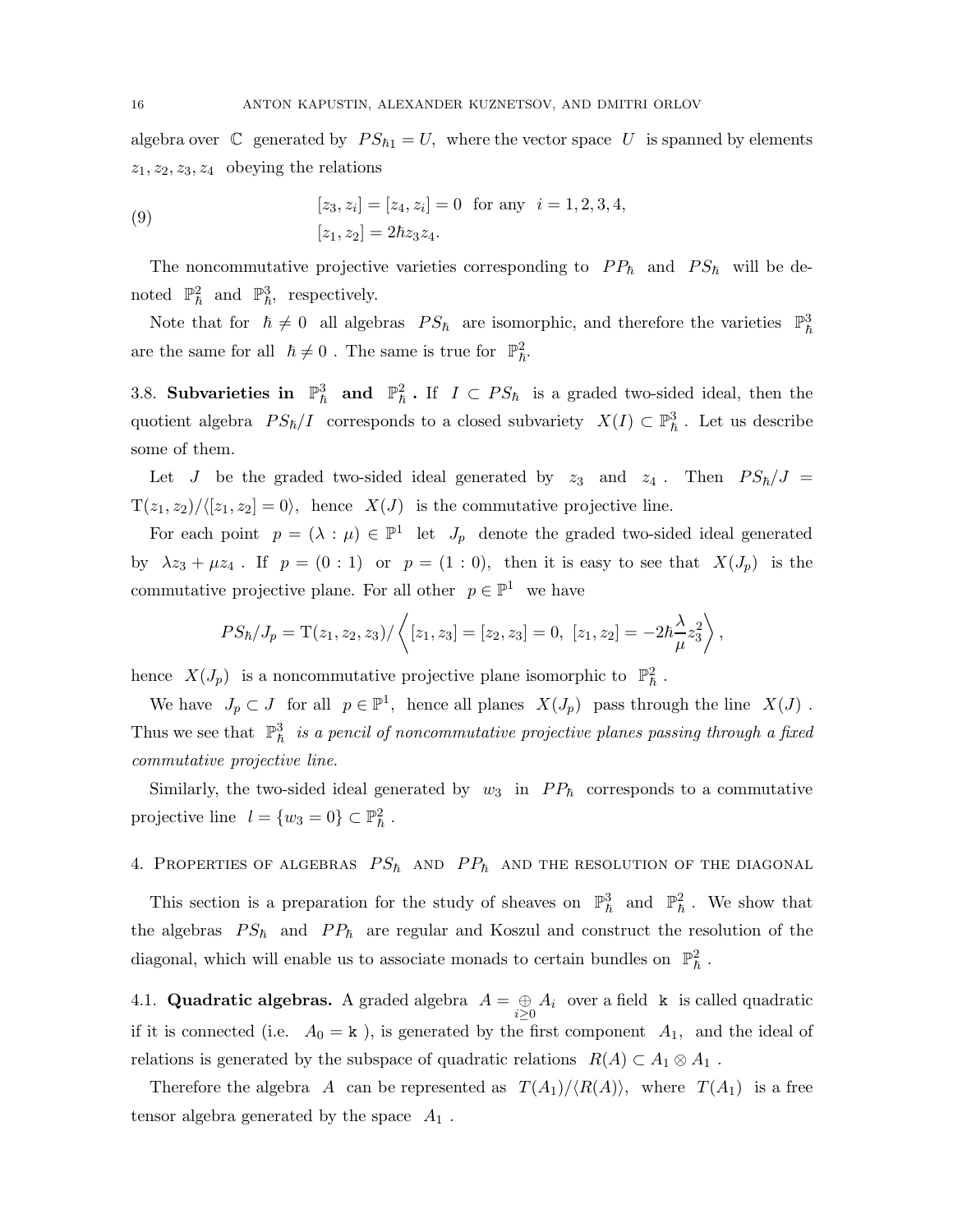The algebras  $PS_{\hbar}$  and  $PP_{\hbar}$  are quadratic algebras. For example,  $PS_{\hbar}$  can be represented as  $T(U)/\langle W \rangle$ , where  $U = PS_{\hbar 1}$  is a 4-dimensional vector space and W is the 6–dimensional subspace of  $U \otimes U$  spanned by the relations [\(9\)](#page-16-0).

4.2. The dual algebra. For any quadratic algebra  $A = T(A_1)/\langle R(A) \rangle$  we can define its dual algebra which is also quadratic.

Let us identify  $A_1^* \otimes A_1^*$  with  $(A_1 \otimes A_1)^*$  by  $(l \otimes m)(a \otimes b) = m(a)l(b)$ . Denote by  $R(A)^{\perp}$  the annulator of  $R(A)$  in  $A_1^* \otimes A_1^*$ , i.e. the subspace which consists of such  $q \in (A_1^*)^{\otimes 2}$  that  $q(r) = 0$  for any  $r \in R(A)$ .

**Definition 4.1.** ([[24\]](#page-55-0)) The algebra  $A^! = T(A_1^*)/\langle R(A)^{\perp} \rangle$  is called the dual algebra of A.

**Example 4.2.** Let  $\{\check{z}_i\}, i = 1, 2, 3, 4$ , be the basis of  $PS_{h_1}^{-1} = U^*$  which is dual to  $\{z_i\}$ .  $By \ definition, PS<sub>h</sub><sup>!</sup>$  *is generated by*  $\{z_i\}$  *with defining relations* 

$$
\begin{aligned}\n\check{z}_i^2 &= 0 \quad \text{for all } i = 1, \dots, 4; \\
\check{z}_i \check{z}_j + \check{z}_j \check{z}_i &= 0 \quad \text{for all } i < j, (i, j) \neq (3, 4); \\
\check{z}_3 \check{z}_4 + \check{z}_4 \check{z}_3 &= \hbar[\check{z}_1, \check{z}_2] = 2\hbar \check{z}_1 \check{z}_2.\n\end{aligned}
$$

In the commutative case the dual algebra of the symmetric algebra  $S'(U)$  is isomorphic to the exterior algebra  $\Lambda^{(U^*)}$ . Obviously, the algebras  $PS_{\hbar}$ <sup>!</sup> and  $PP_{\hbar}$ <sup>!</sup> are deformations of exterior algebras. For example, the vector space  $PS_{h_k}^{-1}$  is spanned by the elements  $\check{z}_{i_1} \cdots \check{z}_{i_k}$ with  $i_1 < \cdots < i_k$ . In particular, the dimension of the vector space  $PS_{h_k}^{\perp}$  is equal to  $\binom{4}{k}$  $\binom{4}{k}$ . Similarly, the dimension of  $PP_{\hbar k}^{\dagger}$  is equal to  $\binom{3}{k}$  $\binom{3}{k}$ .

**Proposition 4.3.** Let  $A$  be  $PS_{\hbar}$  or  $PP_{\hbar}$ , and let  $n$  be 4 or 3, respectively. The  $multiplication map \t A_k^! \otimes A_{n-k}^! \longrightarrow A_n^! \t is a non-degenerate pairing. Hence the dual algebra$  $A^!$  *is a Frobenius algebra, i.e.*  $(A^!)_{A^!} \cong (A^!A^!)^*$  *as right*  $A^!$  *–modules.* 

*Proof.* The proposition holds for the exterior algebra, and therefore also for the algebra  $A^!$ , since the latter is a "small" deformation of the exterior algebra.  $\Box$ 

4.3. The Koszul complex. Consider right  $A$  –modules  $(A_k^!)^* \otimes A$ . The following complex  $K(A)$  is called the (right) Koszul complex of a quadratic algebra:

$$
\cdots \xrightarrow{d} (A_3^!)^* \otimes A(-3) \xrightarrow{d} (A_2^!)^* \otimes A(-2) \xrightarrow{d} (A_1^!)^* \otimes A(-1) \xrightarrow{d} (A_0^!)^* \otimes A \longrightarrow 0,
$$

where the map  $d: (A_k^!)^* \otimes A \to (A_{k-1}^!)^* \otimes A$  is a composition of two natural maps:

$$
(A_k^!)^* \otimes A \longrightarrow (A_k^!)^* \otimes A_1^! \otimes A_1 \otimes A \longrightarrow (A_k^!)^* \otimes A.
$$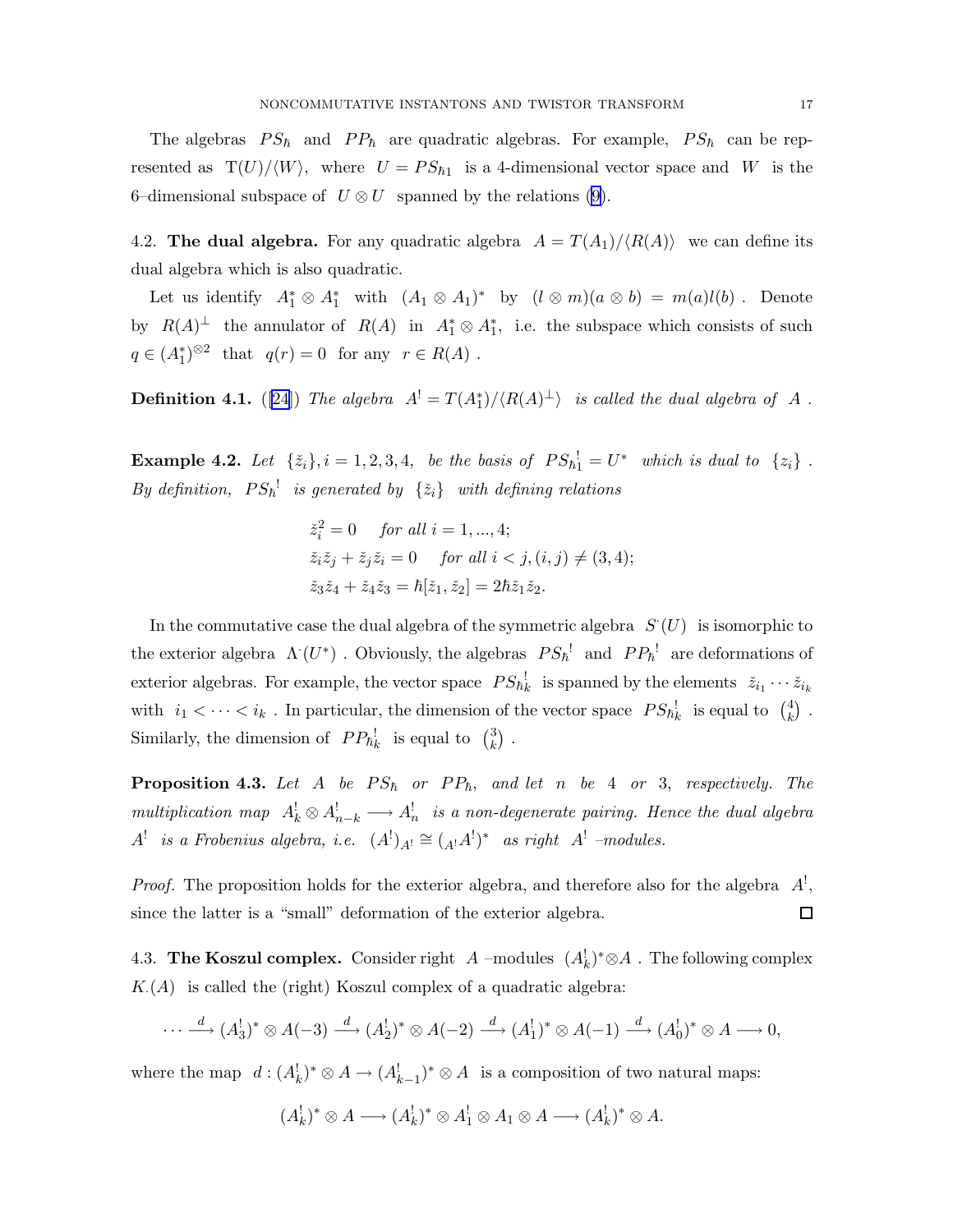Here the first arrow sends  $\alpha \otimes a$  to  $\alpha \otimes e \otimes a$  with e defined as

$$
e = \sum_{i} y_i \otimes x_i \in A_1^! \otimes A_1,
$$

and  $\{x_i\}$  and  $\{y_i\}$  being the dual bases of  $A_1$  and  $A_1^{\dagger}$ , respectively. The second map is determined by the algebra structures on  $A^!$  and  $A$ .

Itis a well-known fact that  $d^2 = 0$  (see, for example, [[24](#page-55-0)]).

Let  $k_A$  be the trivial right A -module. The Koszul complex  $K(A)$  possesses a natural augmentation  $K \xrightarrow{\varepsilon} \mathbf{k}_A \longrightarrow 0$ .

**Definition4.4.** (see [[30\]](#page-55-0)) *A quadratic algebra*  $A = \bigoplus_{i \geq 0}$ Ai *is called a Koszul algebra if the augmented Koszul complex*  $K(A) \xrightarrow{\varepsilon} \mathbf{k}_A \longrightarrow 0$  *is exact.* 

In the same manner one can define the left Koszul complex of a quadratic algebra. It is well known that the exactness of the right Koszul complex is equivalent to the exactness of the left Koszul complex (see, for example, [\[21\]](#page-54-0)).

**Proposition 4.5.** *The algebras*  $PS<sub>h</sub>$  *and*  $PP<sub>h</sub>$  *are Koszul algebras.* 

*Proof.* For  $\hbar = 0$  this is a well-known fact about the symmetric algebra  $S'(U)$ . Since the augmented Koszul complex is exact for  $~\hbar = 0$ , it is also exact for small  $~\hbar$ , and consequently  $\Box$ for all  $~\hbar$  .

Since the dual algebras  $PS_{\hbar}$ <sup>!</sup> and  $PP_{\hbar}$ <sup>!</sup> are finite, the Koszul resolutions for the algebras  $PS_{\hbar}$  and  $PP_{\hbar}$  are finite too and have the same form as the resolutions for ordinary symmetric algebras. For example, the Koszul resolution for  $A = PP<sub>h</sub>$  is:

$$
\{0 \to (A_3^1)^* \otimes A(-3) \to (A_2^1)^* \otimes A(-2) \to (A_1^1)^* \otimes A(-1) \to (A_0^1)^* \otimes A\} \to \mathbb{C}.
$$

4.4. Resolution of the diagonal. Consider a bigraded vector space

$$
K_{..}^{2}(A) = \bigoplus_{k,l \geq 0} K_{k,l}^{2}(A) \quad \text{with} \quad K_{k,l}^{2}(A) = A(k) \otimes (A_{l-k}^{!})^{*} \otimes A(-l).
$$

Consider morphisms  $d_R: K_{k,l}^2 \to K_{k,l-1}^2$  and  $d_L: K_{k,l}^2 \to K_{k+1,l}^2$  given by the following compositions

$$
d_R: A \otimes (A_k^!)^* \otimes A \to A \otimes (A_k^!)^* \otimes A_1^! \otimes A_1 \otimes A \to A \otimes (A_{k-1}^!)^* \otimes A,
$$
  

$$
d_L: A \otimes (A_k^!)^* \otimes A \to A \otimes A_1 \otimes A_1^! \otimes (A_k^!)^* \otimes A \to A \otimes (A_{k-1}^!)^* \otimes A.
$$

Here the leftmost maps are given by

$$
e_R = \sum_i y_i \otimes x_i \in A_1^! \otimes A_1 \quad \text{and} \quad e_L = \sum_i x_i \otimes y_i \in A_1 \otimes A_1^!,
$$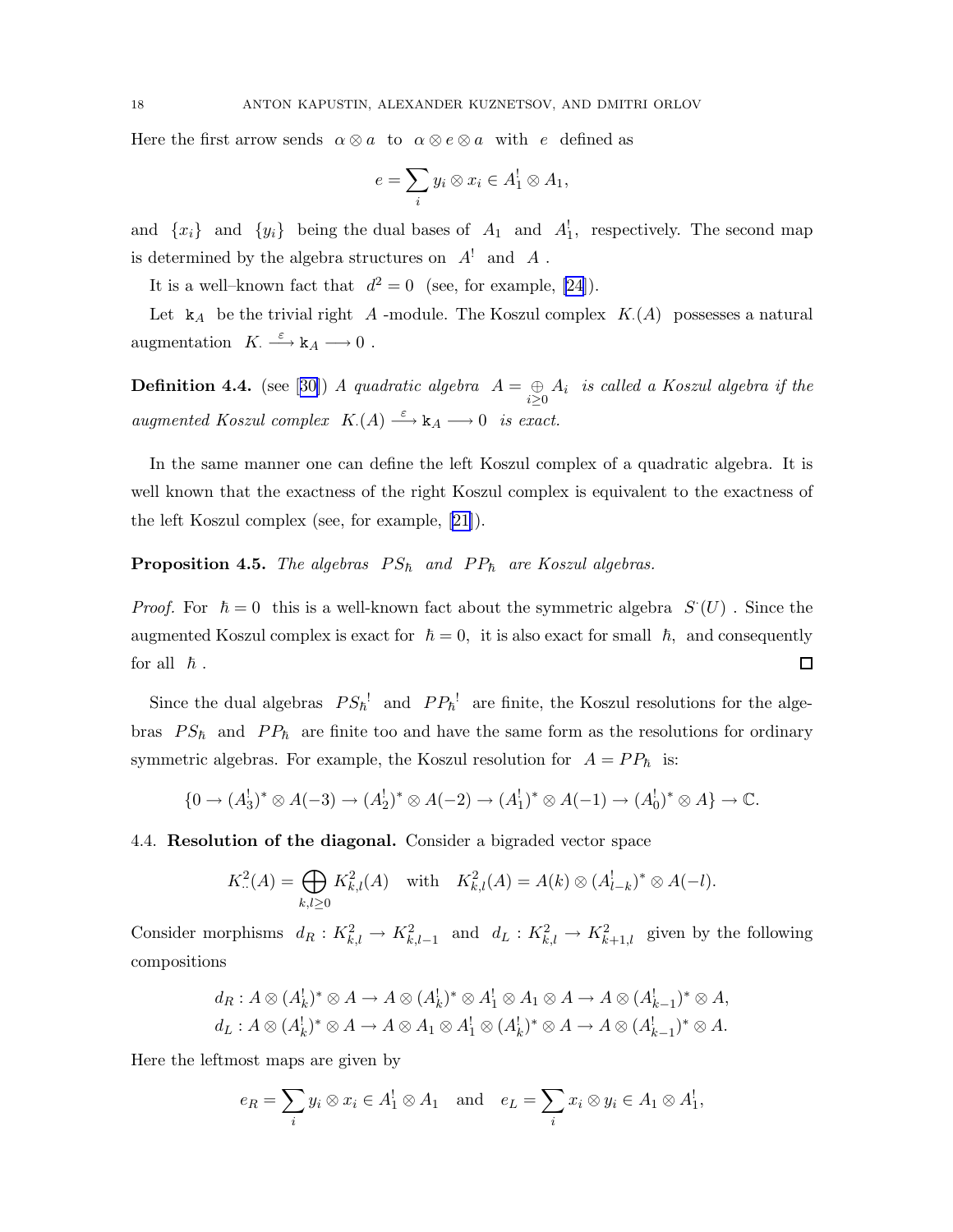<span id="page-19-0"></span>where  $\{x_i\}$  and  $\{y_i\}$  are the dual bases of  $A_1$  and  $A_1^!$ , respectively, while the rightmost maps are induced by the algebra structures of  $A<sup>!</sup>$  and  $A$ . It is easy to show that

$$
d_R^2 = d_L^2 = 0 \qquad \text{and} \qquad d_R d_L = d_L d_R,
$$

hence  $K^2(A)$  is a bicomplex. It is called the *double Koszul bicomplex* of the quadratic algebra A .

The topmost part of the bicomplex looks as follows:

$$
\cdots \xrightarrow{d_R} A \otimes (A_{l+1}^!)^* \otimes A(-1-l) \xrightarrow{d_R} A \otimes (A_l^!)^* \otimes A(-l) \xrightarrow{d_R} \cdots
$$

$$
\begin{array}{c} d_L \downarrow \qquad \qquad d_L \downarrow \qquad \qquad d_L \downarrow \qquad \qquad d_R \downarrow \qquad \qquad d_L \downarrow \qquad \qquad \cdots \xrightarrow{d_R} A(1) \otimes (A_l^!)^* \otimes A(-1-l) \xrightarrow{d_R} A(1) \otimes (A_{l-1}^!)^* \otimes A(-l) \xrightarrow{d_R} \cdots \end{array}
$$

Each term of the bicomplex  $K^2(\mathcal{A})$  has an obvious structure of a bigraded  $\mathcal{A}$ -bimodule, and it is clear that the differentials are morphisms of bigraded  $A$ -bimodules.

Let

$$
\mathcal{K}_l(A) = \text{Ker}\, d_L : K^2_{0,l}(A) \to K^2_{1,l}(A).
$$

Then  $\mathcal{K}(A)$  is a complex of bigraded  $A$  -bimodules (with respect to the differential  $d_R$ ).

Consider a bigraded algebra  $\Delta = \bigoplus_{i,j} \Delta_{ij}$  with  $\Delta_{ij} = A_{i+j}$  and with the multiplication induced from A. The algebra  $\Delta$  is called the diagonal bigraded algebra of A. Note that the multiplication map induces a surjective morphism of A -bimodules  $\delta : A \otimes A \to \Delta$ .

Lemma 4.6. *The map*

$$
\delta: \mathcal{K}_0(A) = A \otimes A \to \Delta
$$

*gives an augmentation of the complex*  $\mathcal{K}(A)$ .

*Proof.* We have to check that  $\delta \cdot d_R : \mathcal{K}_1(A) \to A$  vanishes. Note that  $K^2_{0,1}(A) = A \otimes A_1 \otimes A_2$  $A(-1)$ , and that the differentials  $d_R$  and  $d_L$  restricted to  $K_{0,1}^2(A)$  coincide with the multiplication maps  $m_{1,2}$  and  $m_{2,3}$ , respectively. Thus we have the following commutative diagram:

$$
\begin{array}{ccc}\n\mathcal{K}_1(A) & \xrightarrow{d_R} & \mathcal{K}_0(A) & \xrightarrow{\delta} & \Delta \\
\downarrow & & & \parallel & & \parallel \\
A \otimes A_1 \otimes A(-1) & \xrightarrow{m_{1,2}} & A \otimes A & \xrightarrow{\delta} & \Delta \\
& & & & \downarrow \\
& & & & \\
A(1) \otimes A(-1) & & & & \n\end{array}
$$

Now the Lemma follows because  $\delta \cdot m_{1,2} = \delta \cdot m_{2,3}$  (associativity) obviously annihilates **Ker**  $m_{2,3} = \mathcal{K}_1(A)$ .  $\Box$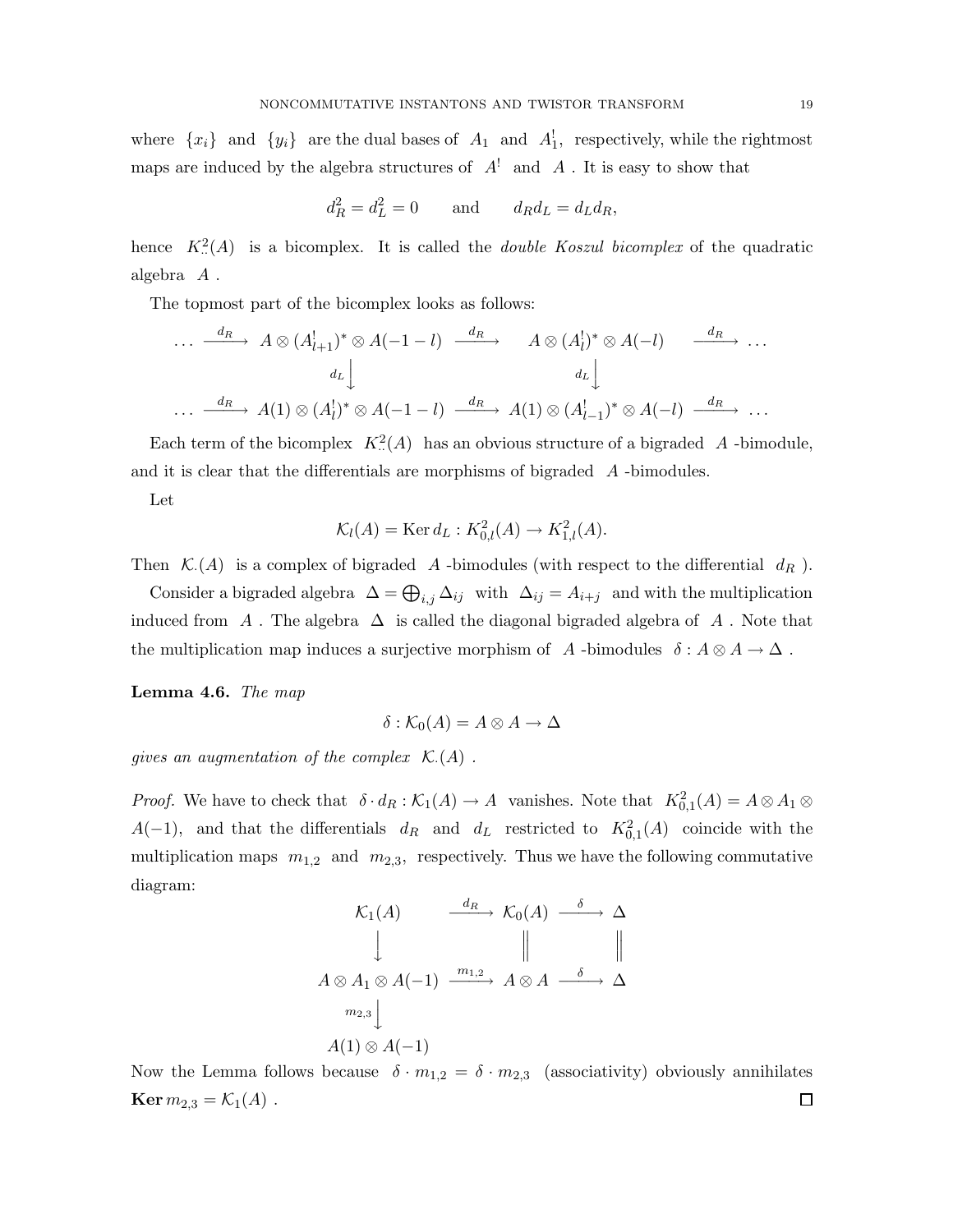<span id="page-20-0"></span>**Proposition 4.7.** *If*  $A$  *is Koszul, then*  $\mathcal{K}(A) \stackrel{\delta}{\rightarrow} \Delta$  *is exact.* 

*Proof.* The  $(p, q)$  –bigraded component of  $K_{k,l}^2(A)$  is equal to  $A_{p+k} \otimes (A_{l-k}^!)^* \otimes A_{q-l}$ , hence the  $(p, q)$  – bigraded component of the bicomplex  $K^2(\Lambda)$  vanishes for  $l < k$  or  $l > q$ . Thus the  $(p, q)$  -bigraded component of the bicomplex  $K^2(A)$  is bounded. Therefore both spectral sequences of the bicomplex  $K^2(A)$  converge to the cohomology of the total complex  $\mathrm{Tot}(K^2(\mathcal{A}))$ . The first term of the first spectral sequence reads

$$
E_{k,l}^1 = \begin{cases} A(l) \otimes k(-l), & \text{if } k = l \\ 0, & \text{otherwise} \end{cases}
$$

Hence the spectral sequence degenerates in the first term, and we have

$$
H^0(\text{Tot}(K^2(\Lambda))) = \bigoplus_{l=0}^{\infty} A(l) \otimes k(-l), \qquad H^{\neq 0}(\text{Tot}(K^2(\Lambda))) = 0.
$$

On the other hand, the first term of the second spectral sequence reads

$$
E_{k,l}^1 = \begin{cases} \kappa(l) \otimes A(-l), & \text{if } k = l > 0 \\ \mathcal{K}_l(A), & \text{if } k = 0 \\ 0, & \text{otherwise} \end{cases}
$$

Hence the spectral sequence degenerates in the second term, and we have

$$
H^0(\text{Tot}(K^2(\Lambda))) = H^0(\mathcal{K}(A)) \oplus \left( \bigoplus_{l=1}^{\infty} \mathbf{k}(l) \otimes A(-l) \right), \qquad H^l(\text{Tot}(K^2(\Lambda))) = H^l(\mathcal{K}(A)).
$$

Therefore  $H^{\neq 0}(\mathcal{K}(A)) = 0$ , and we have an exact sequence

$$
0 \to H^0(\mathcal{K}(A)) \to \bigoplus_{l=0}^{\infty} A(l) \otimes k(-l) \to \bigoplus_{l=1}^{\infty} k(l) \otimes A(-l) \to 0.
$$

Looking at  $(p,q)$ -bigraded component of this sequence we see that

$$
(H^0(\mathcal{K}.(A)))_{p,q} = \begin{cases} A_{p+q}, & \text{if } p,q \ge 0 \\ 0, & \text{otherwise} \end{cases}
$$

Thus  $H^0(\mathcal{K}(A)) = \Delta$ .

**Definition 4.8.** Define the left A-module  $\Omega^k$  as the cohomology of the left Koszul com*plex, truncated in the term*  $K_k$  . In particular,  $\Omega^1$  is defined by the so-called Euler sequence

(10) 
$$
0 \to \Omega^1 \to A(-1) \otimes A_1 \stackrel{m}{\to} A \stackrel{\varepsilon}{\to} \mathbf{k} \to 0.
$$

In section [8.11](#page-47-0) we will show that for noncommutative projective spaces the sheaves corresponding to the modules  $\Omega^k$  can be regarded as sheaves of differential forms.

 $\Box$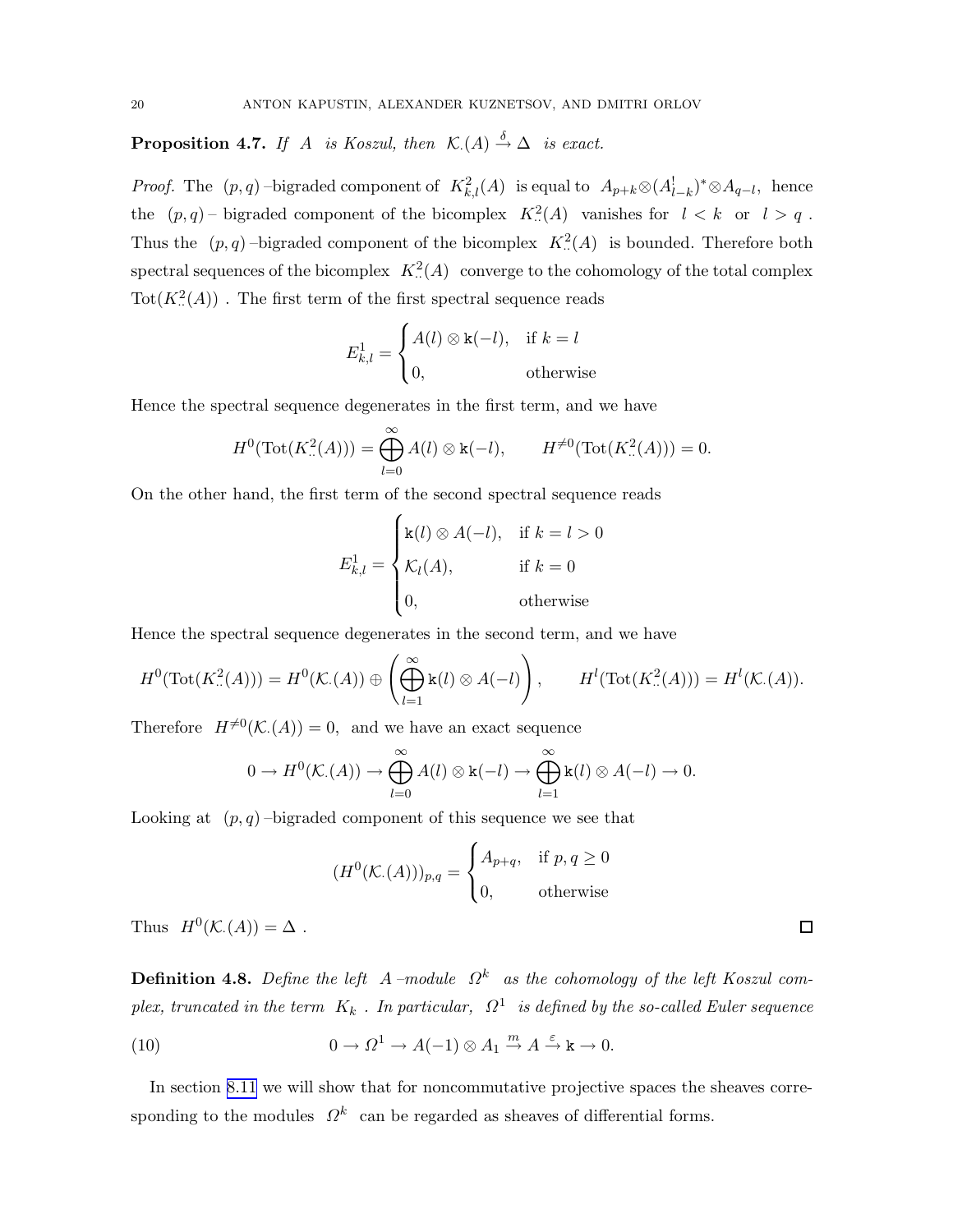<span id="page-21-0"></span>**Proposition 4.9.** *We have*  $\mathcal{K}_k(A) = \Omega^k(k) \otimes A(-k)$ .

*Proof.* This follows immediately from the definition of  $\Omega^k$  and  $\mathcal{K}_k(A)$ .

Combining Propositions [4.7](#page-19-0) and [4.9](#page-20-0), we obtain the following resolution of the diagonal:

(11) 
$$
\qquad \qquad \ldots \longrightarrow \Omega^2(2) \otimes A(-2) \longrightarrow \Omega^1(1) \otimes A(-1) \longrightarrow A \otimes A \longrightarrow \Delta \longrightarrow 0.
$$

4.5. Cohomological properties of the algebras  $PS<sub>h</sub>$  and  $PP<sub>h</sub>$ . First we note that both algebras  $PS_{\hbar}$  and  $PP_{\hbar}$  are noetherian. This follows from the fact that they are Ore extensions of commutative polynomial algebras (see for example, [\[25](#page-55-0)]). For the same reason the algebras  $PS<sub>h</sub>$  and  $PP<sub>h</sub>$  have finite right (and left) global dimension, which is equal to 4 and 3, respectively (see[[25\]](#page-55-0), p. 273).

We remind that the global dimension of a ring  $A$  is the minimal number  $n$  (if it exists) such that for any two modules  $M$  an  $N$  we have  $\text{Ext}_{A}^{n+1}(M, N) = 0$ .

In the paper [\[1](#page-54-0)] the notion of a regular algebra has been introduced. Regular algebras havemany good properties (see [[3](#page-54-0)], [\[2](#page-54-0)], [\[39](#page-55-0)], etc.).

Definition 4.10. *A graded algebra* A *is called regular of dimension* d *if it satisfies the following conditions:*

- (1) A *has global dimension* d,
- (2) A has polynomial growth, i.e.  $\dim A_n \leq cn^{\delta}$  for some  $c, \delta \in \mathbb{R}$ ,
- (3) A *is Gorenstein, meaning that*  $\text{Ext}_{A}^{i}(\mathbf{k}, A) = 0$  *if*  $i \neq d$ , and  $\text{Ext}_{A}^{d}(\mathbf{k}, A) = \mathbf{k}(l)$  *for some l*.

Here  $\text{Ext}_A$  stands for the Ext functor in the category  $mod(A)$ .

It is easy to see that these properties are verified for  $PS_{\hbar}$  and  $PP_{\hbar}$ . Property (2) holds because our algebras grow as ordinary polynomial algebras. Property (3) follows from the fact that  $PS_{\hbar}$  and  $PP_{\hbar}$  are Koszul algebras and the dual algebras are Frobenius resolutions. In this case the Gorenstein parameter  $l$  in (3) is equal to the global dimension  $d$ . Thus we have

**Proposition 4.11.** *The algebras*  $PS<sub>h</sub>$  *and*  $PP<sub>h</sub>$  *are noetherian regular algebras of global dimension* 4 *and* 3, *respectively. For these algebras the Gorenstein parameter* l *coincides with the global dimension* d *.*

5. COHOMOLOGICAL PROPERTIES OF SHEAVES ON  $\mathbb{P}^2_{\hbar}$  and  $\mathbb{P}^3_{\hbar}$ 

5.1. Ampleness and cohomology of  $\mathcal{O}(i)$ . Let A be a graded algebra and X be the corresponding noncommutative projective variety. Consider the sequence of sheaves  ${\{\mathcal{O}(i)\}}_{i\in\mathbb{Z}}$  in the category  $coh(X)\cong qgr(A)$ , where  $\mathcal{O}(i)=\overline{A(i)}$ .

 $\Box$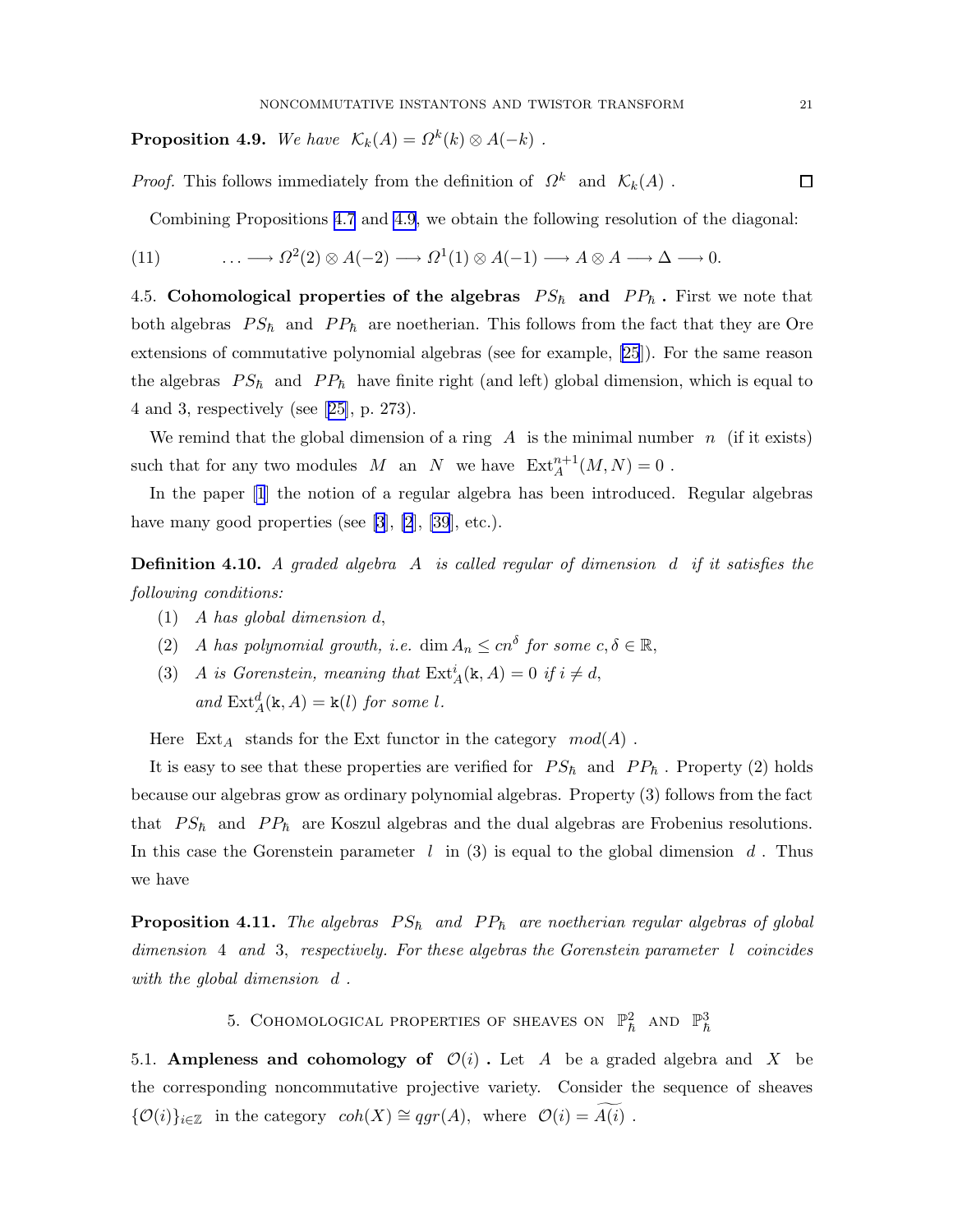<span id="page-22-0"></span>This sequence is called ample if the following conditions hold:

- (a) For every coherent sheaf  $\mathcal F$  there are integers  $k_1, ..., k_s$  and an epimorphism s  $\bigoplus_{i=1}^{\oplus} \mathcal{O}(-k_i) \longrightarrow \mathcal{F}.$
- (b) For every epimorphism  $\mathcal{F} \longrightarrow \mathcal{G}$  the induced map Hom $(\mathcal{O}(-n), \mathcal{F}) \longrightarrow \text{Hom}(\mathcal{O}(-n), \mathcal{G})$  is surjective for  $n \gg 0$ .

It is proved in [\[3\]](#page-54-0) that the sequence  $\{\mathcal{O}(i)\}\$ is ample in  $qgr(A)$  for a graded right noetherian  $k$  –algebra A if it satisfies the extra condition:

$$
(\chi_1): \quad \dim_{\mathbf{k}} \operatorname{Ext}^1_A({\mathbf{k}},M) < \infty
$$

for any finitely generated graded  $A$ -module  $M$ .

This condition can be verified for all noetherian regular algebras (see[[3](#page-54-0)], Theorem 8.1). In particular, the categories  $\operatorname{coh}(\mathbb{P}^3_{\hbar})$ ,  $\operatorname{coh}(\mathbb{P}^2_{\hbar})$  have ample sequences.

For any sheaf  $\mathcal{F} \in qgr(A)$  we can define a graded module  $\Gamma(\mathcal{F})$  by the rule:

$$
\Gamma(\mathcal{F}):=\mathop{\oplus}_{i\geq 0}\mathrm{Hom}(\mathcal{O}(i),\mathcal{F})
$$

Itis proved in [[3](#page-54-0)] that for any noetherian algebra A that satisfies the condition  $\chi_1$  the correspondence  $\Gamma$  is a functor from  $qgr(A)$  to  $gr(A)$  and the composition of  $\Gamma$  with the natural projection  $\pi : gr(A) \longrightarrow gqr(A)$  is isomorphic to the identity functor (see [\[3](#page-54-0)], ch. 3,4).

Now we formulate a result about the cohomology of sheaves on noncommutative projective spaces. This result is proved in[[3](#page-54-0)] for a general regular algebra and parallels the commutative case.

**Proposition5.1.** (Theorem 8.1. [[3](#page-54-0)]) Let A be  $PS_{\hbar}$  or  $PP_{\hbar}$ , and X be  $\mathbb{P}^3_{\hbar}$  or  $\mathbb{P}^2_{\hbar}$ . *respectively. Denote by n* the dimension of X (in our case  $n = 3$  or  $n = 2$ , respectively). *Then*

1) *The cohomological dimension of* coh(X) *is equal to* dim(X), *i.e. for any two coherent* sheaves F and  $\mathcal{G}$  Ext<sup>i</sup> $(\mathcal{F}, \mathcal{G})$  vanishes if  $i > n$ .

2) *There are isomorphisms*

(12) 
$$
H^{p}(X, \mathcal{O}(i)) = \begin{cases} A_{k} & \text{for } p = 0, i \ge 0 \\ A_{-i-1-n}^{*} & \text{for } p = n, i \le -n-1 \\ 0 & \text{otherwise} \end{cases}
$$

This proposition and the ampleness of the sequence  $\{\mathcal{O}(i)\}\$ implies the following corollary: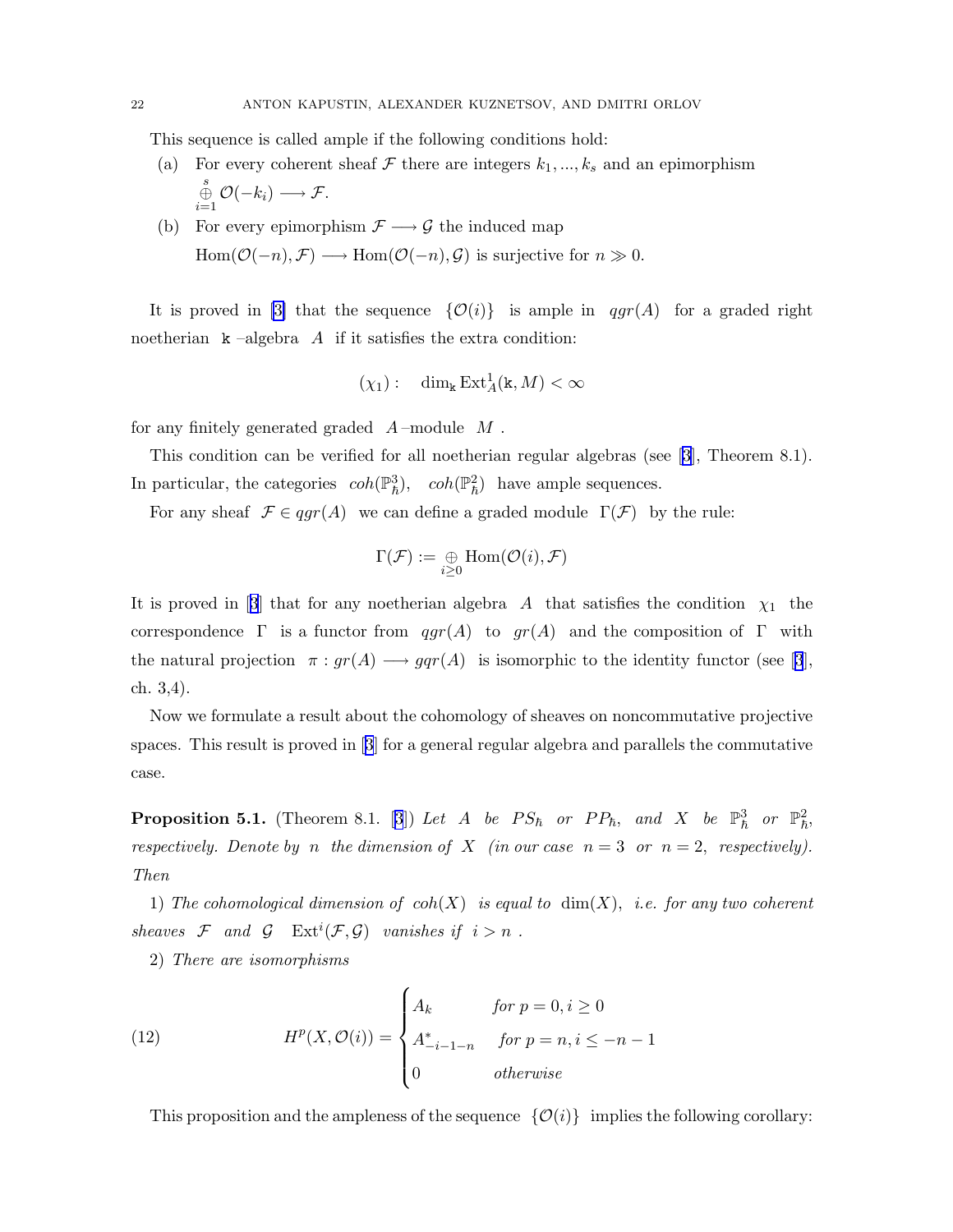<span id="page-23-0"></span>**Corollary 5.2.** Let X be either  $\mathbb{P}^3_{\hbar}$  or  $\mathbb{P}^2_{\hbar}$ . Then for any sheaf  $\mathcal{F} \in coh(X)$  and for *all sufficiently large*  $i \geq 0$  *we have* 

$$
\operatorname{Hom}(\mathcal{F},\mathcal{O}(i))=0.
$$

*Proof.* By ampleness a sheaf  $\mathcal F$  can be covered by a finite sum of sheaves  $\mathcal O(k_i)$ . Now the statement follows from the Proposition, because  $Hom(O(k_j), O(i)) = 0$  for all  $i < k_j$ .  $\Box$ 

**Corollary 5.3.** Let X be either  $\mathbb{P}^3_{\hbar}$  or  $\mathbb{P}^2_{\hbar}$ . Then for any sheaf  $\mathcal{F} \in coh(X)$  and for *all sufficiently large*  $i \geq 0$  *we have* 

$$
H^k(X, \mathcal{F}(i)) = 0
$$

*for all*  $k \geq 1$ .

*Proof.* The group  $H^k(X, \mathcal{F}(i))$  coincides with  $\operatorname{Ext}^k(\mathcal{O}(-i), \mathcal{F})$ . Let k be the maximal integer (it exists because the global dimension is finite) such that for some  $\mathcal F$  there exists arbitrarily large *i* such that  $Ext^k(\mathcal{O}(-i), \mathcal{F}) \neq 0$ . Assume that  $k \geq 1$ . Choose an epimorphism s  $\bigoplus_{j=1}^{\infty} \mathcal{O}(-k_j) \to \mathcal{F}$ . Let  $\mathcal{F}_1$  denote its kernel. Then for  $i > \max\{k_j\}$  we have Ext<sup>>0</sup>( $\mathcal{O}(-i)$ ,  $\oplus$  $\bigoplus_{j=1}^{\infty} \mathcal{O}(-k_j) = 0$ , hence  $\operatorname{Ext}^k(\mathcal{O}(-i), \mathcal{F}) \neq 0$  implies  $\operatorname{Ext}^{k+1}(\mathcal{O}(-i), \mathcal{F}) \neq 0$ 0. This contradicts the assumption of the maximality of  $k$ . 口

5.2. Serre duality and the dualizing sheaf. A very useful property of commutative smooth projective varieties is the existence of the dualizing sheaf. Recall that a sheaf  $\omega$  is called dualizing if for any  $\mathcal{F} \in coh(X)$  there are natural isomorphisms of k-vector spaces

$$
H^{i}(X,\mathcal{F}) \cong \text{Ext}^{n-i}(\mathcal{F},\omega)^{*},
$$

where <sup>∗</sup> is denotes the <sup>k</sup> –dual. The Serre duality theorem asserts the existence of the dualizing sheaf for smooth projective varieties. In this case the dualizing sheaf is a line bundle and coincides with the sheaf of differential forms  $\Omega_X^n$  of top degree.

Since the definition of  $\omega$  is given in abstract categorical terms, it can be extend to the noncommutative case. More precisely, we will say that  $qgr(A)$  satisfies classical Serre duality if there is an object  $\omega \in qgr(A)$  together with natural isomorphisms

$$
Ext^{i}(\mathcal{O}, -) \cong Ext^{n-i}(-, \omega)^{*}.
$$

Our noncommutative varieties  $\mathbb{P}^3_{\hbar}$  and  $\mathbb{P}^2_{\hbar}$  satisfy classical Serre duality, with dualizing sheavesbeing  $\mathcal{O}_{\mathbb{P}^3_\hbar}(-4)$  and  $\mathcal{O}_{\mathbb{P}^2_\hbar}(-3)$ , respectively. This follows from the paper [[39](#page-55-0)], where the existence of a dualizing sheaf in  $qgr(A)$  has been proved for a general class of algebras which includes all noetherian regular algebras. In addition, the authors of[[39\]](#page-55-0) showed that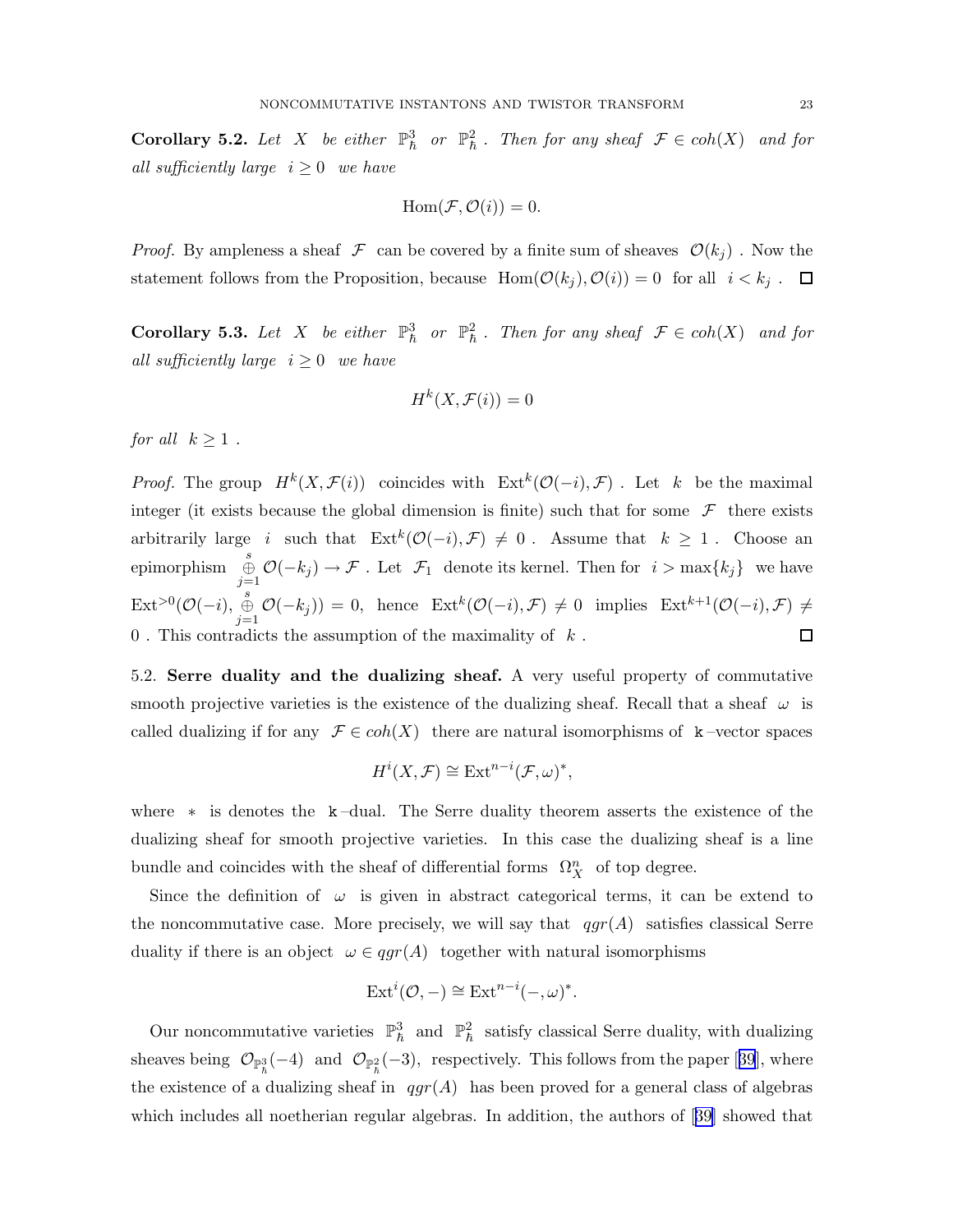<span id="page-24-0"></span>the dualizing sheaf coincides with  $\tilde{A}(-l)$ , where l is the Gorenstein paramenter for A (see condition (3) of Definition [4.10\)](#page-21-0).

5.3. Bundles on noncommutative projective spaces. To any graded right  $A$ -module M one can attach a left A -module  $M^{\vee} = \text{Hom}_A(M, A)$  which is also graded. Note that under this correspondence the right module  $A_A(r)$  goes to the left module  $A(A(-r))$ .

It is known that if A is a noetherian regular algebra, then  $\text{Hom}_A(-,A)$  is a functor from the category  $gr(A)_R$  to the category  $gr(A)_L$ . Moreover, its derived functor  $\mathbf{R}\text{Hom}_A(-,A)$ givesan anti-equivalence between the derived categories of  $gr(A)_R$  and  $gr(A)_L$  (see [[38](#page-55-0)], [\[39](#page-55-0)],[[37\]](#page-55-0)).

If we assume that the composition of the functor  $\text{Hom}_A(-,A)$  with the projection  $gr(A)_L \longrightarrow qgr(A)_L$  factors through the projection  $gr(A)_R \longrightarrow qgr(A)_R$ , then we obtain a functor from  $qgr(A)_R$  to  $qgr(A)_L$  which is denoted by  $\underline{\mathcal{H}om}(-, \mathcal{O})$ . This functor is not right exact and has right derived functors  $\mathcal{E}xt^{i}(-,0), i > 0$ , from  $qgr(A)_{R}$  to  $qgr(A)<sub>L</sub>$ .

For a noetherian regular algebra the functor  $\mathcal{H}om(-, \mathcal{O})$  and its right derived functors exist. This follows from the fact that the functors  $\operatorname{Ext}_A^i(-, A)$  send a finite dimensional module to a finite dimensional module (see condition (3) of Definition [4.10](#page-21-0)).

Moreover, in this case the functor  $\mathcal{H}om(-,\mathcal{O})$  can be represented as the composition of the functor  $\Gamma : qgr(A)_R \longrightarrow gr(A)_R$ , the functor  $\text{Hom}_A(-,A) : gr(A)_R \longrightarrow gr(A)_L$ , and the projection  $\pi : gr(A)<sub>L</sub> \longrightarrow qgr(A)<sub>L</sub>$ . This can be illustrated by the following commutative diagram:

(13) 
$$
\begin{array}{ccc}\n\text{gr}(A)_R & \xrightarrow{\text{Hom}_A(-,A)} & \text{gr}(A)_L \\
\pi \downarrow \uparrow \Gamma & & \downarrow \pi \\
\text{gr}(A)_R & \xrightarrow{\text{Hom}(-,O)} & \text{gr}(A)_L\n\end{array}
$$

For a noetherian regular algebra the functor  $\mathbf{R}\text{Hom}_A(-,A)$  is an anti-equivalence between the derived categories of  $gr(A)_R$  and  $gr(A)_L$  and takes complexes of finite dimensional modules over  $gr(A)_R$  to complexes of finite dimensional modules over  $gr(A)_L$ . This implies that the functor  $\mathbf{R}\underline{\mathcal{H}om}$  (-,  $\mathcal{O}$ ) gives an anti-equivalence between the derived categories of  $qgr(A)_R$  and  $qgr(A)_L$ . (Note that for derived functors **R**Hom<sub>A</sub>(−,A) and  $\mathbf{R}\underline{\mathcal{H}om}(-,\mathcal{O})$  there is also a commutative diagram like (13)).

The functors  $\mathcal{E}xt^{j}(-,0)$  can be described more explicitly. Let M be an A-bimodule. Regarding it as a right module, we see that for any  $\mathcal{F} \in QGr(A)_R$  the groups  $Ext^i(\mathcal{F}, \widetilde{M})$ have the structure of left A-modules. We can project them to  $QGr(A)<sub>L</sub>$ . Thus each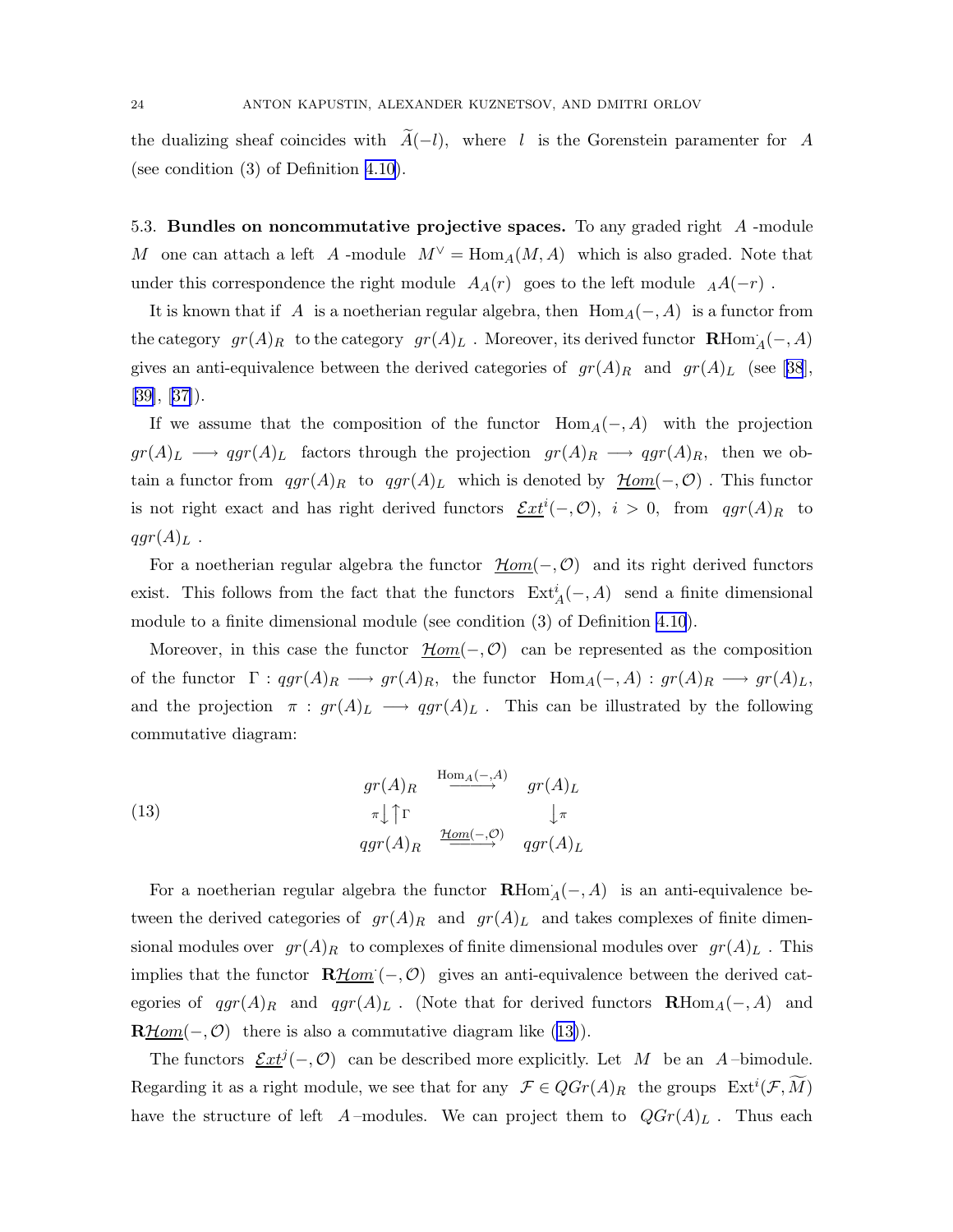<span id="page-25-0"></span>bimodule M defines functors from  $QGr(A)_R$  to  $QGr(A)_L$ , which will be denoted by  $\pi \text{Ext}^i(-, \widetilde{M})$ .

Now,using  $\pi \Gamma = id$  and the commutativity of the diagram ([13\)](#page-24-0) for the derived functors  $\text{Ext}_{A}^{j}(-, A)$  and  $\underline{\mathcal{E}xt}^{j}(-, \mathcal{O})$ , we obtain isomorphisms

(14) 
$$
\underline{\mathcal{E}xt}^{j}(\mathcal{F},\mathcal{O}) \cong \pi \mathrm{Ext}^{j}_{A}(\Gamma(\mathcal{F}),A) \cong \pi \mathrm{Ext}^{j}_{gr(A)}(\Gamma(\mathcal{F}),\bigoplus_{i\geq 0} A(i)) \cong \pi \mathrm{Ext}^{j}(\mathcal{F},\bigoplus_{i\geq 0} \mathcal{O}(i))
$$

for any sheaf  $\mathcal{F} \in qgr(A)_R$ .

**Definition 5.4.** We call a coherent sheaf  $\mathcal{F} \in qgr(A)_R$  *locally free (or a bundle) if*  $\underline{\mathcal{E}}xt^{j}(\mathcal{F},\mathcal{O})=0$  *for any*  $j\neq 0$ .

REMARK. In the commutative case this definition is equivalent to the usual definition of a locally free sheaf.

**Definition 5.5.** The dual sheaf  $\underline{Hom}(\mathcal{F}, \mathcal{O}) \in qgr(A)_L$  will be denoted by  $\mathcal{F}^{\vee}$ .

If  $\mathcal{F} \in qgr(A)_L$  is a bundle, then the dual sheaf  $\mathcal{F}^{\vee}$  is a bundle in  $qgr(A)_L$ , because  $\mathbf{R}\underline{\mathcal{H}om}$   $(\mathcal{F}^{\vee}, \mathcal{O}) = \mathcal{F}$  in the derived category, and  $\underline{\mathcal{E}xt}^j(\mathcal{F}^{\vee}, \mathcal{O}) = 0$  for  $j \neq 0$ .

Thus we have a good definition of locally free sheaves on  $\mathbb{P}^3_{\hbar}$  and  $\mathbb{P}^2_{\hbar}$ . Since the derived functor  $\mathbf{R}_{\text{Hom}}(-, \mathcal{O})$  gives an anti-equivalence between the derived categories of  $qgr(A)_R$ and  $qgr(A)<sub>L</sub>$ , there is an isomorphism:

(15) 
$$
\text{Hom}(\mathcal{F}, \mathcal{G}) \cong \text{Hom}(\mathcal{G}^{\vee}, \mathcal{F}^{\vee})
$$

for any two bundles  $\mathcal{F}$  and  $\mathcal{G}$  on  $\mathbb{P}^3_{\hbar}$  or  $\mathbb{P}^2_{\hbar}$ .

6. BUNDLES ON 
$$
\mathbb{P}^2_{\hbar}
$$

6.1. Bundles on  $\mathbb{P}^2_{\hbar}$  with a trivialization on the commutative line. In this section we study bundles on  $\mathbb{P}^2_{\hbar}$ . By definition, a bundle is an object  $\mathcal{E} \in coh(\mathbb{P}^2_{\hbar})$  satisfying the additional condition  $\underline{\mathcal{E}xt}^i(\mathcal{E},\mathcal{O})=0$  for all  $i>0$  (see (5.4)).

The noncommutative plane  $\mathbb{P}^2_{\hbar}$  contains the commutative projective line  $l \cong \mathbb{P}^1$  given by the equation  $w_3 = 0$ . If M is a  $PP<sub>\hbar</sub>$ -module, then the quotient module  $M/Mw_3$  is a  $PP_{\hbar}/\langle w_3\rangle$  -module. This gives a functor  $\operatorname{coh}(\mathbb{P}^2_{\hbar}) \to \operatorname{coh}(\mathbb{P}^1), \quad \mathcal{F} \mapsto \mathcal{F}|_l$ . The sheaf  $\mathcal{F}|_l$ is referred to as the restriction of  $\mathcal F$  to the line  $l$ .

**Lemma 6.1.** If  $F$  *is a bundle, there is an exact sequence:* 

(16) 
$$
0 \longrightarrow \mathcal{F}(-1) \xrightarrow{w_3} \mathcal{F} \longrightarrow \mathcal{F}|_l \longrightarrow 0.
$$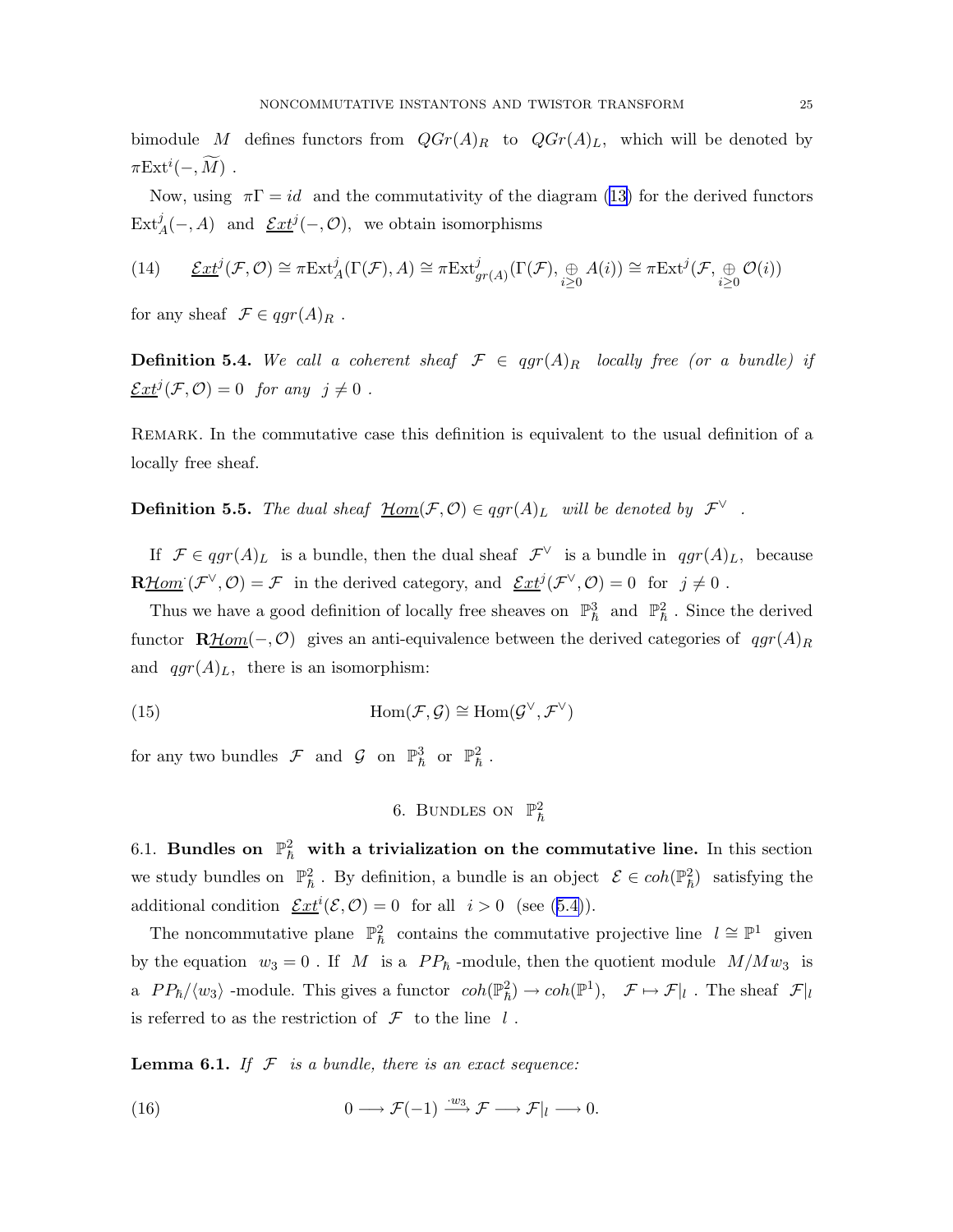<span id="page-26-0"></span>*Proof.* To prove this we only need to show that multiplication by  $w_3$  is a monomorphism. If  $\mathcal F$  is a bundle, it can be embedded into a direct sum  $\int_{0}^{s}$  $\bigoplus_{i=1}^{\infty} \mathcal{O}(k_i)$ , because by ampleness the dual bundle  $\mathcal{F}^{\vee}$  is covered by a direct sum of line bundles. Now, since the morphism  $\mathcal{O}(k_i - 1) \stackrel{\cdot w_3}{\longrightarrow} \mathcal{O}(k_i)$  is mono for any i, the same is true for the morphism  $\mathcal{F}(-1) \stackrel{\cdot w_3}{\longrightarrow}$  ${\mathcal F}$  .  $\Box$ 

**Lemma 6.2.** Let  $\mathcal{E}$  be a bundle on  $\mathbb{P}^2_{\hbar}$  such that its restriction  $\mathcal{E}|_l$  to the commutative *line l is isomorphic to a trivial bundle*  $\mathcal{O}_l^{\oplus r}$  *. Then* 

$$
H^{0}(\mathbb{P}_{\hbar}^{2}, \mathcal{E}(-1)) = H^{0}(\mathbb{P}_{\hbar}^{2}, \mathcal{E}(-2)) = H^{2}(\mathbb{P}_{\hbar}^{2}, \mathcal{E}(-1)) = H^{2}(\mathbb{P}_{\hbar}^{2}, \mathcal{E}(-2)) = 0.
$$

*Proof.* We have the following exact sequence in the category  $\coh(\mathbb{P}_{\hbar}^2)$ :

(17) 
$$
0 \longrightarrow \mathcal{E}(-2) \longrightarrow \mathcal{E}(-1) \longrightarrow \mathcal{E}(-1)|_{l} \longrightarrow 0.
$$

Since  $\mathcal{E}(-1)|_l \cong \mathcal{O}_l(-1)^{\oplus r}$ , we have  $H^0(\mathcal{E}(-1)|_l) = 0$ .

Assume that  $\mathcal{E}(-1)$  has a nontrivial section. Then  $\mathcal{E}(-2)$  has a nontrivial section too. For the same reason  $\mathcal{E}(-3)$  has a nontrivial section, and so on. Thus for any  $n < 0$  the bundle  $\mathcal{E}(-n)$  has a nontrivial section. By [\(15\)](#page-25-0) we have isomorphisms:

$$
H^{0}(\mathcal{E}(-n)) \cong \text{Hom}(\mathcal{O}(n), \mathcal{E}) \cong \text{Hom}(\mathcal{E}^{\vee}, \mathcal{O}(-n)).
$$

On the other hand, by Corollary [5.2](#page-22-0) the last group is trivial for  $n \gg 0$ . Hence  $H^0(\mathcal{E}(-n)) =$ 0 for all  $n \gg 0$ , and consequently  $H^0(\mathcal{E}(-2)) = H^0(\mathcal{E}(-1)) = 0$ .

Further, assume that  $H^2(\mathcal{E}(-2))$  is nontrivial. Since  $H^1(\mathcal{E}(i)|_l) = 0$  for all  $i \geq -1$  we have from the exact sequence [\(16](#page-25-0)) with  $\mathcal{F} = \mathcal{E}(i)$  that  $H^2(\mathcal{E}(i))$  is nontrivial too for all  $i \ge -1$ . But this contradicts Corollary [5.3.](#page-23-0) Therefore  $H^2(\mathcal{E}(-2)) = H^2(\mathcal{E}(-1)) = 0$ . This  $\Box$ completes the proof.

6.2. Monads on  $\mathbb{P}^2_{\hbar}$  and  $\mathbb{P}^3_{\hbar}$ . As in the commutative case, a non-degenerate monad on  $\mathbb{P}^2_{\hbar}$  or  $\mathbb{P}^3_{\hbar}$  is a complex over  $coh(\mathbb{P}^2_{\hbar})$ 

$$
0 \longrightarrow H \otimes \mathcal{O}(-1) \xrightarrow{m} K \otimes \mathcal{O} \xrightarrow{n} L \otimes \mathcal{O}(1) \longrightarrow 0
$$

for which the map  $n$  is an epimorphism and  $m$  is a monomorphism. (Note that there is another more restrictive definition of a monad, according to which the dual map  $(m)^*$  has to be an epimorphism, see [\[29](#page-55-0)]). The coherent sheaf

$$
E = \mathbf{Ker}(n)/\mathbf{Im}(m)
$$

is called the cohomology of a monad. A morphism between two monads is a morphism of complexes. The following lemma is proved in  $[29]$ (Lemma 4.1.3) in the commutative case, but the proof is categorical and applies to the noncommutative case as well.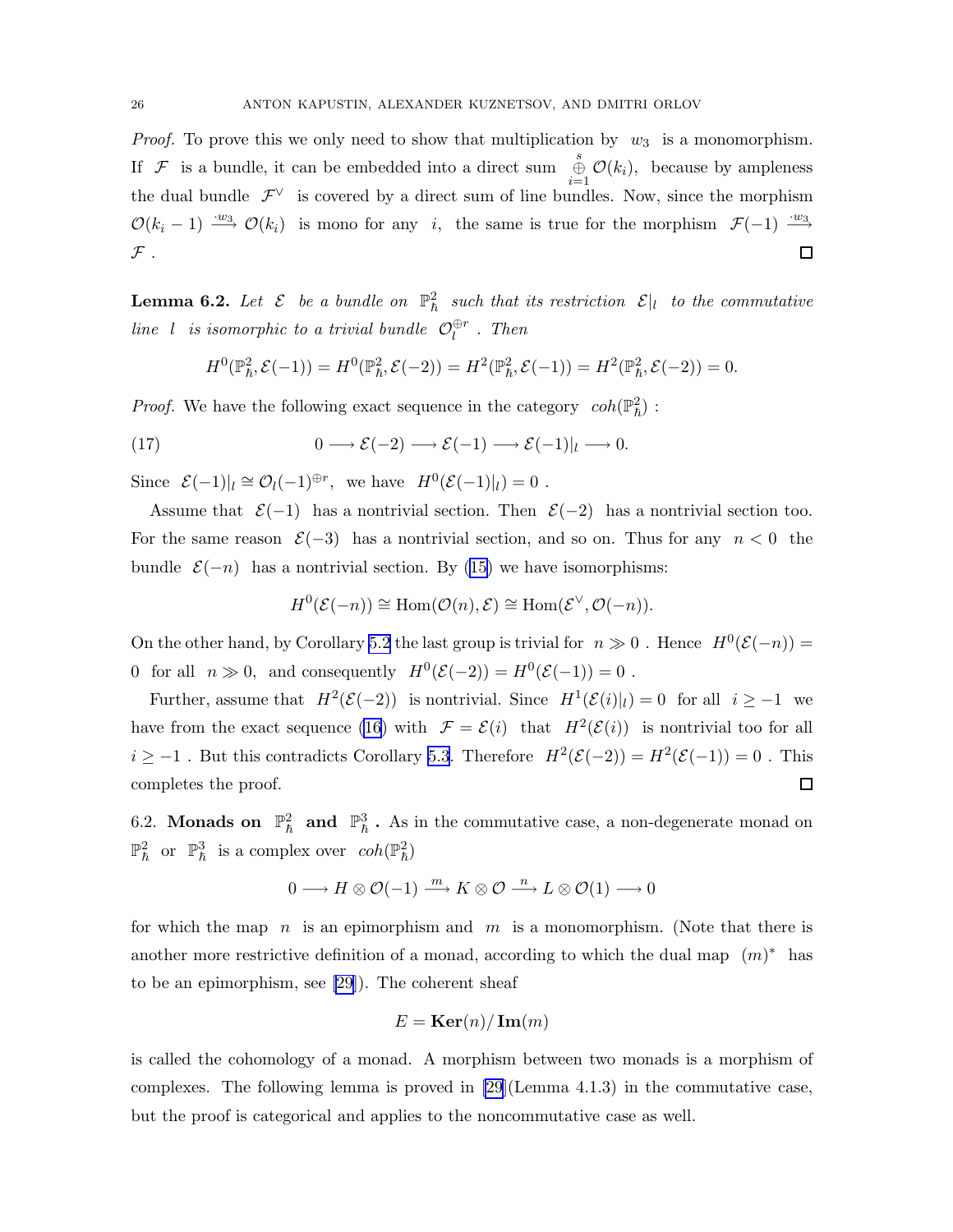<span id="page-27-0"></span>**Lemma 6.3.** Let X be either  $\mathbb{P}^2_{\hbar}$  or on  $\mathbb{P}^3_{\hbar}$ , and let E and E' be the cohomology *bundles of two monads*

$$
M: \quad 0 \longrightarrow H \otimes \mathcal{O}(-1) \xrightarrow{m} K \otimes \mathcal{O} \xrightarrow{n} L \otimes \mathcal{O}(1) \longrightarrow 0,
$$
  

$$
M': \quad 0 \longrightarrow H' \otimes \mathcal{O}(-1) \xrightarrow{m'} K' \otimes \mathcal{O} \xrightarrow{n'} L' \otimes \mathcal{O}(1) \longrightarrow 0
$$

*on* X *. Then the natural mapping*

$$
Hom(M, M') \longrightarrow Hom(E, E')
$$

*is bijective.*

The proof is based on the fact that

$$
Ext^{j}(\mathcal{O}, \mathcal{O}(-1)) = Ext^{j}(\mathcal{O}(1), \mathcal{O}(-1)) = Ext^{j}(\mathcal{O}(1), \mathcal{O}) = 0
$$

forall  $j$  (see [[29](#page-55-0)], Lemma 4.1.3).

6.3. Non-degeneracy conditions. In the definition of a monad we require that the map n be an epimorphism. In the commutative case this condition must be verified pointwise. In the noncommutative case the situation is simpler in some sense, because the complement of the commutative line  $l$  does not have points.

**Lemma 6.4.** If the restriction of a sheaf  $\mathcal{F} \in \text{coh}(\mathbb{P}^2_{\hbar})$  to the projective line l is the zero *object, then* F *is also the zero object.*

*Proof.* Let  $M$  be a finitely generated graded  $PP_{\hbar}$  -module such that  $\mathcal{F} \cong \widetilde{M}$  . Consider an exact sequence:

$$
M \xrightarrow{\cdot w_3} M(1) \longrightarrow N \longrightarrow 0.
$$

Since  $\widetilde{N} = \mathcal{F}(1)|_l = 0$ , the module N is finite dimensional. This implies that for  $i \gg 0$ the map  $M_i \stackrel{w_3}{\rightarrow} M_{i+1}$  is surjective. Moreover, these maps are isomorphisms for  $i \gg 0$ , because all  $M_i$  are finite dimensional vector spaces. Let us identify all  $M_i$  for  $i \gg 0$ with respect to these isomorphisms. Using the  $A$ -module structure on  $M$ , we obtain a representation of the Weyl algebra  $T(X, Y)/\langle [X, Y] = 2\hbar \rangle$  on the vector space  $M_i$ . But it is well known that the Weyl algebra does not have finite dimensional representations. Thus  $M_i = 0$  for all  $i \gg 0$ , and M is finite dimensional. Therefore  $\mathcal{F} = 0$ . □

The following corollary is an immediate consequence of the Lemma.

**Corollary 6.5.** Let  $f : \mathcal{F} \longrightarrow \mathcal{G}$  be a morphism in  $coh(\mathbb{P}^2_{\hbar})$  . Suppose its restriction  $\bar{f}: \mathcal{F}|_{l} \longrightarrow \mathcal{G}|_{l}$  is an epimorphism. Then f is an epimorphism too.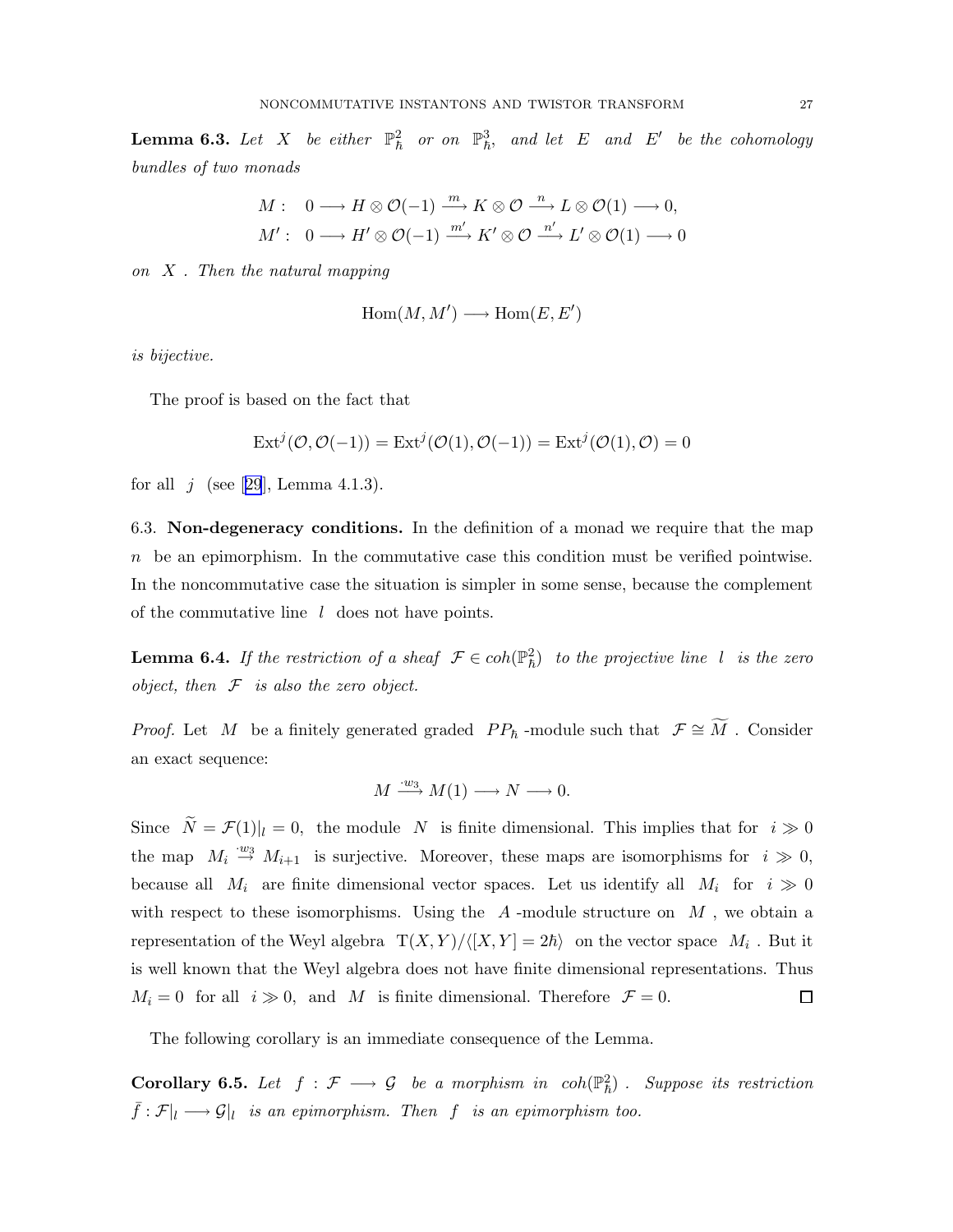6.4. From the resolution of the diagonal to a monad. Let  $M$  be an  $A$ -bimodule. Regarding it as a left module, we see that for any  $\mathcal{F} \in QGr(A)<sub>L</sub>$  the groups  $Ext^i(\mathcal{F}, \widetilde{M})$ have the structure of right A-modules. We can project them to  $QGr(A)_R$ . Thus each bimodule M defines functors  $\pi \text{Ext}^i(-, \widetilde{M})$  from  $QGr(A)_L$  to  $QGr(A)_R$ .

Let  $\mathcal E$  be a bundle on  $\mathbb P_h^2$  such that its restriction to the line l is a trivial bundle. Let us consider the bundle  $\mathcal{E}^{\vee}(1) \in qgr(PP_{\hbar})_L$  and the resolution of the diagonal  $\mathcal{K}(PP_{\hbar})$ , which has only three terms:

$$
\{0 \longrightarrow PP_{\hbar}(-1) \otimes PP_{\hbar}(-2) \longrightarrow \Omega^1(1) \otimes PP_{\hbar}(-1) \longrightarrow PP_{\hbar} \otimes PP_{\hbar}\} \longrightarrow \Delta.
$$

The resolution of the diagonal is a complex of bimodules. It induces a complex  $\widetilde{\mathcal{K}}$  over  $QGr(PP<sub>h</sub>)<sub>L</sub>$ :

(18) 
$$
\{0 \longrightarrow \mathcal{O}(-1) \otimes PP_{\hbar}(-2) \longrightarrow \Omega^{1}(1) \otimes PP_{\hbar}(-1) \longrightarrow \mathcal{O} \otimes PP_{\hbar}\} \longrightarrow \widetilde{\Delta}
$$

where  $\Omega^1$  is a sheaf on  $\mathbb{P}^2_{\hbar}$  corresponding to the  $PP_{\hbar}$ -module  $\Omega^1$ .

As described above, each A –bimodule M gives the functors  $\pi \text{Ext}^i(-, \tilde{M})$  from  $QGr(A)<sub>L</sub>$  to  $QGr(A)<sub>R</sub>$ . In particular, each object of the resolution of the diagonal induces such functors.

First we calculate these functors for the object  $\Delta$ . Note that the object  $\Delta$  coincides with  $\bigoplus_{i\geq 0} \mathcal{O}(i)$ . Hence by [\(14](#page-25-0)) we have

$$
\pi \mathrm{Ext}^j(\mathcal{E}^{\vee}(1), \widetilde{\Delta}) = 0
$$

if  $j > 0$ , while  $\pi \text{Ext}^0(\mathcal{E}^{\vee}(1), \tilde{\Delta}) \cong \mathcal{E}(-1)$ .

The resolution of the diagonal (18) gives us a spectral sequence with the  $E_1$  term

$$
E_1^{pq} = \pi \text{Ext}^q(\mathcal{E}^{\vee}(1), \widetilde{\mathcal{K}}_{-p}) \Longrightarrow \pi \text{Ext}^{p+q}(\mathcal{E}^{\vee}(1), \widetilde{\Delta}),
$$

which converges to

$$
E_{\infty}^{i} = \begin{cases} \mathcal{E}(-1) & \text{if } i = 0\\ 0 & \text{otherwise} \end{cases}
$$

Now we describe all terms  $E_1^{pq}$  $_1^{pq}$  of this spectral sequence. First we have

$$
\pi \mathrm{Ext}^j(\mathcal{E}^{\vee}(1), \mathcal{O} \otimes PP_{\hbar}) \cong \mathrm{Ext}^j(\mathcal{E}^{\vee}(1), \mathcal{O}) \otimes \widetilde{PP}_{\hbar} \cong \mathrm{Ext}^j(\mathcal{E}^{\vee}(1), \mathcal{O}) \otimes \mathcal{O} \cong H^j(\mathbb{P}_{\hbar}^2, \mathcal{E}(-1)) \otimes \mathcal{O}.
$$

By Lemma [6.2,](#page-26-0) these groups are trivial for  $j \neq 1$ . For the same reason we have

$$
\pi \text{Ext}^{j}(\mathcal{E}^{\vee}(1), \mathcal{O}(-1) \otimes PP_{\hbar}(-2)) = H^{j}(\mathbb{P}_{\hbar}^{2}, \mathcal{E}(-2)) \otimes \mathcal{O}(-2) = 0
$$

for  $j \neq 1$  and

$$
\pi \mathrm{Ext}^1(\mathcal{E}^{\vee}(1), \mathcal{O}(-1) \otimes PP_{\hbar}(-2)) \cong H^1(\mathbb{P}_{\hbar}^2, \mathcal{E}(-2)) \otimes \mathcal{O}(-2).
$$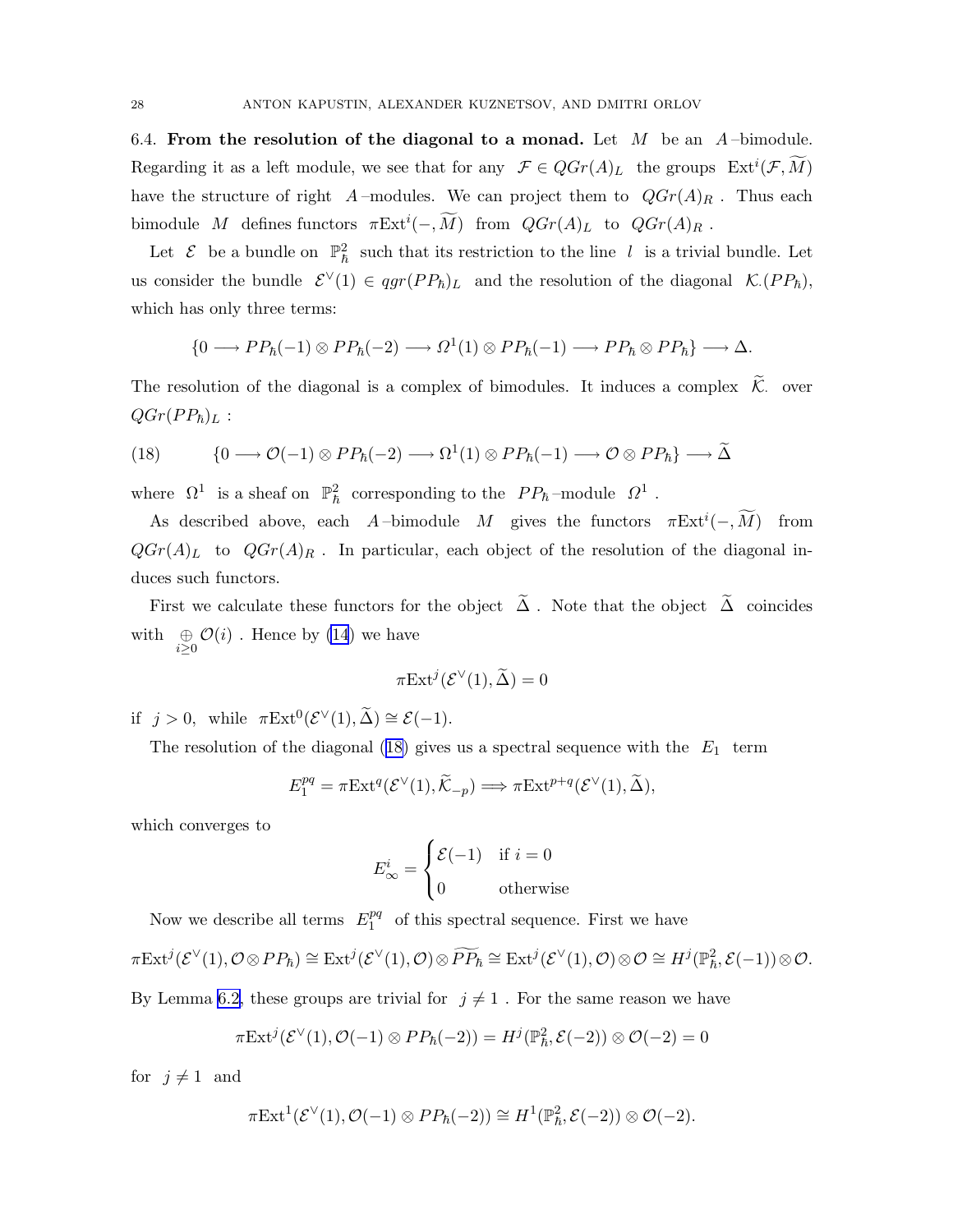Now let us consider the functors which are associated with the object  $\Omega^1(1) \otimes PP_{\hbar}(-1)$ . We have

$$
\pi \mathrm{Ext}^j(\mathcal{E}^{\vee}(1), \Omega^1(1) \otimes PP_{\hbar}(-1)) \cong \mathrm{Ext}^j(\mathcal{E}^{\vee}, \Omega^1) \otimes \mathcal{O}(-1).
$$

It follows from the Koszul complex that the sheaf  $\Omega^1$  can be included in two exact sequences:

$$
0 \longrightarrow \Omega^1 \longrightarrow \mathcal{O}(-1) \otimes PP_{\hbar 1} \longrightarrow \mathcal{O} \longrightarrow 0,
$$
  

$$
0 \longrightarrow \mathcal{O}(-3) \longrightarrow \mathcal{O}(-2) \otimes (PP_{\hbar 1})^* \longrightarrow \Omega^1 \longrightarrow 0.
$$

Applying the functor  $Hom(\mathcal{E}^{\vee},-)$  to the first sequence and taking into account that  $Hom(\mathcal{E}^{\vee},\mathcal{O}(-1)) = 0$ , we obtain  $Hom(\mathcal{E}^{\vee},\Omega^1) = 0$ . Similarly, we deduce from the second sequence that  $\ Ext^2(\mathcal{E}^{\vee}, \Omega^1) = 0$ , because  $\ Ext^2(\mathcal{E}^{\vee}, \mathcal{O}(-2)) = 0$ . This implies that the object  $\pi \text{Ext}^{j}(\mathcal{E}^{\vee}(1), \Omega^{1}(1) \otimes PP_{\hbar}(-1))$  is trivial for all  $j \neq 1$ .

Thus our spectral sequence is nothing more than the complex

$$
\pi \mathrm{Ext}^1(\mathcal{E}^{\vee}(1),\widetilde{\mathcal{K}}_2) \longrightarrow \pi \mathrm{Ext}^1(\mathcal{E}^{\vee}(1),\widetilde{\mathcal{K}}_1) \longrightarrow \pi \mathrm{Ext}^1(\mathcal{E}^{\vee}(1),\widetilde{\mathcal{K}}_0),
$$

which is isomorphic to the complex

$$
H^1(\mathbb{P}^2_{\hbar},\mathcal{E}(-2))\otimes \mathcal{O}(-2)\longrightarrow \mathrm{Ext}^1(\mathcal{E}^{\vee},\Omega^1)\otimes \mathcal{O}(-1)\longrightarrow H^1(\mathbb{P}^2_{\hbar},\mathcal{E}(-1))\otimes \mathcal{O}.
$$

It has only one cohomology which coincides with  $\mathcal{E}(-1)$ .

**Theorem 6.6.** Let  $\mathcal{E}$  be a bundle on  $\mathbb{P}^2_{\hbar}$  such that its restriction to the commutative line *l* is isomorphic to the trivial bundle  $\mathcal{O}_l^{\oplus r}$  . Then  $\mathcal E$  is the cohomology of a monad

$$
0 \longrightarrow H \otimes \mathcal{O}(-1) \xrightarrow{m} K \otimes \mathcal{O} \xrightarrow{n} L \otimes \mathcal{O}(1) \longrightarrow 0
$$

 $with H = H^{1}(\mathbb{P}_{\hbar}^{2}, \mathcal{E}(-2)), L = H^{1}(\mathbb{P}_{\hbar}^{2}, \mathcal{E}(-1)), and such monad is unique up to an isomor$ *phism. Moreover, in this case the vector spaces* H *and* L *have the same dimension.*

*Proof.* The existence of such a monad was proved above. The uniqueness follows from Lemma [6.3.](#page-26-0) The equality of dimensions of  $H$  and  $L$  follows immediately from the exact sequence  $(17).$  $(17).$  $\Box$ 

6.5. Barth description of monads. Now following Barth [\[8\]](#page-54-0), we give a description of the moduli space of vector bundles on  $\mathbb{P}^2_{\hbar}$  trivial on the line l in terms of linear algebra (see also [\[15](#page-54-0)]).

Denote by  $\mathfrak{M}_{\hbar}(r,0,k)$  the moduli space of bundles on the noncommutative  $\mathbb{P}^2_{\hbar}$  trivial on the line l and with a fixed trivialization there (i.e. with a fixed isomorphism  $\mathcal{E}|_l \cong \mathcal{O}_l^{\oplus r}$ ). Let  $\dim H^1(\mathbb{P}_\hbar^2, \mathcal{E}(-1)) = k$ . As in the commutative case, the numbers  $r, 0, k$  can be regarded as the rank, first Chern class, and second Chern class of  $\mathcal{E}$ , respectively.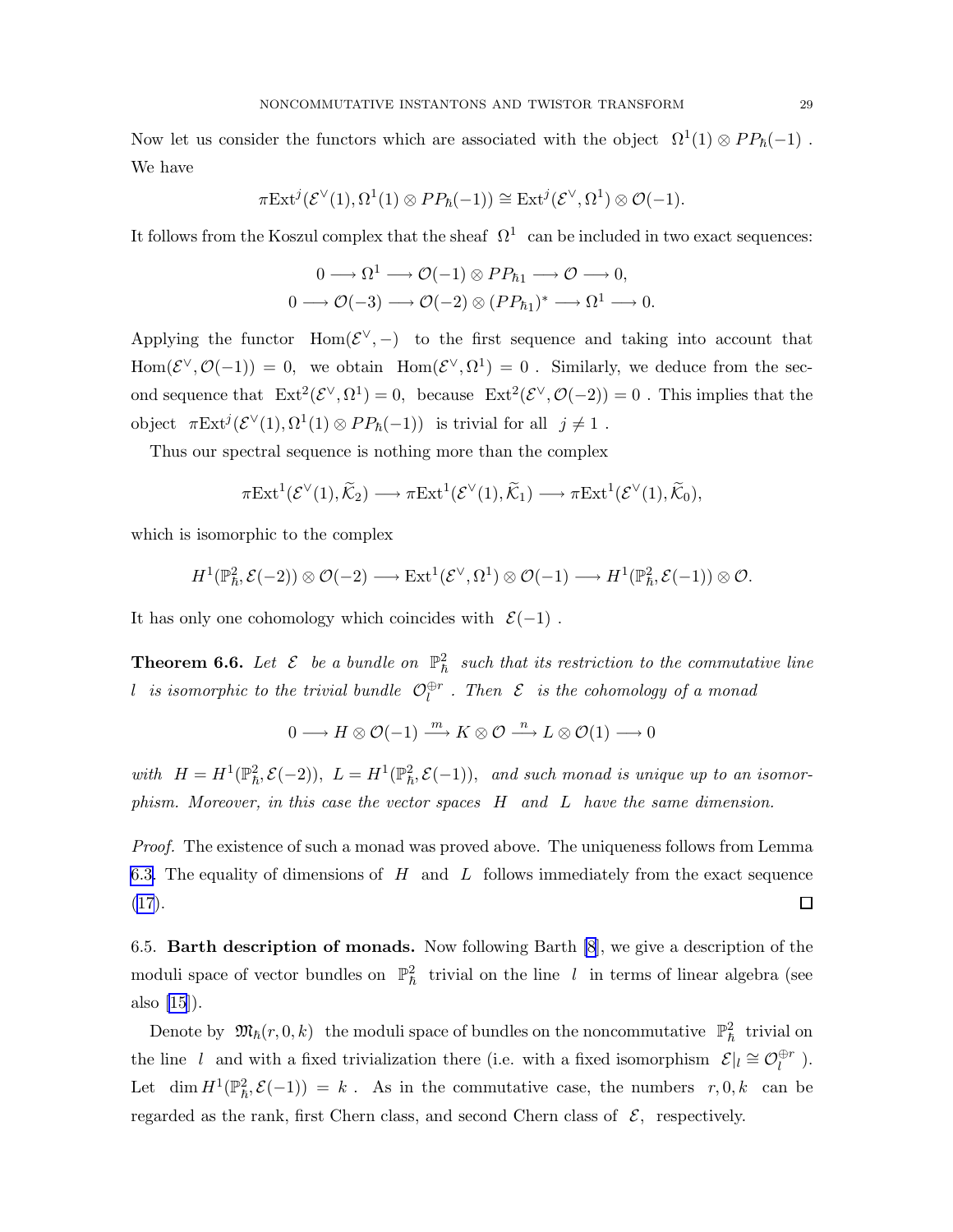The following theorem gives a description of this moduli space which is similar to the description given by Barth in the commutative case.

**Theorem 6.7.** Let  $\{(b_1,b_2; j,i)\}\)$  *be the set of quadruples of matrices*  $b_1, b_2 \in M_{k \times k}(\mathbb{C}), j \in \mathbb{C}$  $M_{r\times k}(\mathbb{C}),$  i  $\in M_{k\times r}(\mathbb{C}),$  which satisfy the condition

$$
[b_1, b_2] + ij + 2\hbar \cdot 1_{k \times k} = 0.
$$

*Then the space*  $\mathfrak{M}_{\hbar}(r, 0, k)$  *is the quotient of this set with respect to the following free action of*  $GL(k, \mathbb{C})$  :

$$
b_i \mapsto g b_i g^{-1}, \quad j \mapsto j g^{-1}, \quad i \mapsto g i, \quad where \quad g \in GL(k, \mathbb{C})
$$
.

*Proof.* Let  $\mathcal{E}$  be a bundle on  $\mathbb{P}^2_{\hbar}$  trivial on the line l. We showed above that any such bundle comes from a monad unique up to an isomorphism. Conversely, suppose we have a monad

(19) 
$$
0 \longrightarrow H \otimes \mathcal{O}(-1) \xrightarrow{m} K \otimes \mathcal{O} \xrightarrow{n} L \otimes \mathcal{O}(1) \longrightarrow 0
$$

with  $\dim H = \dim L = k$  such that its restriction to the line l is a monad with the cohomology  $\mathcal{O}_l^{\oplus r}$ . Then the cohomology of this monad is a bundle on  $\mathbb{P}^2_{\hbar}$  which belongs to  $\mathfrak{M}_{\hbar}(r, 0, k)$ . Indeed, the cohomologies of the dual complex

$$
0\longrightarrow \mathcal{O}(-1)\otimes L^{*}\stackrel{n^{*}}{\longrightarrow} \mathcal{O}\otimes K^{*}\stackrel{m^{*}}{\longrightarrow} \mathcal{O}(1)\otimes H^{*}\longrightarrow 0
$$

coincide with  $\underline{\mathcal{H}om}(\mathcal{E}, \mathcal{O})$  and  $\underline{\mathcal{E}xt}^1(\mathcal{E}, \mathcal{O})$ . Hence, to prove that  $\mathcal E$  is a bundle, it is sufficient to show that the dual complex is a monad too, i.e. that the map  $m^*$  is an epimorphism. The restriction of the dual complex to  $l$  is a monad which is dual to the restriction of the monad (19) to l. Hence the restriction of  $m^*$  on l is an epimorphism. Then, by Lemma [6.5,](#page-27-0)  $m^*$  is an epimorphism as well. Thus to describe the moduli space  $\mathfrak{M}_{\hbar}(r, 0, k)$  we have to decsribe the space of all monads (19) modulo isomorphisms preserving trivialization on  $l$ .

Consider a monad

$$
0 \longrightarrow H \otimes \mathcal{O}(-1) \xrightarrow{m} K \otimes \mathcal{O} \xrightarrow{n} L \otimes \mathcal{O}(1) \longrightarrow 0
$$

with dim  $H = \dim L = k$  and  $\dim K = 2k + r$ . Denote by  $\mathcal E$  its cohomology bundle.

The maps m and n can be regarded as elements of  $H^* \otimes K \otimes W$  and  $K^* \otimes L \otimes W$ , respectively, where  $W = H^0(\mathbb{P}_h^2, \mathcal{O}(1))$  is the vector space spanned by  $w_1, w_2, w_3$ . The maps  $m$  and  $n$  can be written as

$$
m_1w_1 + m_2w_2 + m_3w_3, \quad n_1w_1 + n_2w_2 + n_3w_3,
$$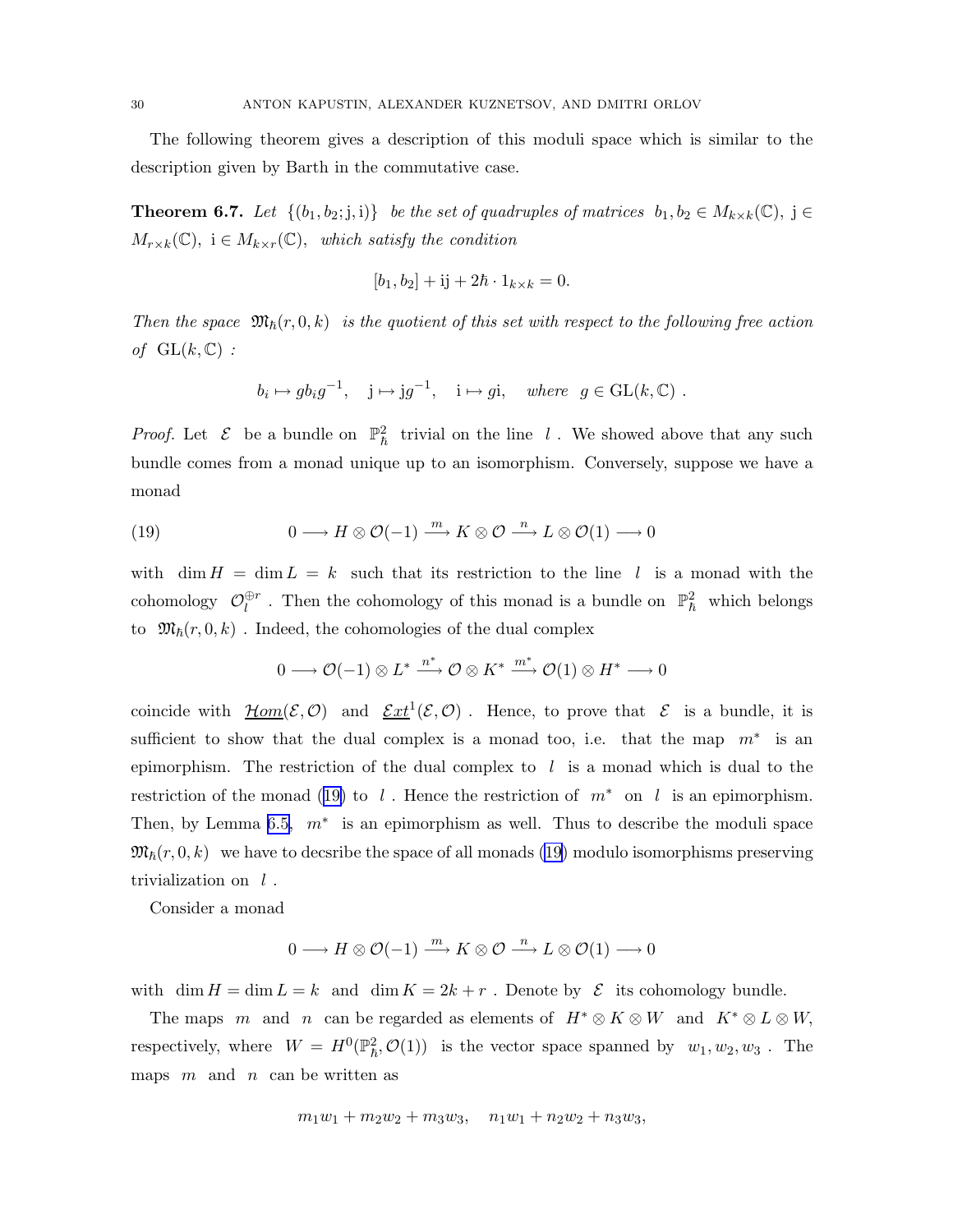<span id="page-31-0"></span>where  $m_i: H \to K$  and  $n_i: K \to L$  are constant linear maps.

Let us restrict the monad to the line l. The monadic condition  $nm = 0$  implies now:

$$
n_1m_2 + n_2m_1 = 0, \quad n_1m_1 = 0, \quad n_2m_2 = 0.
$$

Moreover, since the restriction of  $\mathcal E$  to l is trivial, the composition  $n_1m_2$  is an isomor-phism (see [\[29](#page-55-0)], Lemma 4.2.3). We can choose bases for  $H, K, L$  so that  $n_1m_2 = 1_{k \times k}$ (the identity matrix) and

$$
m_1 = \begin{pmatrix} 1_{k \times k} \\ 0_{k \times k} \\ 0_{r \times k} \end{pmatrix}, \quad m_2 = \begin{pmatrix} 0_{k \times k} \\ 1_{k \times k} \\ 0_{r \times k} \end{pmatrix}, \quad n_1 = \begin{pmatrix} 0_{k \times k} & 1_{k \times k} & 0_{k \times r} \end{pmatrix}, \quad n_2 = \begin{pmatrix} -1_{k \times k} & 0_{k \times k} & 0_{k \times r} \end{pmatrix}.
$$

Using the equations  $n_3m_1 + n_1m_3 = 0$  and  $n_3m_2 + n_2m_3 = 0$  we can write:

$$
m_3 = \begin{pmatrix} b_1 \\ b_2 \\ \vdots \end{pmatrix}, \quad n_3 = \begin{pmatrix} -b_2 & b_1 & \mathrm{i} \end{pmatrix}.
$$

Now the monadic condition  $nm = 0$  can be written as:

$$
(n_3m_3)\cdot w_3^2 + 1_{k \times k} \cdot [w_1, w_2] = 0.
$$

Therefore we obtain the following matrix equation:

$$
[b_1, b_2] + ij + 2\hbar \cdot 1_{k \times k} = 0.
$$

Note that the last r basis vectors of K give us a trivialization of the restriction of  $\mathcal E$  to the line  $l$ . It is easy to check that any isomorphism of a monad which preserves trivialization on l and the choice of the bases of  $H, K, L$  made above has the form

$$
b_i \mapsto g b_i g^{-1}, \quad j \mapsto j g^{-1}, \quad i \mapsto g i, \quad \text{where} \quad g \in \text{GL}(k, \mathbb{C})
$$
.

This proves the theorem.

# 7. THE NONCOMMUTATIVE VARIETY  $\mathbb{P}^3_{\hbar}$  as a twistor space

7.1. Real structures. A ∗-algebra is, by definition, an algebra over  $\mathbb C$  with an antilinear anti-homomorphism \* satisfying  $*^2 = id$ . A \*-structure on a (graded) algebra is regarded as a real structure on the corresponding (projective) noncommutative variety.

Let us introduce real structures on the complex varieties  $\mathbb{C}_{\hbar}^4$  and  $\mathbb{Q}_{\hbar}^4$  defined in section [3](#page-11-0). Assume that in [\(6\)](#page-14-0),([7\)](#page-15-0) the skew-symmetric matrix  $\theta$  is purely imaginary and  $\hbar$  is real. Then there is a unique  $*$ -structure on the algebra  $A(\mathbb{C}_{\hbar}^4)$  such that  $x_i^* = x_i$ . We denote the corresponding noncommutative variety by  $\mathbb{R}^4_b$ .

 $\Box$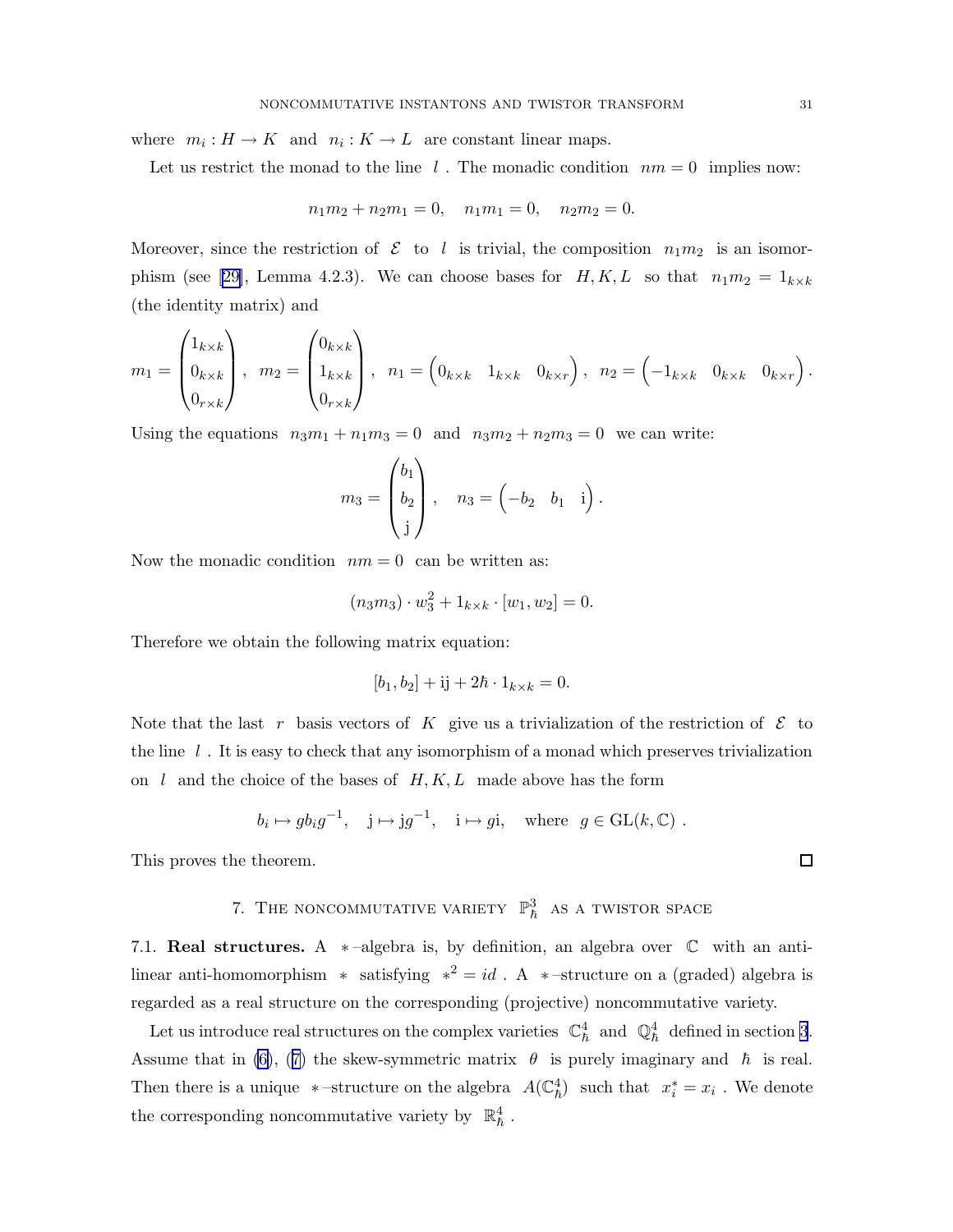Assume in addition that the symmetric matrix  $G$  in [\(7\)](#page-15-0) is real and positive definite. There is a unique  $*$ -structure on the algebra  $Q_{\hbar}$  such that  $X_i^* = X_i$ ,  $D^* = D$ , and  $T^* = T$ . The corresponding noncommutative real variety will be called the noncommutative sphere and denoted by  $\mathbb{S}^4_{\hbar}$ . The embedding of  $\mathbb{C}^4_{\hbar}$  into  $\mathbb{Q}^4_{\hbar}$  induces an embedding  $\mathbb{R}^4_{\hbar} \hookrightarrow \mathbb{S}^4_{\hbar}$ . Recall that the complement of  $\mathbb{C}_{\hbar}^4$  in  $\mathbb{Q}_{\hbar}^4$  is a commutative quadratic cone  $\sum G^{kl}X_kX_l=0$ kl which has only one real point. Thus  $\mathbb{S}^4_{\hbar}$  can be regarded as a one-point compactification of  $\mathbb{R}^4_{\hbar}$  .

By a linear change of basis one can bring the pair  $(G, \theta)$  to the standard form

(20) 
$$
G = \begin{pmatrix} 1 & 0 & 0 & 0 \\ 0 & 1 & 0 & 0 \\ 0 & 0 & 1 & 0 \\ 0 & 0 & 0 & 1 \end{pmatrix}, \qquad \theta = \sqrt{-1} \begin{pmatrix} 0 & a & 0 & 0 \\ -a & 0 & 0 & 0 \\ 0 & 0 & 0 & b \\ 0 & 0 & -b & 0 \end{pmatrix}.
$$

Furthermore, since  $\hbar$  and  $\theta$  enter only in the combination  $\hbar \cdot \theta$ , and we asssume that  $a + b \neq 0$ , we can set  $a + b = 1$  without loss of generality.

7.2. Realification of  $\mathbb{P}^3_{\hbar}$ . Recall that the noncommutative projective space  $\mathbb{P}^3_{\hbar}$  corresponds to the algebra  $PS_{\hbar}$  with generators  $z_i, i = 1, 2, 3, 4$ , and relations [\(9\)](#page-16-0). Consider an algebra  $PS_{\hbar}$  with generators  $z_i$ ,  $\bar{z}_i$ ,  $i = 1, 2, 3, 4$ , and relations

(21) 
$$
[z_1, z_2] = 2\hbar(a+b)z_3z_4, [z_1, \bar{z}_1] = 2\hbar b z_3\bar{z}_3 - 2\hbar a z_4\bar{z}_4, [z_1, \bar{z}_2] = 0,
$$

$$
[\bar{z}_1, \bar{z}_2] = -2\hbar(a+b)\bar{z}_3\bar{z}_4, [z_2, \bar{z}_2] = 2\hbar a z_3\bar{z}_3 - 2\hbar b z_4\bar{z}_4, [z_2, \bar{z}_1] = 0,
$$

$$
[z_i, z_j] = [z_i, \bar{z}_j] = [\bar{z}_i, z_j] = [\bar{z}_i, \bar{z}_j] = 0 \text{ for all } i = 3, 4; j = 1, 2, 3, 4
$$

There is a unique  $*$ -structure on this algebra such that  $z_i^* = \bar{z}_i$ ,  $\bar{z}_i^* = z_i$ . We denote the corresponding real variety  $\mathbb{P}^3_{\hbar}(\mathbb{R})$ . This variety can be considered a realification of  $\mathbb{P}^3_{\hbar}$ . REMARK. In contrast to the commutative situation, a noncommutative complex variety in general has many different realifications. We have an ambiguity in the choice of relations involving both  $z_i$  and  $\bar{z}_j$ . The realification (21) is distinguished by the fact that it is the twistor space of the noncommutative sphere  $\mathbb{S}^4_{\hbar}$ , as explained below.

In the commutative case there is a map from  $\mathbb{P}^3(\mathbb{R})$  to the sphere  $\mathbb{S}^4$  which is a  $\mathbb{P}^1$ fibration. The corresponding  $\mathbb{P}^1$  bundle is the projectivization of a spinor bundle on  $\mathbb{S}^4$ . This map is known as the Penrose map. In the noncommutative case we have a similar picture. The analogue of the Penrose map is a map  $\Pi : \mathbb{P}^3_{\hbar}(\mathbb{R}) \longrightarrow \mathbb{S}^4_{\hbar}$  which is associated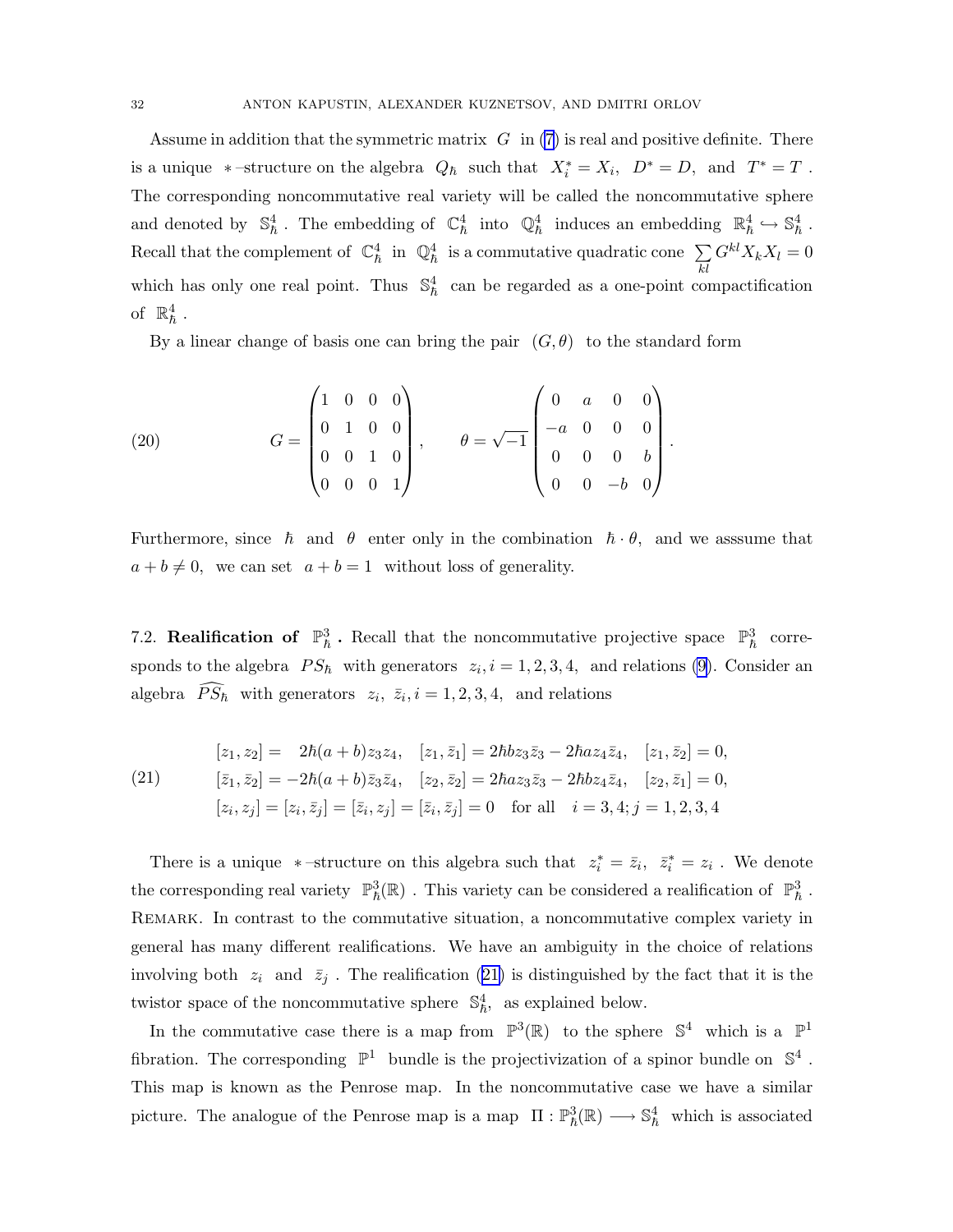with the homomorphism of  $*$ -algebras  $Q_{\hbar} \longrightarrow \widehat{PS}_{\hbar}$ :

$$
X_1 \mapsto -\frac{\sqrt{-1}}{2} \quad (z_1 \bar{z}_4 - \bar{z}_1 z_4 - \bar{z}_2 z_3 + z_2 \bar{z}_3), \quad D \mapsto -\frac{1}{2} \left( z_1 \bar{z}_1 + \bar{z}_1 z_1 + z_2 \bar{z}_2 + \bar{z}_2 z_2 \right),
$$
  
\n
$$
X_2 \mapsto \frac{1}{2} \quad (z_1 \bar{z}_4 + \bar{z}_1 z_4 - \bar{z}_2 z_3 - z_2 \bar{z}_3), \quad T \mapsto - \left( z_3 \bar{z}_3 + z_4 \bar{z}_4 \right),
$$
  
\n
$$
X_3 \mapsto -\frac{\sqrt{-1}}{2} \quad (\bar{z}_1 z_3 - z_1 \bar{z}_3 + z_2 \bar{z}_4 - \bar{z}_2 z_4),
$$
  
\n
$$
X_4 \mapsto \frac{1}{2} \quad (z_1 \bar{z}_3 + \bar{z}_1 z_3 + \bar{z}_2 z_4 + z_2 \bar{z}_4).
$$

Note that for  $\hbar = 0$  we obtain the homomorphism of commutative algebras which corresponds to the usual Penrose map. This means that  $\mathbb{P}^3_{\hbar}(\mathbb{R})$  is the twistor space of  $\mathbb{S}^4_{\hbar}$ .

The variety  $\mathbb{P}^3_{\hbar}(\mathbb{R})$  is a twistor space in yet another sense. For the commutative  $\mathbb{R}^4$ the complex structures compatible with the symmetric bilinear form  $G$  and orientation are parametrized by points of a  $\mathbb{P}^1$ . This remains true in the noncommutative case. A complex structure (resp. orientation) on  $\mathbb{R}^4_{\hbar}$  is defined as a complex structure (resp. orientation) on the real vector space U spanned by  $x_1, \ldots, x_4$ . We will choose an orientation on U and require that the complex structure be compatible with it. All such complex structures are parametrized by points of a  $\mathbb{P}^1$ .

Recall now that  $\mathbb{P}^3_{\hbar}$  is a pencil of noncommutative projective planes passing through the commutative line. Let us pick any one of them. The realification of  $\mathbb{P}^3_{\hbar}$  defined above induces a realification of the noncommutative projective plane. It is easy to see that the complement of the commutative line  $w_3 = \bar{w}_3 = 0$  in the realified projective plane is isomorphic to  $\mathbb{R}^4$ . Furthermore, the complement carries a natural complex structure defined by

$$
w_3^{-1}w_i \mapsto \sqrt{-1} w_3^{-1}w_i
$$
,  $\overline{w}_3^{-1}\overline{w}_i \mapsto -\sqrt{-1} \ \overline{w}_3^{-1}\overline{w}_i$ ,  $i = 1, 2$ .

The Penrose map induces an identification between the complement and  $\mathbb{R}^4_\hbar \subset \mathbb{S}^4_\hbar$ , and therefore induces a complex structure on the latter. Varying the noncommutative projective plane, one obtains all possible complex structures on  $\mathbb{R}^4_\hbar$  compatible with a particular orientation. This is completely analogous to the commutative case.

7.3. Connection between sheaves on commutative and noncommutative planes. In this subsection we are going to connect the moduli space  $\mathfrak{M}_{\hbar}(r, 0, k)$  of bundles on  $\mathbb{P}^2_{\hbar}$  with a trivialization on the line l with the moduli space  $\mathfrak{M}(r,0,k)$  of torsion free sheaves on the commutative  $\mathbb{P}^2$  with a trivialization on a fixed line. The bridge between bundles on  $\mathbb{P}^2_{\hbar}$  and torsion free sheaves on  $\mathbb{P}^2$  is provided by the twistor variety  $\mathbb{P}^3_{\hbar}$ . This gives a geometrical interpretation of Nakajima's results (the description of the moduli space  $\mathfrak{M}(r, 0, k)$  by the deformed ADHM data [\[27, 26\]](#page-55-0)). We will construct a hyperkähler manifold M parametrizing certain complexes on  $\mathbb{P}^3_{\hbar}$  which is isomorphic to  $\mathfrak{M}(r,0,k)$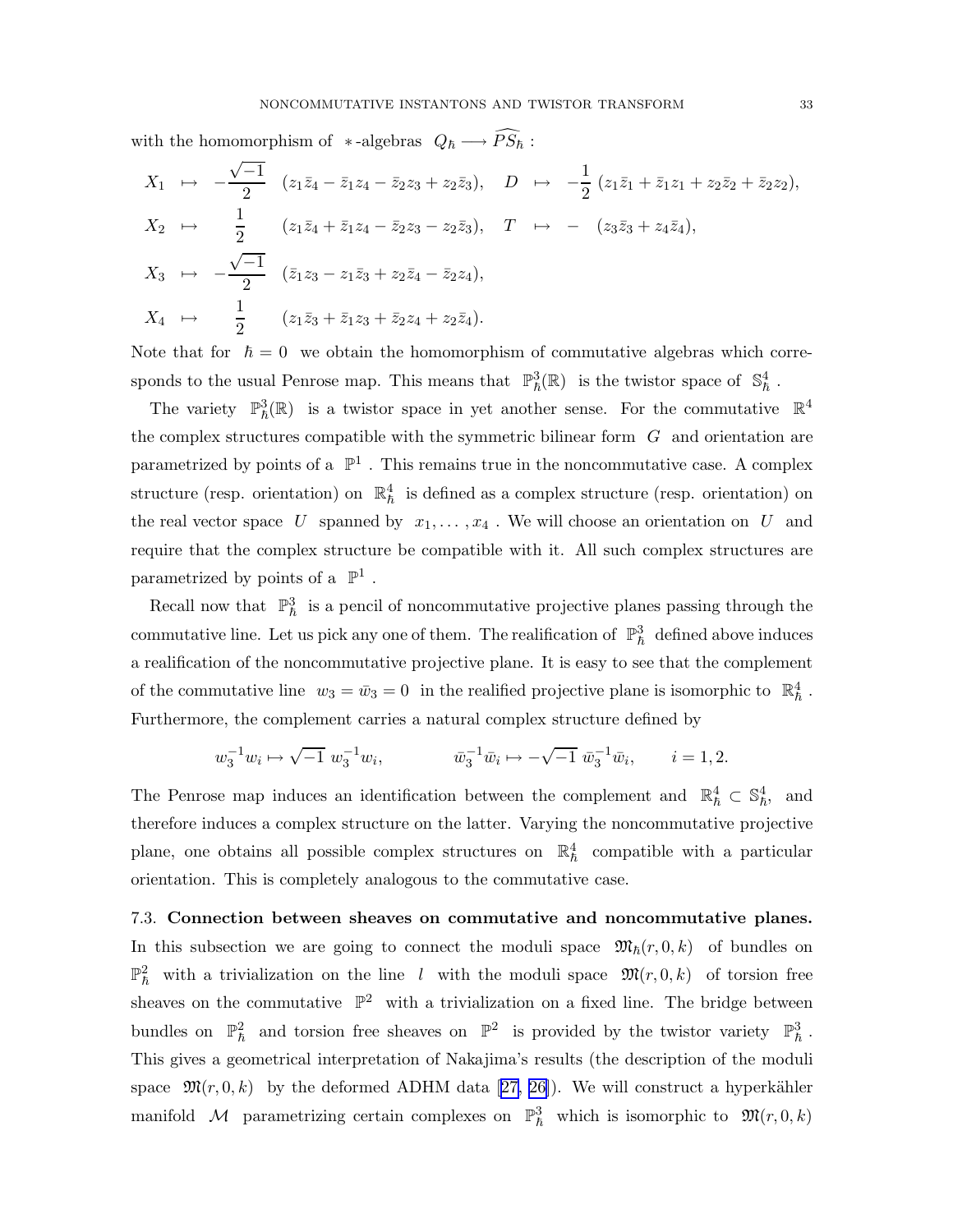<span id="page-34-0"></span>(which is also a hyperkähler manifold  $[27]$ ). The isomorphism is given by the restriction of complexes to one of the commutative  $\mathbb{P}^2$ 's. On the other hand, the restriction of complexes to a noncommutative plane  $\mathbb{P}^2_{\hbar}$  yields an isomorphism between  $\mathcal M$  with a particular choice of complex structure and the moduli space  $\mathfrak{M}_{\hbar}(r, 0, k)$ . Thus  $\mathfrak{M}_{\hbar}(r, 0, k)$  can be obtained from  $\mathfrak{M}(r, 0, k)$  by a rotation of complex structure.

Consider complexes  $\mathcal{C}$  on  $\mathbb{P}^3_{\hbar}$  of the form

(22) 
$$
0 \longrightarrow H \otimes \mathcal{O}(-1) \xrightarrow{M} K \otimes \mathcal{O} \xrightarrow{N} L \otimes \mathcal{O}(1) \longrightarrow 0
$$

with  $\dim H = \dim L = k$ ,  $\dim K = 2k+r$ , which satisfies the condition that its restriction to the line  $l$  has only one cohomology which is a trivial bundle (with a fixed trivialization). This condition implies that  $M$  is a monomorphism. Note that  $N$  is not an epimorphism in general, so (22) is not a monad. But the restriction of the complex (22) to any noncom-mutative plane is a monad by Corollary [6.5](#page-27-0). Thus  $N$  can fail to be surjective only on the commutative planes  $z_3 = 0$  and  $z_4 = 0$ .

Now we introduce a real structure on  $\mathbb{P}^3_{\hbar}$  (this is different from the real structure on the realification of  $\mathbb{P}^3_{\hbar}$  defined above). Assume that  $~\hbar~$  is a real number. Consider an anti-linear anti-homomorphism  $\bar{\mathcal{J}}$  of  $PS_{\hbar}$  defined by

$$
\bar{\mathcal{J}}(z_1) = z_2, \quad \bar{\mathcal{J}}(z_2) = -z_1, \quad \bar{\mathcal{J}}(z_3) = z_4, \quad \bar{\mathcal{J}}(z_4) = -z_3, \quad \bar{\mathcal{J}}(\lambda) = \bar{\lambda}, \quad \lambda \in \mathbb{C}.
$$

Thus  $\bar{\mathcal{J}}$  is a homomorphism of  $\mathbb{R}$ -algebras from  $PS_{\hbar}$  to the opposite algebra  $PS_{\hbar}^{op}$ . (The notation  $\bar{\mathcal{J}}$  is used by analogy with the commutative case, where this antihomomorphism is a composition of a complex structure  $J$  with complex conjugation [\[15](#page-54-0)].)

The anti-homomorphism  $\bar{\mathcal{J}}$  induces a functor  $\bar{\mathcal{J}}^*$  from  $qgr(PS_{\hbar})_R$  to  $qgr(PS_{\hbar}^{op})_R$ . The latter category is naturally identified with the category  $qgr(PS_{\hbar})_L$ . Using this identification we can consider the composition of  $\bar{\mathcal{J}}^*$  with the dualization functor  $\mathcal{H}om(-, \mathcal{O})$ as a functor from  $qgr(PS_{\hbar})_R$  to itself. For any bundle  $\mathcal E$  we denote by  $\bar{\mathcal{J}}^*(\mathcal{E})^{\vee}$  its image under this functor. The functor can be extended to complexes of bundles. It takes the complex  $\mathcal{C}^{\cdot}$  (22) to the complex  $\bar{\mathcal{J}}^{*}(\mathcal{C}^{\cdot})^{\vee}$ 

$$
0 \longrightarrow \bar{L}^* \otimes \mathcal{O}(-1) \stackrel{\bar{\mathcal{J}}^*(N)^\vee}{\longrightarrow} \bar{K}^* \otimes \mathcal{O} \stackrel{\bar{\mathcal{J}}^*(M)^\vee}{\longrightarrow} \bar{H}^* \otimes \mathcal{O}(1) \longrightarrow 0.
$$

Let us consider complexes  $\mathcal{C}$  on  $\mathbb{P}^3_{\hbar}$  with an isomorphism

(23) 
$$
\bar{\mathcal{J}}^*(\mathcal{C})^{\vee} \cong \mathcal{C}
$$

and trivialization on the line  $l$ . Then the space K acquires a hermitian metric and L becomes isomorphic to  $\bar{H}^*$ . The reasoning of section [6](#page-25-0) shows that we can represent the

·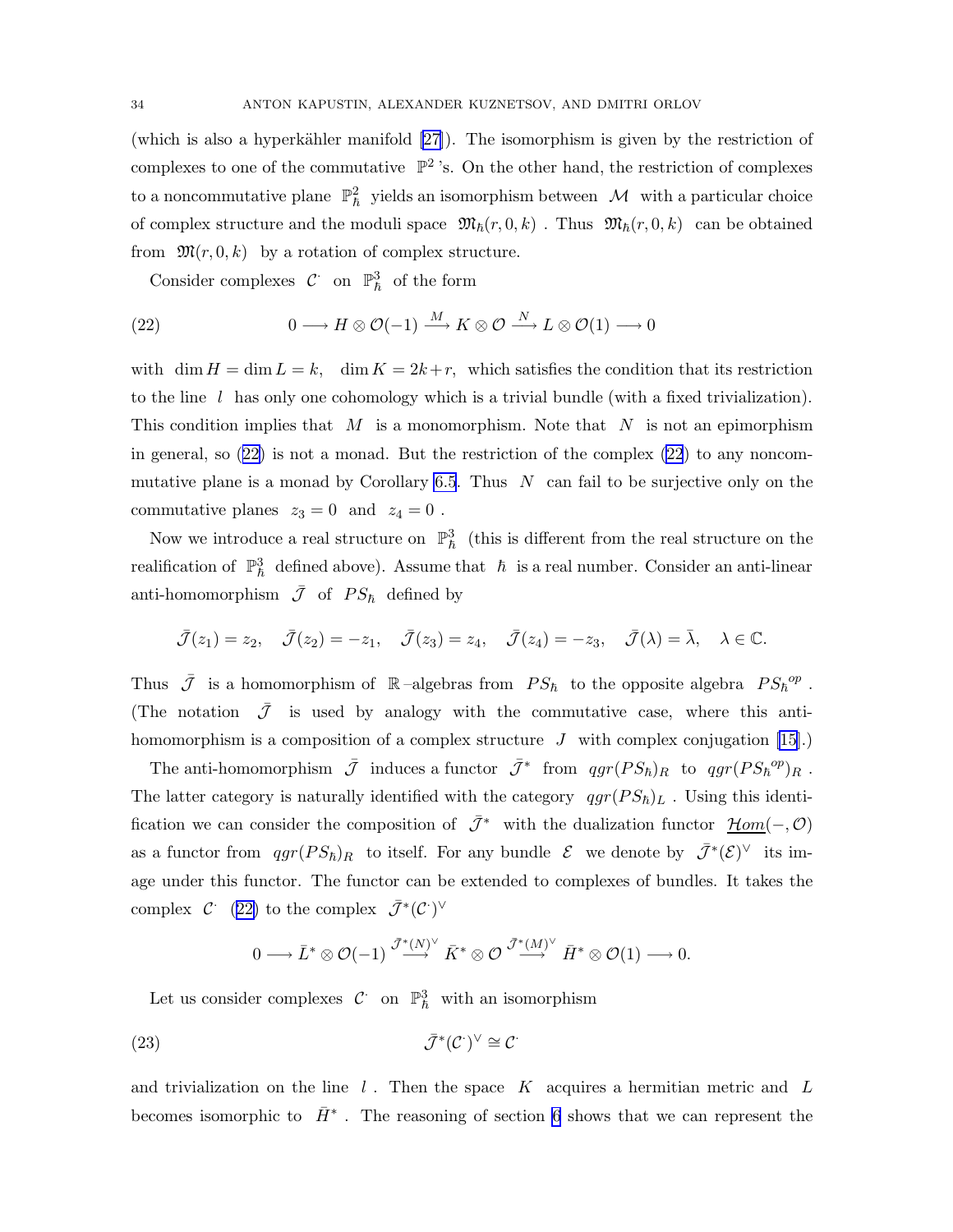<span id="page-35-0"></span>maps  $M$  and  $N$  as

$$
M_1z_1 + M_2z_2 + M_3z_3 + M_4z_4, \quad N_1z_1 + N_2z_2 + N_3z_3 + N_4z_4,
$$

where  $M_i$  and  $N_i$  are constant maps. By a suitable choice of bases we can put these maps into the form

(24) 
$$
M_1 = \begin{pmatrix} 1 \\ 0 \\ 0 \end{pmatrix}, \quad M_2 = \begin{pmatrix} 0 \\ 1 \\ 0 \end{pmatrix}, \quad M_3 = \begin{pmatrix} B_1 \\ B_2 \\ J \end{pmatrix}, \quad M_4 = \begin{pmatrix} B_1' \\ B_2' \\ J' \end{pmatrix},
$$

 $N_1 = \begin{pmatrix} 0 & 1 & 0 \end{pmatrix}, \quad N_2 = \begin{pmatrix} -1 & 0 & 0 \end{pmatrix}, \quad N_3 = \begin{pmatrix} -B_2 & B_1 & I \end{pmatrix}, \quad N_4 = \begin{pmatrix} -B_2 & B_1' & I' \end{pmatrix}.$ Using the reality conditions  $\bar{\mathcal{J}}^*(N)^{\vee} = M$  and  $\bar{\mathcal{J}}^*(M)^{\vee} = -N$  we find that

(25) 
$$
B_1' = -B_2^{\dagger}, \quad B_2' = B_1^{\dagger}, \quad J' = I^{\dagger}, \quad I' = -J^{\dagger}.
$$

Finally the condition  $NM = 0$  gives

a) 
$$
\mu_c = [B_1, B_2] + IJ = 0,
$$
  
\nb)  $\mu_r = [B_1, B_1^{\dagger}] + [B_2, B_2^{\dagger}] + II^{\dagger} - J^{\dagger} J = -2\hbar \cdot 1_{k \times k}.$ 

These matrix equations are invariant under the following action of  $U(k)$ :

(26) 
$$
B_i \mapsto g B_i g^{-1}, \qquad I \mapsto g I, \qquad J \mapsto J g^{-1}, \quad \text{where } g \in U(k).
$$

Denote by M the vector space of complex matrices  $(B_1, B_2, I, J)$ . It has a structure of a quaternionic vector space defined by

$$
(B_1, B_2, I, J) \mapsto (-B_2^{\dagger}, B_1^{\dagger}, -J^{\dagger}, I^{\dagger}),
$$

and,moreover, it is a flat hyperkähler manifold (see [[27](#page-55-0)]). The map  $\mu = (\mu_r, \mu_c)$  is a hyperkählermoment map for the action of  $U(k)$  defined in (26) (see [[19\]](#page-54-0)). Since the action of  $U(k)$  on  $\mu_c^{-1}(0) \cap \mu_r^{-1}(-2\hbar \cdot 1)$  is free, the quotient  $\mathcal{M} = \mu_c^{-1}(0) \cap \mu_r^{-1}(-2\hbar \cdot 1)/U(k)$ is a smooth hyperkähler manifold. This manifold parametrizes complexes  $(22)$  with a real structure  $(23)$  and a trivialization on the line  $l$ .

Onthe other hand, it was proved in [[27, 26](#page-55-0)] that the moduli space  $\mathfrak{M}(r,0,k)$  of torsion free sheaves on the commutative  $\mathbb{P}^2$  with a trivialization on a fixed line can be identified with  $\mathcal M$ .

This identification can be described geometrically as follows. Let us assume that  $\hbar$  is positive. It can be checked that in this case the map  $N$  can fail to be surjective only on the plane  $z_4 = 0$ . We can restrict the complex [\(22\)](#page-34-0) to the commutative plane  $z_3 = 0$ . The restriction is a monad and its cohomology sheaf is a torsion free sheaf. It is easy to see that this yields a complex isomorphism from  $\mathcal M$  to  $\mathfrak M(r,0,p)$ .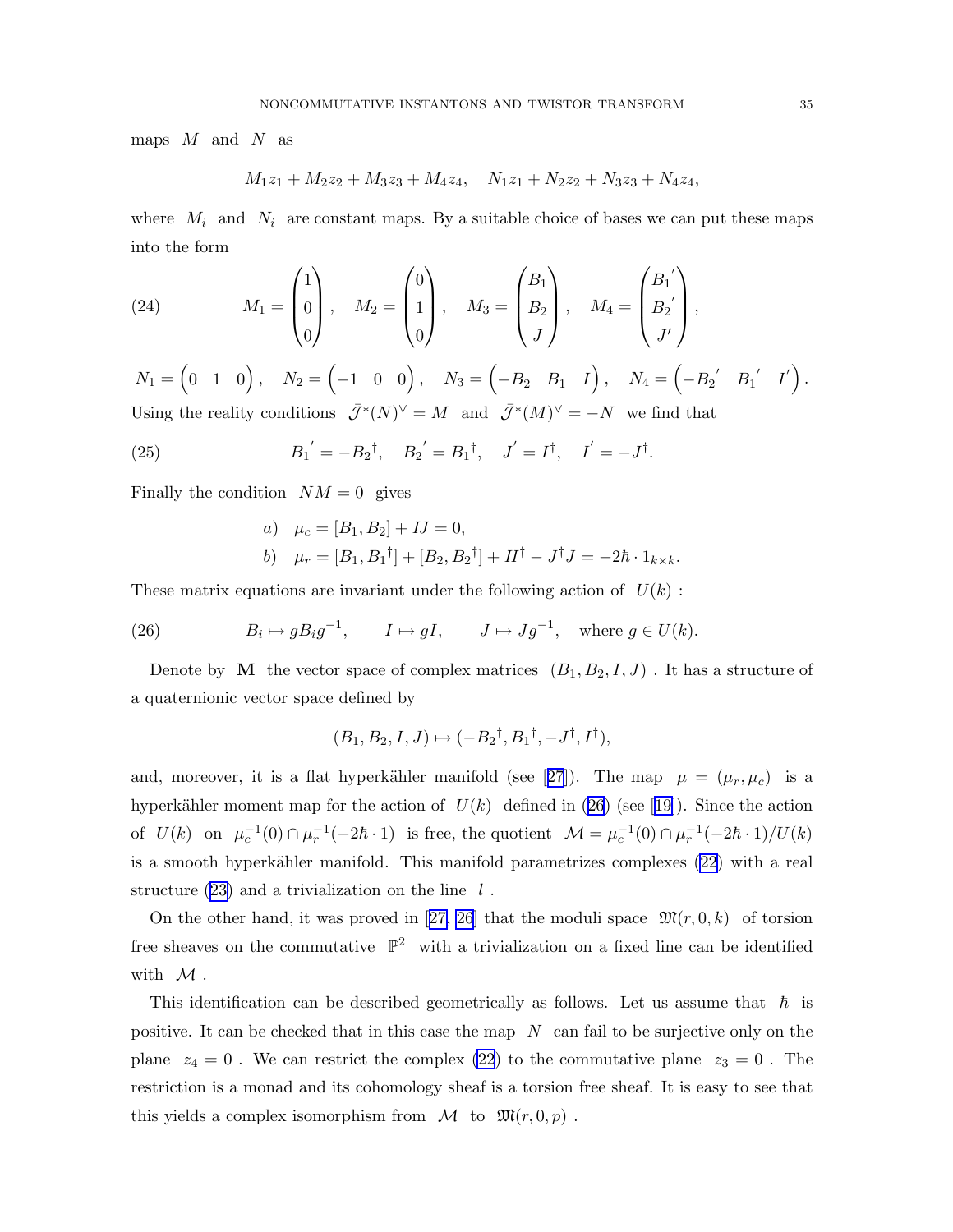<span id="page-36-0"></span>The restriction of the complex [\(22\)](#page-34-0) to a noncommutative plane is a monad as well. This yields a map from M to the moduli space  $\mathfrak{M}_{\hbar}(r, 0, k)$  of bundles on the noncommutative plane. Let us show that this map is an isomorphism. To this end we note that on the level of the linear algebra data this map sends a quadruple  $(B_1, B_2, I, J)$  to the quadruple  $(b_1, b_2, \mathbf{i}, \mathbf{j})$  with

$$
b_1 = B_1 - B_2^{\dagger}, \quad b_2 = B_2 + B_1^{\dagger}, \quad i = I - J^{\dagger}, \quad j = J + I^{\dagger}.
$$

Further, note that the equations  $\mu_c = 0$ ,  $\mu_r = -2\hbar \cdot 1$  are equivalent to the equation  $[b_1,b_2] + i \cdot j + 2\hbar \cdot 1 = 0$  and the vanishing of the moment map for the action of the group  $U(k)$  on the space of quadruples  $(b_1, b_2, \mathbf{i}, \mathbf{j})$ . Now it follows from the theorem of Kempf and Ness([\[27](#page-55-0)], [[20\]](#page-54-0)) that the map  $\mathcal{M} \to \mathfrak{M}_{\hbar}(r, 0, k)$  is a diffeomorphism. It becomes a complex isomorphism if we replace the natural complex structure of the space  $\mathcal M$  with another one within the  $\mathbb{P}^1$  of complex structures on  $\mathcal M$ .

Thus we have

**Theorem 7.1.** *The moduli space*  $\mathfrak{M}_{h}(r, 0, k)$  *is a smooth hyperkähler manifold of real dimension*  $4rk$ , and as a hyperkähler manifold it is isomorphic to the moduli space  $\mathfrak{M}(r,0,k)$ *of torsion free sheaves on the commutative*  $\mathbb{P}^2$  *with a trivialization on a fixed line. As a complex manifold*  $\mathfrak{M}_{\hbar}(r, 0, k)$  *is obtained from*  $\mathfrak{M}(r, 0, k)$  *by a rotation of the complex structure.*

The above discussion shows that there are natural bijections between

- A'. Bundles on  $\mathbb{P}^2_{\hbar}$  with a trivialization on the commutative line l and  $c_2 = k$ .
- B'. Solutions of the equations  $\mu_c = 0$ ,  $\mu_r = -2\hbar \cdot 1$  modulo the action of  $U(k)$ .

C'.Complexes of sheaves on  $\mathbb{P}^3_{\hbar}$  of the form ([22\)](#page-34-0) with a trivialization on the commutative line  $l$  satisfying the reality condition  $(23)$ .

Onecan show that for  $r > 1$  a generic complex ([22\)](#page-34-0) is a monad and its cohomology is a bundle  $\mathcal{E}$  on  $\mathbb{P}^3_{\hbar}$  such that

(27) 
$$
H^1(\mathbb{P}_\hbar^3, \mathcal{E}(-2)) = 0, \quad \bar{\mathcal{J}}^*(\mathcal{E})^\vee \cong \mathcal{E}.
$$

Moreover, it can be shown that any bundle  $\mathcal E$  satisfying the conditions (27) can be represented as a cohomology of a monad of the form [\(22](#page-34-0)).

## 8. Noncommutative twistor transform

8.1. Review of the twistor transform. In the commutative case the ADHM construction of instantons has the following geometric interpretation. Consider the double fibration

(28) 
$$
\mathbf{G}(2; 4) \leftarrow^p \mathbf{Fl}(1, 2; 4) \stackrel{q}{\longrightarrow} \mathbb{P}^3,
$$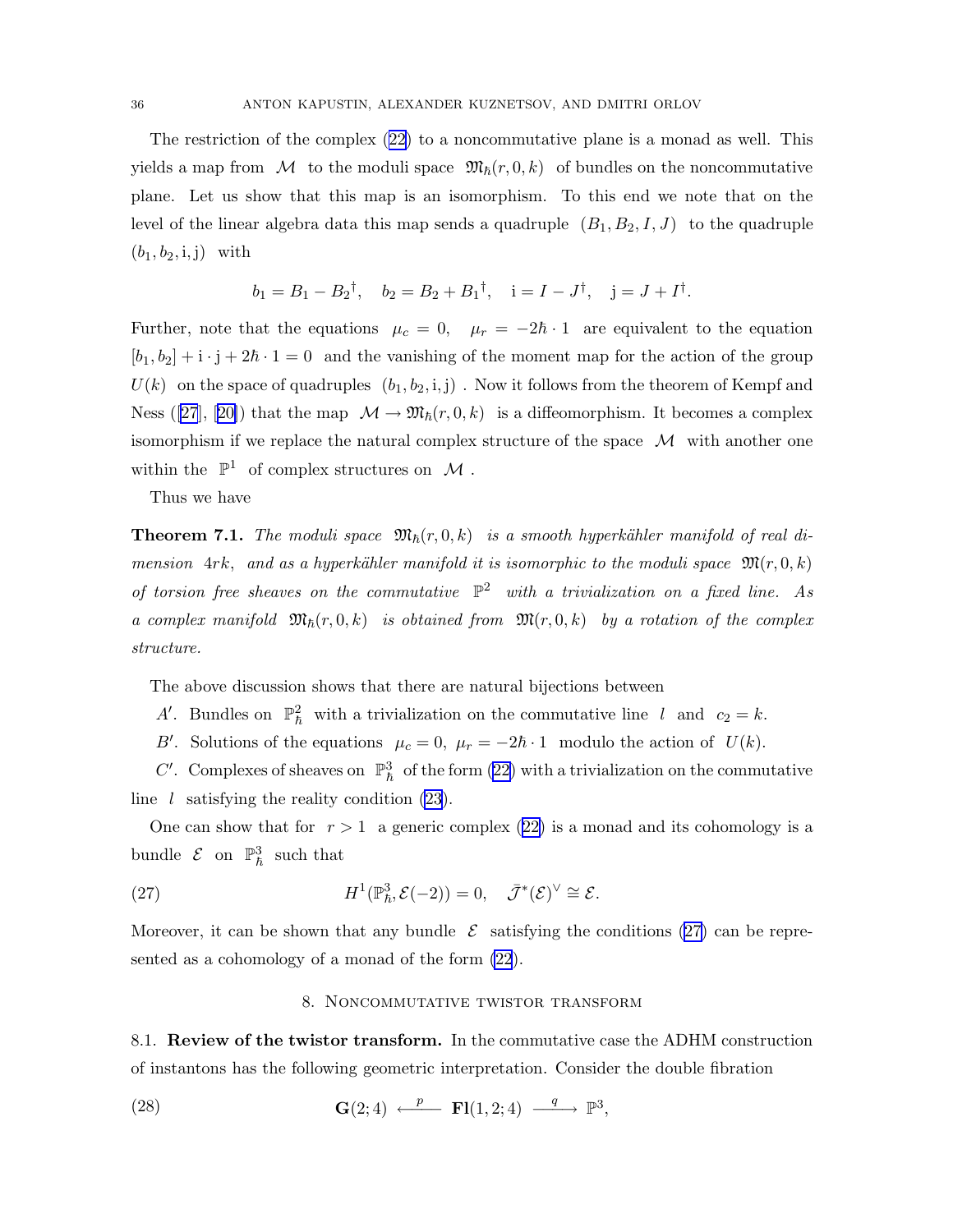where  $\mathbf{G}(2,4)$  is the Grassmannian and  $\mathbf{F1}(1,2,4)$  is the partial flag variety. The Grassmannian  $\mathbf{G}(2,4)$  has a real structure with  $\mathbb{S}^4$  as the set of real points. For any bundle  $\mathcal E$ on  $\mathbb{P}^3$  its twistor transform is defined as a sheaf  $p_*q^*\mathcal{E}$  on  $\mathbf{G}(2,4)$ . Given ADHM data we have a monad on  $\mathbb{P}^3$  whose cohomology is a bundle. It can be shown that the restriction of its twistor transform to the sphere  $\mathbb{S}^4$  coincides with the instanton bundle corresponding to these ADHM data. The instanton connection can also be reconstructed from the bundle on  $\mathbb{P}^3$  (see [\[4,](#page-54-0) [23](#page-55-0)] for details).

In this section we show that one can consider the noncommutative quadric introduced in section [3](#page-11-0) as a noncommutative Grassmannian  $\mathbf{G}(2,4)$ . We also construct a noncommutative flag variety  $\mathbf{F1}(1, 2; 4)$  and projections p, q giving a noncommutative analogue of the twistor diagram([28\)](#page-36-0). The twistor transform can be defined in the same way as above. It produces a bundle on the noncommutative sphere from the deformed ADHM data. We show that this bundle is precisely the kernel of the map  $\mathcal D$  defined in section [2](#page-6-0).

It should also be possible to construct the instanton connection on the noncommutative  $\mathbb{R}^4$ from the complex of sheaves on  $\mathbb{P}^3_{\hbar}$ . To do this, one needs to develop differential geometry of noncommutative affine and projective varieties. We go some way in this direction by defining differential forms and spinors.

Since the goal of this section is mainly illustrative, we limit ourselves to stating the results. An interested reader should be able to fill in the proofs.

8.2. Tensor categories. A good way to construct noncommutative varieties with properties similarto those of commutative varieties is to start with a tensor category (see [[24](#page-55-0), [22](#page-55-0)]). Let T be an abelian tensor category. Consider a tensor functor  $\Phi : \mathcal{T} \to \mathcal{V}ect$  to the abelian tensor category of vector spaces compatible with the associativity constraint but not compatible with the commutativity constraint. If  $A$  is a commutative algebra in the tensor category  $\mathcal{T}$ , then  $\Phi(A)$  is a noncommutative algebra in the tensor category  $\mathcal{V}ect$ . If  $M \in \mathcal{T}$  is a right A -module, then  $\Phi(M)$  is a right  $\Phi(A)$  -module. Any right Amodule (in the category  $\mathcal T$ ) has a natural structure of a left  $A$ -module (and hence an A –bimodule). Thus any right  $\Phi(A)$  –module of the form  $\Phi(M)$  has a natural structure of a  $\Phi(A)$ -bimodule.

Consider the category  $\mathcal{C}omm_{\mathcal{T}}$  of all finitely generated (graded) commutative algebras in the tensor category  $\mathcal T$ . Then under  $\Phi$  the category  $\mathcal Comm_{\mathcal T}$  is mapped to a subcategory of the category of finitely generated (graded) algebras. This subcategory enjoys many properties of the category of commutative (graded) algebras. For example, for all  $A, B \in \mathcal{Comm}_{\mathcal{T}}$ there is a natural algebra structure on  $\Phi(A) \otimes \Phi(B)$  coming from the algebra structure on  $A \otimes B$ . The corresponding subcategory in the category of noncommutative affine (resp.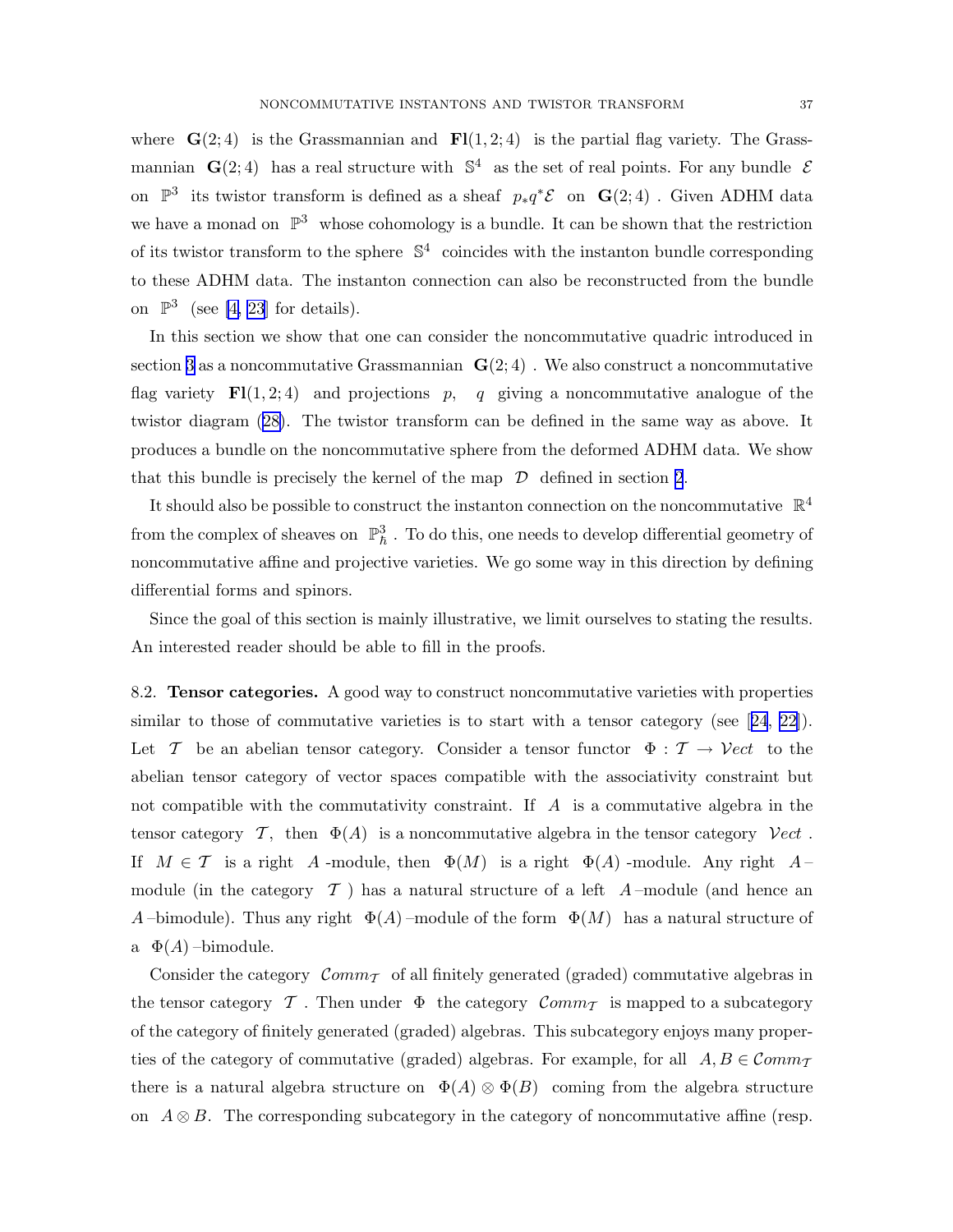projective) varieties shares a lot of properties with the category of commutative varieties. For example, if  $X$  and  $Y$  are varieties in this category, then using the tensor product of the corresponding algebras one can define the "Carthesian" product  $X \times Y$ . More generally, given a pair of morphisms  $X \to Z$  and  $Y \to Z$  one can define the fiber product  $X \times_Z Y$ . Further, starting from the module of differential forms of A one can construct the sheaf of differential forms on the corresponding noncommutative variety.

The category  $qqr(\Phi(A))$  has a nice subcategory which consists of modules of the form  $\Phi(M)$ , where  $M \in \mathcal{T}$  is an A-module. To any object  $\Phi(M)$  of this subcategory one can associate its symmetric and exterior powers. The symmetric powers of  $\Phi(M)$  form a noncommutative graded algebra. This enables one to define the projectivization of the sheaf corresponding to the module  $\Phi(M)$ .

8.3. Yang-Baxter operators. One way to construct an abelian tensor category  $\mathcal T$  with afunctor  $\Phi : \mathcal{T} \to \mathcal{V}ect$  is to consider a Yang-Baxter operator (see [\[24](#page-55-0)], [[22\]](#page-55-0)).

A Yang-Baxter operator on a vector space V is an operator  $R: V \otimes V \to V \otimes V$ , such that

(29) 
$$
R^2 = id_{V \otimes V}
$$
,  $(R \otimes id_V)(id_V \otimes R)(R \otimes id_V) = (id_V \otimes R)(R \otimes id_V)(id_V \otimes R)$ .

A Yang-Baxter operator induces an action of the permutation group  $\mathfrak{S}_n$  on the tensor power  $V^{\otimes n}$ , where the transposition  $(i, i + 1) \in \mathfrak{S}_n$  acts as the operator

$$
R_{i,i+1} = \mathrm{id}_{V^{\otimes (i-1)}} \otimes R \otimes \mathrm{id}_{V^{\otimes (n-i-1)}} : V^{\otimes n} \to V^{\otimes n}.
$$

Equations (29) ensure that operators  $R_{i,i+1}$  satisfy the relations between the transpositions  $(i, i + 1)$  in the group  $\mathfrak{S}_n$ .

If R is a Yang-Baxter operator on a vector space V, then the dual operator  $R^{\vee}$ :  $V^* \otimes V^* \to V^* \otimes V^*$  is also a Yang-Baxter operator.

Given a Yang-Baxter operator  $R: V \otimes V \to V \otimes V$ , one can construct an abelian tensor category  $\mathcal{T}_R$  and a functor  $\Phi_R : \mathcal{T}_R \to \mathcal{V}ect$  such that V is a  $\Phi_R$ -image of some object of  $\mathcal{T}_R$ , and the commutativity morphism in the category  $\mathcal{T}_R$  is mapped by  $\Phi_R$  to R [[22](#page-55-0)]. As mentioned above, given any two objects  $A, B$  of the category  $\mathcal{C}omm_{T_R}$ , one has a natural algebra structure on the vector space  $\Phi(A) \otimes \Phi(B)$ . This algebra will be denoted  $\Phi(A) \underset{R}{\otimes} \Phi(B)$  and called the R -tensor product of  $\Phi(A)$  and  $\Phi(B)$ .

It is well known that there is a one-to-one correspondence between irreducible representations of the group  $\mathfrak{S}_n$  and partitions of n (Young diagrams). Under this correspondence the trivial partition  $(n)$  corresponds to the sign representation, while the maximal partition  $(1, 1, \ldots, 1)$  corresponds to the identity representation. Given a partition  $(k_1, \ldots, k_r)$ 

 $\overbrace{n}$  times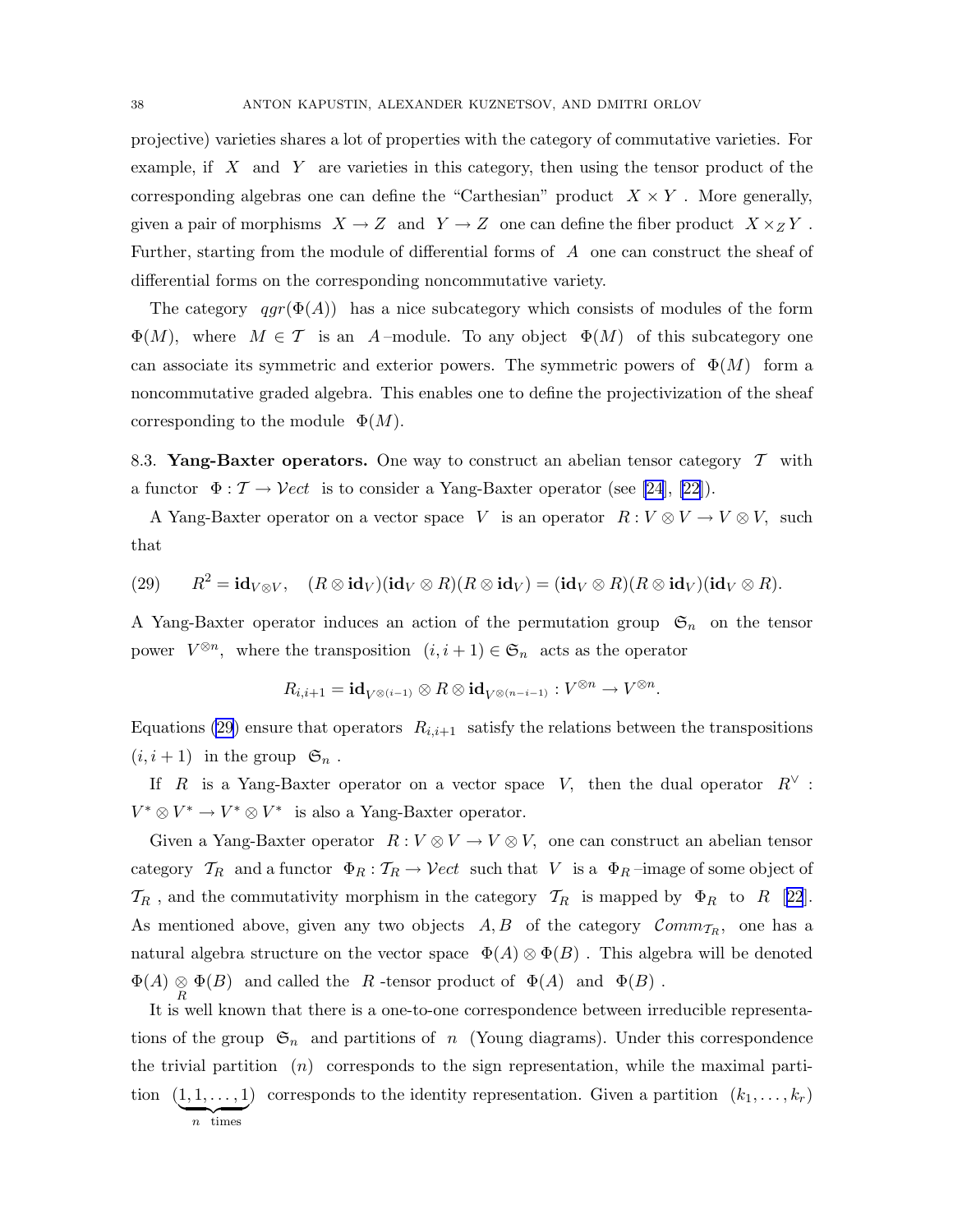<span id="page-39-0"></span>of  $n \quad (k_1 \geq k_2 \geq \cdots \geq k_r)$  we denote by  $(k_1,\ldots,k_r)$  the corresponding irreducible representation and by  $\Sigma_R^{(k_1,\ldots,k_r)}V$  (resp.  $\Sigma_R^{(k_1,\ldots,k_r)}V^*$ ) the  $(k_1,\ldots,k_r)$ -isotypical component of  $V^{\otimes n}$  (resp.  $(V^*)^{\otimes n}$ ), i.e. the sum of all subrepresentations of  $V^{\otimes n}$  (resp.  $(V^*)^{\otimes n}$ ) isomorphic to  $(k_1, \ldots, k_r)$ . We also put  $\Lambda_R^n V = \Sigma_R^{(n)} V$ ,  $\Lambda_R^n V^* = \Sigma_R^{(n)} V^*$  for brevity. REMARK. The subspaces  $\Sigma_R^{\lambda} V \subset V^{\otimes n}$  are the  $\Phi_R$  -images of some objects of the category  $\mathcal{T}_R$  .

Let  $\lambda$ ,  $\mu$  be partitions of n and m respectively. It is clear that the action of the permutation  $\sigma_{n,m} \in \mathfrak{S}_{n+m}$ 

$$
\sigma_{n,m}(i) = \begin{cases} i+m, & \text{if } 1 \le i \le n \\ i-n, & \text{if } n+1 \le i \le n+m \end{cases}
$$

gives an isomorphism

$$
R_{n,m}: \Sigma_R^{\lambda} V \otimes \Sigma_R^{\mu} V \to \Sigma_R^{\mu} V \otimes \Sigma_R^{\lambda} V.
$$

REMARK. This isomorphism is the image of an isomorphism in the category  $\mathcal{T}_R$ .

The trivial example of a Yang-Baxter operator is the usual transposition

$$
R_0(v_1\otimes v_2)=v_2\otimes v_1.
$$

We will say that  $R$  is a deformation-trivial Yang-Baxter operator if  $R$  is an algebraic deformation of  $R_0$  in the class of Yang-Baxter operators. For a deformation-trivial Yang-Baxter operator  $R$  we have

$$
\dim \Sigma_R^{\lambda} V = \dim \Sigma_{R_0}^{\lambda} V
$$

for any partition  $\lambda$ .

8.4. The noncommutative projective space. Let  $R$  be a deformation-trivial Yang-Baxter operator on the vector space  $V^*$ . Then the graded algebra

$$
S_R V^* = T(V^*) / \langle \Lambda_R^2 V^* \rangle
$$

is a noncommutative deformation of the coordinate algebra of the projective space  $\mathbb{P}(V)$ . We denote by  $\mathbb{P}_R(V)$  the corresponding noncommutative variety. Thus  $\mathbb{P}_R(V)$  is a noncommutative deformation of the projective space  $\mathbb{P}(V)$ .

Example 8.1. *The operator*

(30) 
$$
R(z_i \otimes z_j) = z_j \otimes z_i, \qquad \text{if } (i, j) \neq (1, 2), (2, 1) R(z_1 \otimes z_2) = z_2 \otimes z_1 + 2\hbar(az_3 \otimes z_4 + bz_4 \otimes z_3) R(z_2 \otimes z_1) = z_1 \otimes z_2 - 2\hbar(bz_3 \otimes z_4 + az_4 \otimes z_3).
$$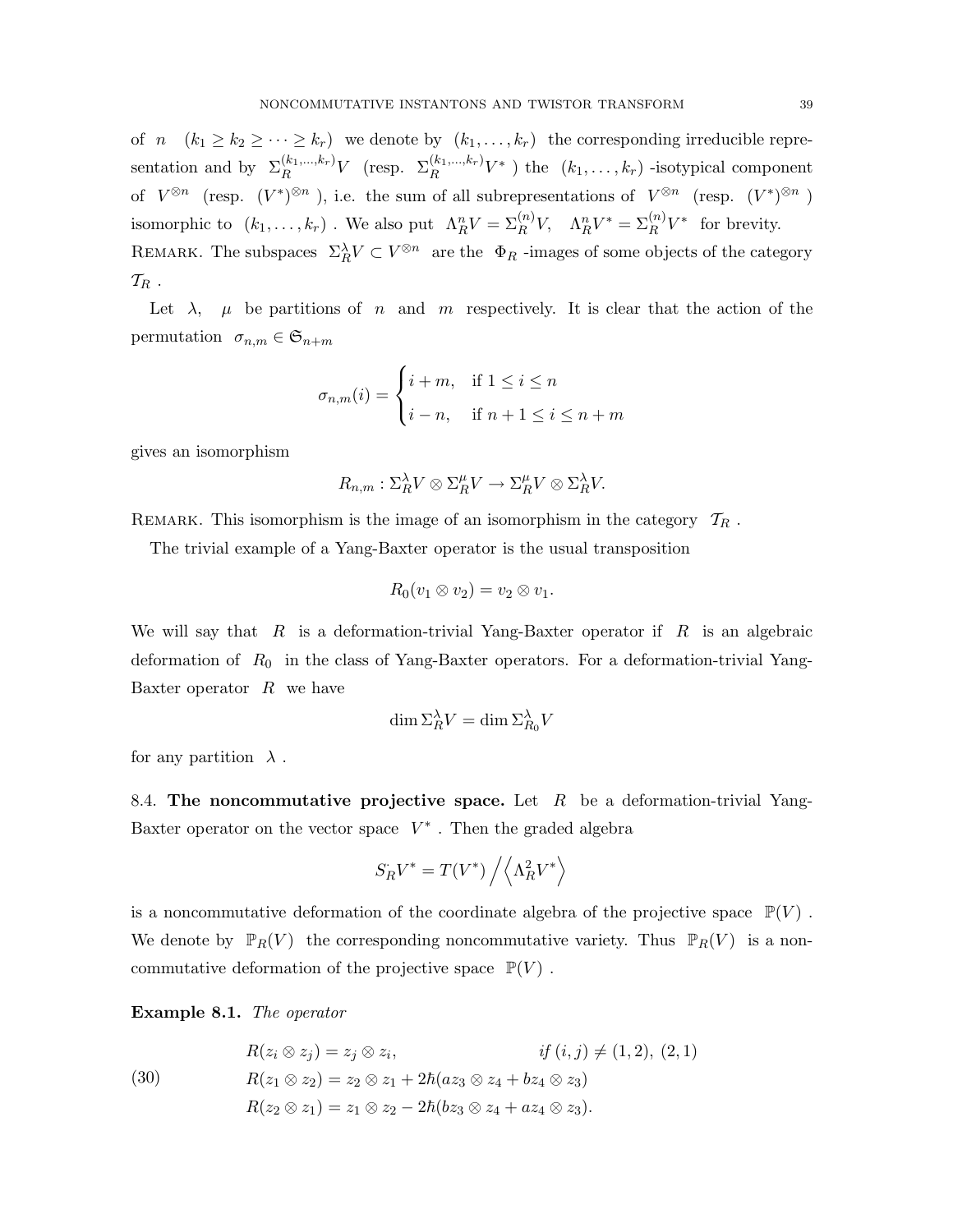<span id="page-40-0"></span>*is a deformation trivial Yang-Baxter operator on the* 4 *-dimensional vector space* Z ∗ *with the basis*  $\{z_1, z_2, z_3, z_4\}$ . By definition the homogeneous coordinate algebra of  $\mathbb{P}_R(Z)$  *is generated by*  $z_1, z_2, z_3, z_4$  *with relations* [\(9\)](#page-16-0) *(we set*  $a + b = 1$  *as before). Hence*  $\mathbb{P}_R(Z)$ *is isomorphic to the noncommutative projective space*  $\mathbb{P}^3_{\hbar}$  defined in section [3.](#page-11-0) The space Z ∗ *was denoted* U *in that section.*

The above example shows that part of the data encoded in the Yang-Baxter operator R is lost in the structure of the corresponding noncommutative projective space. We will see below that this data appears in the structure of other noncommutative varieties associated with  $R$ .

8.5. Noncommutative Grassmannians. It is well known that the homogeneous coordinate algebra of the Grassmann variety  $\mathbf{G}(k;V)$  is a graded quadratic algebra with  $\Lambda^k V^*$ as the space of generators and

$$
\operatorname{{\bf Ker}}\Big(\Lambda^kV^*\otimes\Lambda^kV^*\to(V^*)^{\otimes 2k}\to\Sigma^{(k,k)}V^*\Big)
$$

as the space of relations. This description justifies the following definition.

Definition 8.2. *Let* R *be a Yang-Baxter operator on the space* V ∗ *. The noncommutative Grassmann variety*  $\mathbf{G}_R(k; V)$  *is the noncommutative projective variety corresponding to the quadratic algebra*

$$
\mathcal{G}_R(k;V) = T(\Lambda_R^k V^*) / \langle \mathbf{Ker}(\Lambda_R^k V^* \otimes \Lambda_R^k V^* \to \Sigma_R^{(k,k)} V^* ) \rangle
$$

The algebra  $\mathcal{G}_R(k; V)$  is the  $\Phi_R$ -image of a commutative algebra in the category  $\mathcal{T}_R$ . If R is deformation-trivial, then  $\mathbf{G}_R(k; V)$  is a noncommutative deformation of  $\mathbf{G}(k; V)$ . Note that  $\mathbf{G}_R(1; V) = \mathbb{P}_R(V)$  by definition.

**Example 8.3.** Consider the noncommutative Grassmannian  $\mathbf{G}_R(2;Z)$  corresponding to *the Yang-Baxter operator* ([30\)](#page-39-0) *. Let*

$$
z_{ij} = \frac{1}{2}((z_i \otimes z_j - z_j \otimes z_i) - R(z_i \otimes z_j - z_j \otimes z_i)) \in \Lambda_R^2 Z^*.
$$

*Then it is easy to check that*  $\mathcal{G}_R(2;Z)$  *is generated by the elements* 

 $Y_1 = z_{13}$ ,  $Y_2 = -z_{24}$ ,  $Y_3 = z_{23}$ ,  $Y_4 = z_{14}$ ,  $D = -z_{12}$ ,  $T = z_{34}$ ,

*with relations*

(31)  
\n
$$
[Y_1, Y_2] = 2\hbar a T^2, [Y_3, Y_4] = 2\hbar b T^2,
$$
\n
$$
[D, Y_1] = -2\hbar a Y_1 T, [D, Y_2] = 2\hbar a Y_2 T,
$$
\n
$$
[D, Y_3] = -2\hbar b Y_3 T, [D, Y_4] = 2\hbar b Y_4 T,
$$
\n
$$
DT = \frac{1}{2} (Y_1 Y_2 + Y_2 Y_1 + Y_3 Y_4 + Y_4 Y_3),
$$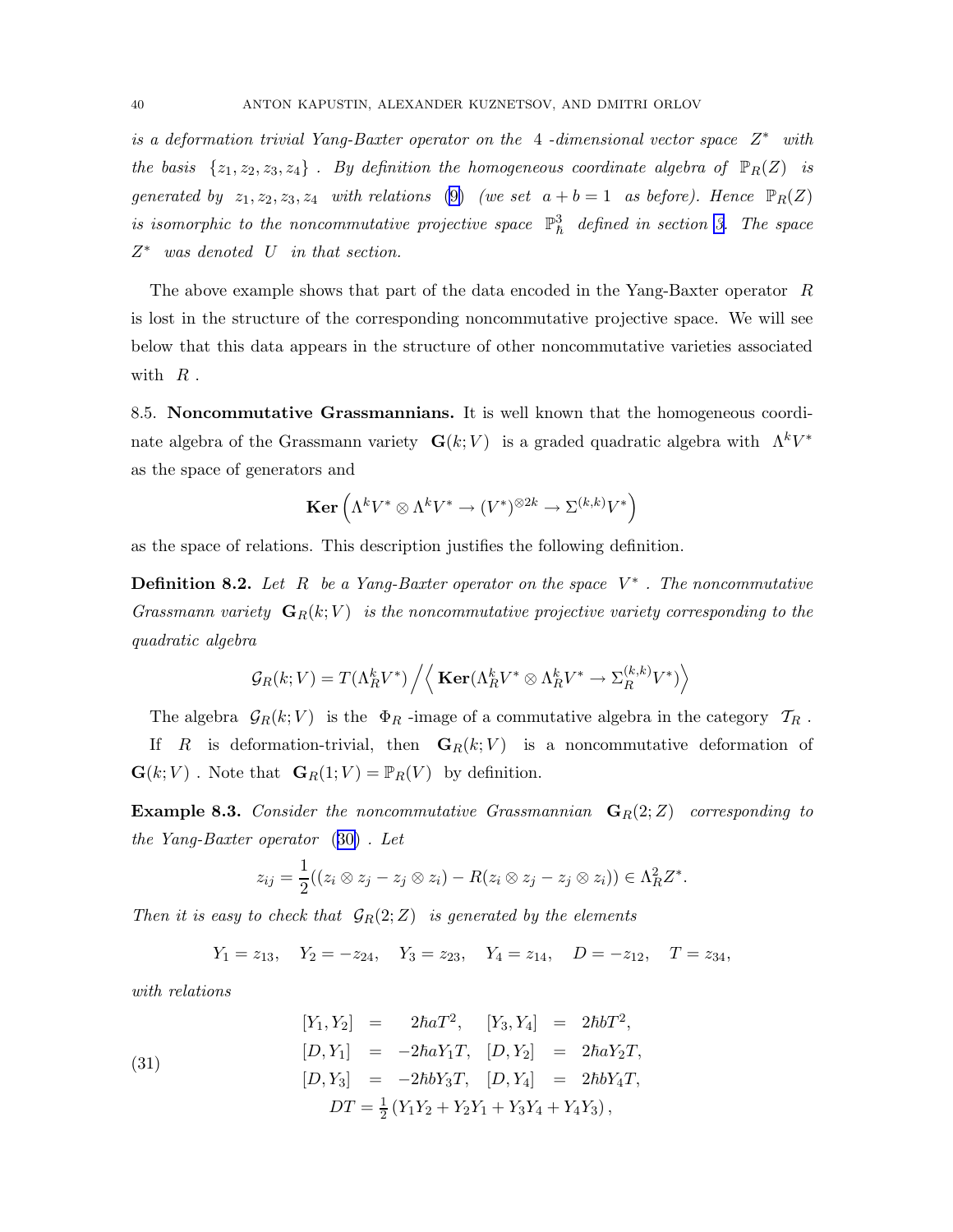$[Y_i, Y_j] = [T, Y_j] = [T, D] = 0$  *for all*  $i = 3, 4, j = 1, 2, 3, 4$ . *Comparing with* [\(7\)](#page-15-0) *one can see that the algebra*  $\mathcal{G}_R(2;Z)$  *is isomorphic to*  $\mathbb{Q}_\hbar$  *with* G *and*  $\theta$  *given by* 

$$
G = \frac{1}{2} \begin{pmatrix} 0 & 1 & 0 & 0 \\ 1 & 0 & 0 & 0 \\ 0 & 0 & 0 & 1 \\ 0 & 0 & 1 & 0 \end{pmatrix}, \qquad \theta = 2\hbar \begin{pmatrix} 0 & a & 0 & 0 \\ -a & 0 & 0 & 0 \\ 0 & 0 & 0 & b \\ 0 & 0 & -b & 0 \end{pmatrix}.
$$

*Note that the variables*  $X_i$ ,  $i = 1, 2, 3, 4$ , *used in section*  $\gamma$  to describe the quadric are related  $to Y_i$ ,  $i = 1, 2, 3, 4$ , *by the following formulas:* 

(32) 
$$
Y_1 = X_2 + \sqrt{-1} X_1, \qquad Y_2 = -X_2 + \sqrt{-1} X_1,
$$

$$
Y_3 = X_4 + \sqrt{-1} X_3, \qquad Y_4 = -X_4 + \sqrt{-1} X_3.
$$

8.6. Products of Grassmannians and flag varieties. Let  $R$  be a Yang-Baxter operator on the vector space  $V^*$ . Consider a sequence  $k_1,\ldots,k_r$  of integers. Let  $\mathbb{Z}^r$  be the free abelian group with r generators  $e_1, \ldots, e_r$ . The R -tensor product

$$
\mathcal{G}_R(k_1; V) \underset{R}{\otimes} \ \ldots \ \underset{R}{\otimes} \ \mathcal{G}_R(k_r; V)
$$

is a  $\mathbb{Z}^r$  -graded algebra generated by the vector spaces  $\Lambda_R^{k_i} V^*$  in degree  $e_i$ , with relations

$$
\operatorname{Ker}\left(\Lambda_R^{k_i} V^* \otimes \Lambda_R^{k_i} V^* \to \Sigma_R^{(k_i,k_i)} V^*\right)
$$

in degree  $2e_i$  for all i and

$$
\textbf{Ker}\left((\Lambda_R^{k_i}V^*\otimes\Lambda_R^{k_j}V^*)\oplus(\Lambda_R^{k_j}V^*\otimes\Lambda_R^{k_i}V^*)\xrightarrow{\phantom{a}( \textbf{id},-R_{k_j,k_i})}\Lambda_R^{k_i}V^*\otimes\Lambda_R^{k_j}V^*\right)
$$

in degree  $e_i + e_j$  for all  $i > j$ . For any increasing sequence  $k_1, \ldots, k_r$  we define also a  $\mathbb{Z}^r$  -graded algebra  $\mathcal{FL}_R(k_1,\ldots,k_r;V)$ . It has the same generators as the algebra  $\mathcal{G}_R(k_1; V) \underset{R}{\otimes} \ldots \underset{R}{\otimes} \mathcal{G}_R(k_r; V)$ , subject to the same relations in degrees  $2e_i$  and to relations

$$
\textbf{Ker}\left((\Lambda_R^{k_i}V^*\otimes\Lambda_R^{k_j}V^*)\oplus(\Lambda_R^{k_j}V^*\otimes\Lambda_R^{k_i}V^*)\xrightarrow{\;(\textbf{id},-R_{k_j,k_i})\;} \Lambda_R^{k_i}V^*\otimes\Lambda_R^{k_j}V^*\xrightarrow{\;\;}\Sigma_R^{(k_i,k_j)}V^*\right)
$$

in degree  $e_i + e_j$  for all  $i > j$ . This definition is suggested by the Borel-Weil-Bott theorem (see [\[14\]](#page-54-0)). In particular, for  $R = R_0$  we get the algebra corresponding to the commutative flag variety.

We define the R-Carthesian product  $\mathbf{G}_R(k_1; V) \times ... \times \mathbf{G}_R(k_r; V)$  and the noncommutative flag variety  $\mathbf{Fl}_R(k_1,\ldots,k_r; V)$  as the noncommutative varieties corresponding to the algebras  $\mathcal{G}_R(k_1; V) \underset{R}{\otimes} \ldots \underset{R}{\otimes} \mathcal{G}_R(k_r; V)$  and  $\mathcal{FL}_R(k_1, \ldots, k_r; V)$  respectively.

To make this compatible with our definition of a noncommutative variety, we consider instead of a  $\mathbb{Z}^r$  -graded algebra its diagonal subalgebra. The diagonal subalgebra is a graded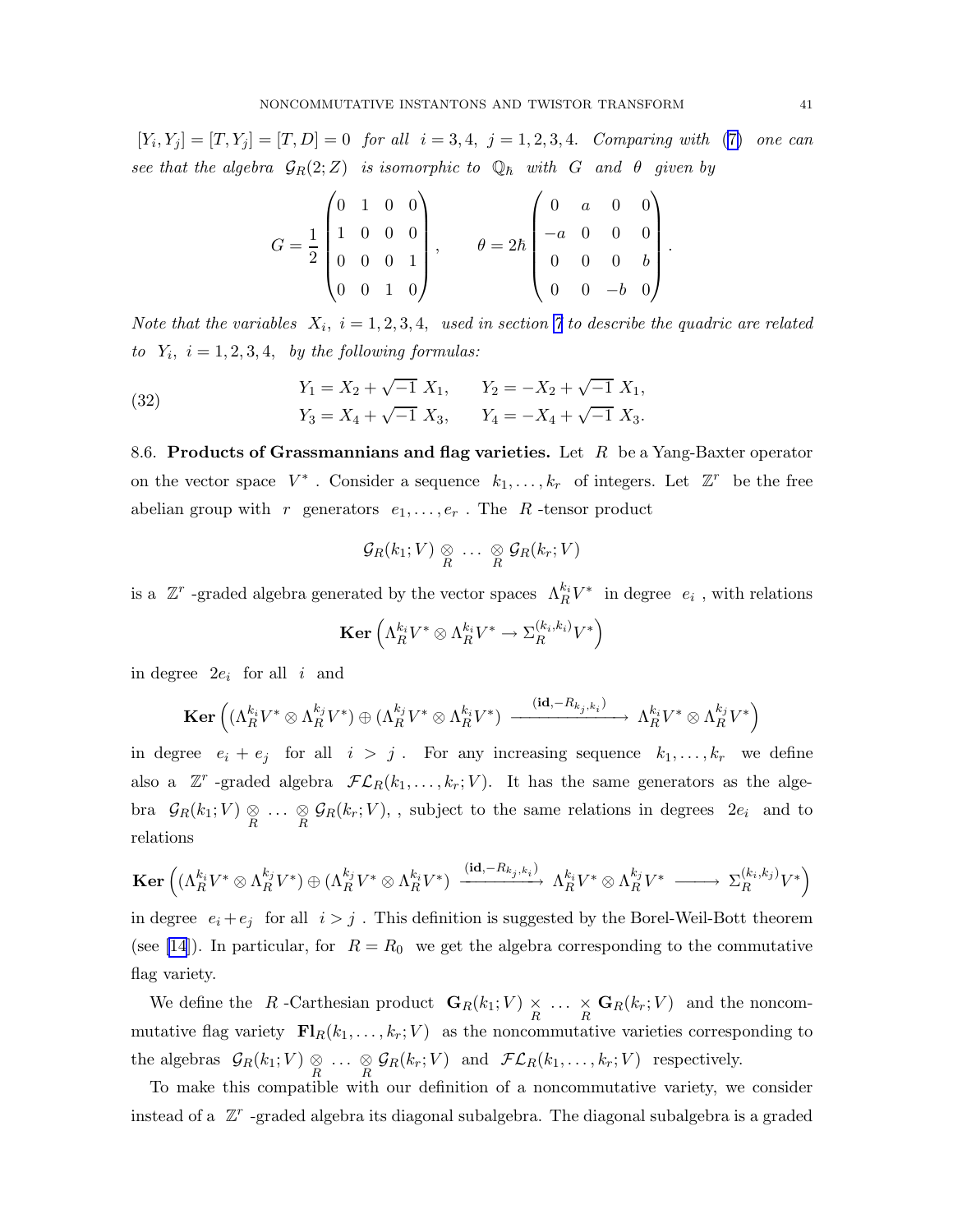algebra whose *n* -th graded component is the  $n(e_1 + \cdots + e_r)$  -graded component of the  $\mathbb{Z}^r$  -graded algebra. Thus according to section [3](#page-11-0) the category of coherent sheaves on the R -Cartesian product of Grassmannians (or the flag variety) is the category  $qgr$  of the corresponding diagonal subalgebra.

The algebra  $\mathcal{FL}_R(k_1,\ldots,k_r;V)$  is the  $\Phi_R$ -image of a commutative algebra in the category  $\mathcal{T}_R$ . Hence one can define the  $R$ -Carthesian product of several flag varieties.

If R is deformation-trivial, then  $\mathbf{G}_R(k_1; V) \times ... \times \mathbf{G}_R(k_r; V)$  and  $\mathbf{Fl}_R(k_1, ..., k_r; V)$ are noncommutative deformations of the corresponding commutative varieties.

Note that we have a canonical embedding of the graded algebra  $\mathcal{G}_R(k_i; V)$  into the graded algebra  $\mathcal{FL}_R(k_1,\ldots,k_i,\ldots,k_r;V)$  inducing the canonical projections

$$
p_i: \mathbf{Fl}_R(k_1,\ldots,k_i,\ldots,k_r;V)\to \mathbf{G}_R(k_i;V).
$$

On the other hand, by definition  $\mathcal{FL}_R(k_1,\ldots,k_r;V)$  is a quotient algebra of the algebra  $\mathcal{G}_R(k_1; V) \underset{R}{\otimes} \ldots \underset{R}{\otimes} \mathcal{G}_R(k_r; V)$ . Hence  $\mathbf{Fl}_R(k_1, \ldots, k_r; V)$  can be regarded as a closed subvariety in  $\mathbf{G}_R(k_1; V) \underset{R}{\times} \dots \underset{R}{\times} \mathbf{G}_R(k_r; V)$ .

**Example 8.4.** The algebra  $\mathcal{G}_R(1;Z) \underset{R}{\otimes} \mathcal{G}_R(2;Z)$  corresponding to the Yang-Baxter opera*tor* [\(30](#page-39-0)) *is generated by the elements*  $z_1, z_2, z_3, z_4, Y_1, Y_2, Y_3, Y_4, D, T$  *with relations* [\(9\)](#page-16-0), [\(31](#page-40-0)), *and*

$$
[z_1, Y_2] = -2\hbar az_4T, \t [z_2, Y_1] = 2\hbar az_3T, \n[z_1, Y_3] = -2\hbar bz_3T, \t [z_2, Y_4] = -2\hbar bz_4T, \n[z_1, D] = -2\hbar bz_3Y_4 - 2\hbar az_4Y_1, [z_2, D] = 2\hbar az_3Y_2 - 2\hbar bz_4Y_3,
$$

 $[z_1,Y_1]=[z_2,Y_2]=0, \quad [z_3,Y_i]=[z_3,D]=0, \quad [z_4,Y_i]=[z_4,D]=0, \quad [z_i,T]=0 \; \; \textit{for all}$  $i = 1, 2, 3, 4$ . The algebra  $FL_R(1, 2; Z)$  *is given by the same generators subject to the same relations, as well as the additional relations*

(33) 
$$
\begin{pmatrix} 0 & T & Y_2 & Y_3 \ T & 0 & -Y_4 & Y_1 \ Y_2 & Y_4 & 0 & D - \hbar (a+b)T \ Y_3 & -Y_1 & -D - \hbar (a+b)T & 0 \end{pmatrix} \begin{pmatrix} z_1 \ z_2 \ z_3 \ z_4 \end{pmatrix} = \begin{pmatrix} 0 \ 0 \ 0 \ 0 \end{pmatrix}.
$$

*As explained above, we have projections*

$$
\mathbb{Q}_{\hbar} \longrightarrow \mathbf{G}_{R}(2;Z) \stackrel{p}{\longleftarrow} \mathbf{Fl}_{R}(1,2;Z) \stackrel{q}{\longrightarrow} \mathbb{P}_{R}(Z) \longrightarrow \mathbb{P}_{\hbar}^{3}
$$

*and a closed embedding*

$$
\mathbf{Fl}_R(1,2;Z) \subset \mathbf{G}_R(2;Z) \underset{R}{\times} \mathbb{P}_R(Z) = \mathbb{Q}_\hbar \underset{R}{\times} \mathbb{P}_\hbar^3.
$$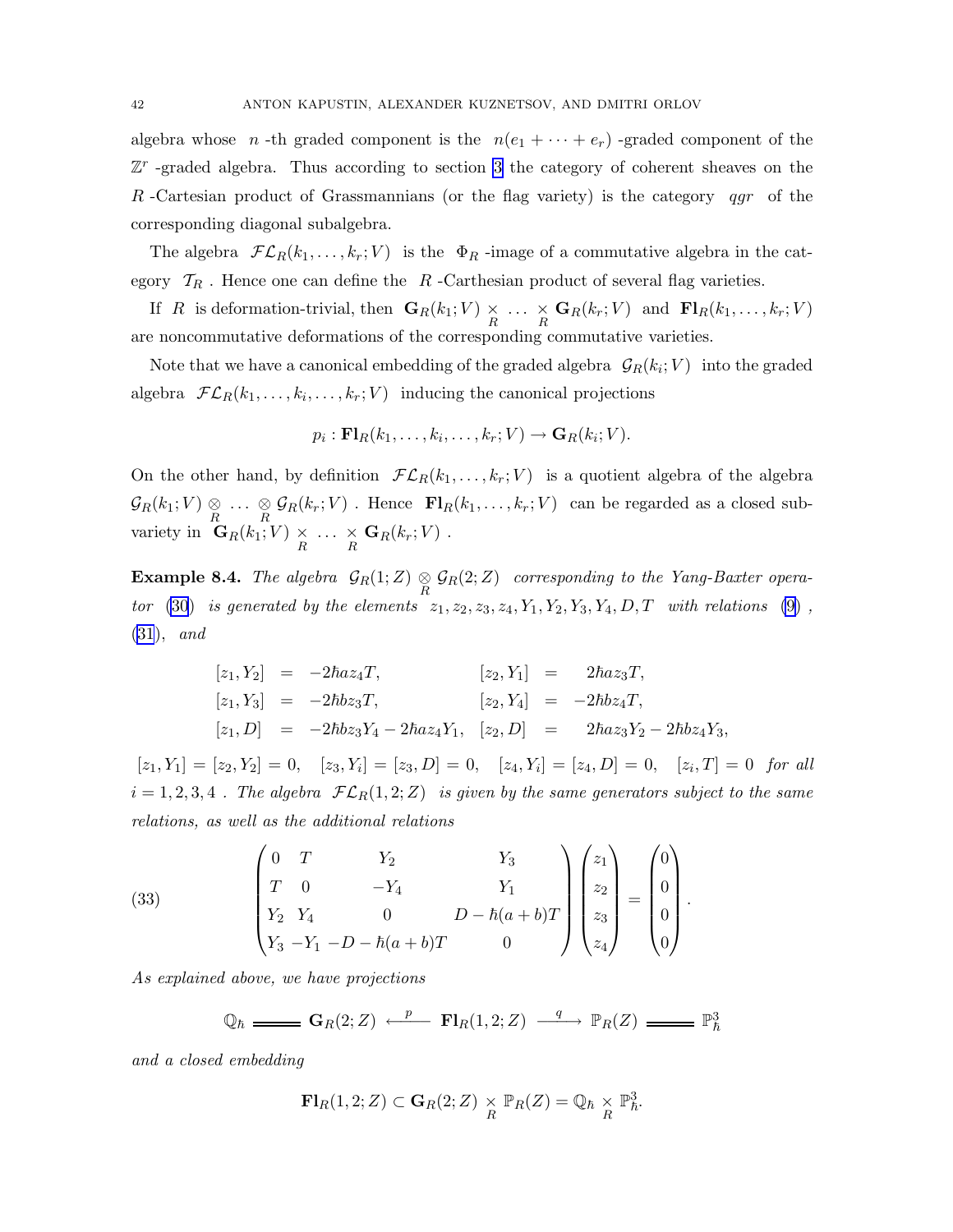<span id="page-43-0"></span>8.7. **Tautological bundles.** Let  $V$  (resp.  $V^*$ ,  $\Sigma_R^{\lambda} V$ ,  $\Sigma_R^{\lambda} V^*$ ) denote the coherent sheaf on  $\mathbf{G}_R(k; V)$  corresponding to the free right  $\mathcal{G}_R(k; V)$  -module  $V \otimes \mathcal{G}_R(k; V)$  (resp.  $V^* \otimes$  $\mathcal{G}_R(k; V)$ ,  $\Sigma_R^{\lambda} V \otimes \mathcal{G}_R(k; V)$ ,  $\Sigma_R^{\lambda} V^* \otimes \mathcal{G}_R(k; V)$ . Since the space of global sections of the sheaf  $\mathcal{O}(1)$  on the Grassmannian  $\mathbf{G}_R(k; V)$  is  $\Lambda_R^k V^*$ , the maps  $\Lambda_R^{k-1} V^* \to V \otimes \Lambda_R^k V^*$ and  $\Lambda_R^{k+1} V^* \to V^* \otimes \Lambda_R^k V^*$  induce morphisms of sheaves

$$
\Lambda_R^{k-1} \mathcal{V}^*(-1) \xrightarrow{\phi} \mathcal{V} \quad \text{and} \quad \Lambda_R^{k+1} \mathcal{V}^*(-1) \xrightarrow{\psi} \mathcal{V}^*.
$$

We put  $S = \text{Im} \phi$ ,  $\mathcal{V}/S = \text{Coker} \phi$ ,  $S' = \text{Im} \psi$ ,  $\mathcal{V}^*/S' = \text{Coker} \psi$ .

REMARK. For  $k = 1$  we have  $S = \mathcal{O}(-1)$ ,  $\mathcal{V}^*/S' = \mathcal{O}(1)$ .

One can show that these sheaves are locally free. We refer to them as tautological bundles.

The free  $\mathcal{G}_R(k; V)$  -modules, corresponding to the sheaves  $\Sigma_R^{\lambda} \mathcal{V}$ ,  $\Sigma_R^{\lambda} \mathcal{V}^*$  are the  $\Phi_R$ images of free modules over the corresponding algebra in the category  $T_R$ . Furthermore, the morphisms  $\phi$  and  $\psi$  are  $\Phi_R$ -images. This implies that the  $\mathcal{G}_R(k; V)$ -modules corresponding to the tautological bundles are  $\Phi_R$ -images as well. Therefore they all have a natural structure of  $\mathcal{G}_R(k; V)$  -bimodules. This allows to define R-symmetric powers  $S_R^k(-)$  (resp. R -exterior powers  $\Lambda_R^k(-)$ ) of the tautological bundles as the corresponding  $\Phi_R$  -images.

One can check that we have canonical isomorphisms of bimodules

$$
\mathcal{V}^*/S' \cong S^{\vee}, \qquad S' \cong (\mathcal{V}/S)^{\vee}.
$$

**Example 8.5.** Let R be the Yang-Baxter operator ([30\)](#page-39-0) and  $k = 2$ . Let  $\check{z}_1, \check{z}_2, \check{z}_3, \check{z}_4$  be *the dual basis of* Z *. Then the twisted maps*

$$
\phi(1) : Z^* \otimes \mathcal{O}_{\mathbf{G}_R} \to Z \otimes \mathcal{O}_{\mathbf{G}_R}(1),
$$
  

$$
\psi(1) : Z \otimes \mathcal{O}_{\mathbf{G}_R} \cong \Lambda_R^3 Z^* \otimes \mathcal{O}_{\mathbf{G}_R} \to Z^* \otimes \mathcal{O}_{\mathbf{G}_R}(1)
$$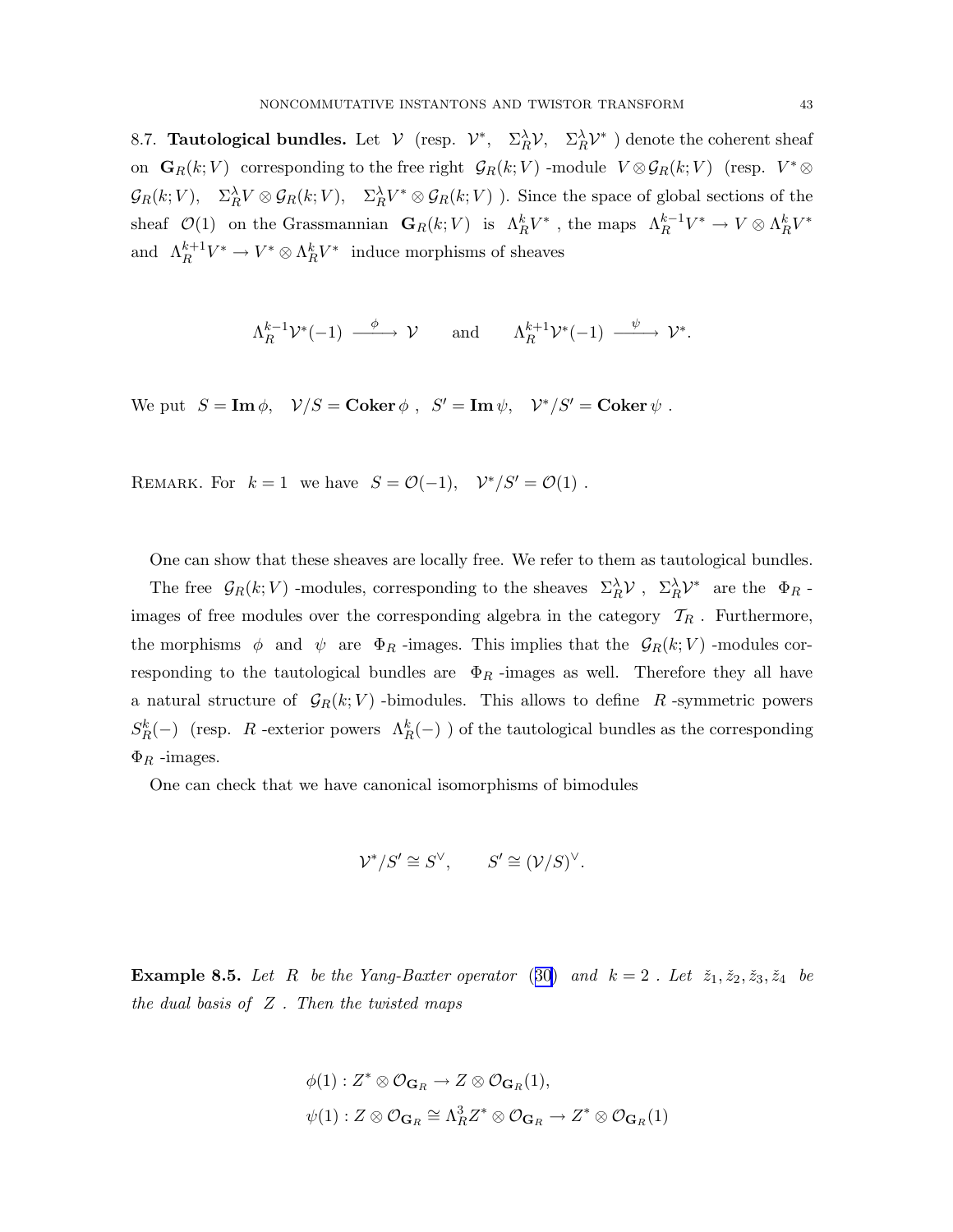*are given by*

$$
\phi(1): \begin{pmatrix} z_1 \\ z_2 \\ z_3 \\ z_4 \end{pmatrix} \quad \mapsto \quad \begin{pmatrix} 0 & D + \hbar(a-b)T & -Y_1 & -Y_4 \\ D - \hbar(a-b)T & 0 & -Y_3 & Y_2 \\ -Y_1 & Y_3 & 0 & -T \\ -Y_4 & -Y_2 & T & 0 \end{pmatrix} \quad \begin{pmatrix} \check{z}_1 \\ \check{z}_2 \\ \check{z}_3 \\ \check{z}_4 \end{pmatrix}
$$

$$
\psi(1): \begin{pmatrix} \check{z}_1 \\ \check{z}_2 \\ \check{z}_3 \\ \check{z}_4 \end{pmatrix} \quad \mapsto \quad \begin{pmatrix} 0 & T & Y_2 & Y_3 \\ T & 0 & -Y_4 & Y_1 \\ Y_2 & Y_4 & 0 & D - \hbar(a+b)T \\ Y_3 & -Y_1 & -D - \hbar(a+b)T & 0 \end{pmatrix} \quad \begin{pmatrix} z_1 \\ z_2 \\ z_3 \\ z_4 \end{pmatrix}
$$

*Note that*  $\psi(1)\phi = 0$  *and*  $\phi(1)\psi = 0$  *. Hence we have isomorphisms* 

$$
S'(1) \cong \mathcal{V}/S, \qquad S(1) \cong S^{\vee}.
$$

*Note also that on the open subset*  $T \neq 0$  *elements*  $(z_3, z_4)$  *give a trivialization of the*  $tautological bundle S<sup>∨</sup>$ . More precisely, the restriction of the sections  $z_1, z_2$  of  $S<sup>∨</sup>$  can *be expressed as*

(34) 
$$
z_1 = y_4 z_3 - y_1 z_4, \qquad z_2 = -y_2 z_3 - y_3 z_4
$$

where  $y_i = T^{-1}Y_i$ . Similarly, the elements  $(\check{z}_1, \check{z}_2)$  give a trivialization of  $V/S$  on  $T \neq 0$ . *Thus the restrictions of all tautological bundles to the open subset*  $T \neq 0$  *correspond to the* free rank two bimodule over the Weyl algebra  $A(\mathbb{C}_{\hbar}^4)$ .

8.8. Pull-back and push-forward. Recall that we have canonical projections  $p_i$ :  $\mathbf{Fl}_R(k_1, k_2; V) \rightarrow \mathbf{G}_R(k_i; V)$  (  $i = 1, 2$  ). Given a right graded  $\mathcal{G}_R(k_i; V)$  -module E we consider the right bigraded  $\mathcal{FL}_R(k_1,k_2;V)$  -module  $E \otimes_{\mathcal{G}_R(k_i;V)} \mathcal{FL}_R(k_1,k_2;V)$ . The diagonal subspace of this module is a graded module over the diagonal subalgebra of  $\mathcal{FL}_R(k_1,k_2;V)$ . This gives the pull-back functor

$$
p_i^* : coh(\mathbf{G}_R(k_i; V)) \to coh(\mathbf{Fl}_R(k_1, k_2; V)).
$$

The pull-back functor is exact and takes a  $\Phi_R$ -image to a  $\Phi_R$ -image. In particular, the pull-backs of the tautological bundles have a canonical bimodule structure.

The pull-back functor  $p_i^*$  admits a right adjoint functor  $p_{i*} : coh(\mathbf{Fl}_R(k_1, k_2; V)) \rightarrow$  $coh(\mathbf{G}_R(k_i; V))$ , called the push-forward functor. It also takes a  $\Phi_R$ -image to a  $\Phi_R$ image.

The line bundles  $p_1^* \mathcal{O}(i)$  and  $p_2^* \mathcal{O}(j)$  on the flag variety  $\mathbf{Fl}_R(k_1, k_2; V)$  are  $\Phi_R$ -images, hence they have a canonical bimodule structure. Therefore, we have a well-defined tensor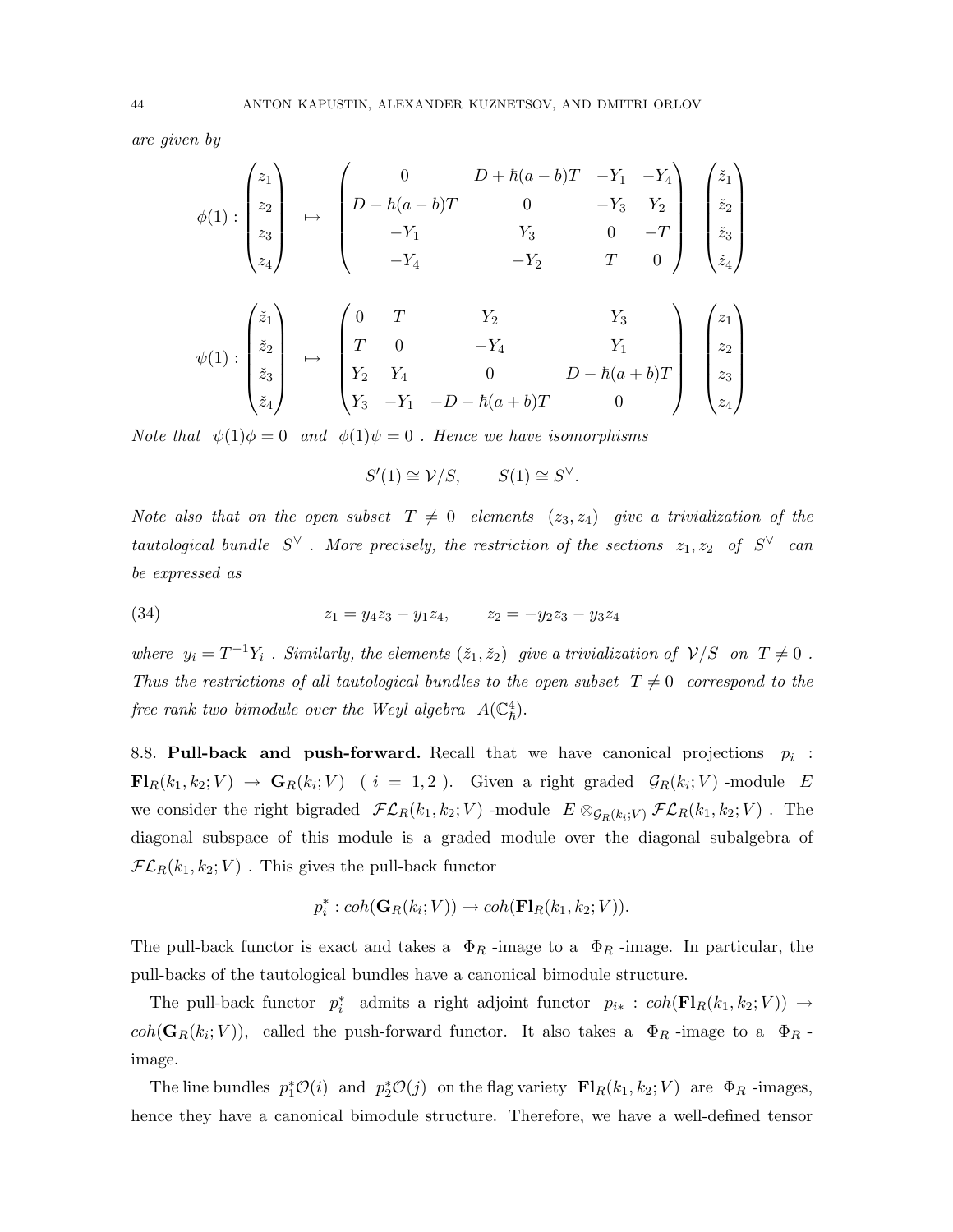product

$$
\mathcal{O}(i,j) = p_1^* \mathcal{O}(i) \otimes p_2^* \mathcal{O}(j).
$$

The line bundle  $\mathcal{O}(i,j)$  is also a  $\Phi_R$ -image and has a canonical bimodule structure. The  $n$ -th graded component of the corresponding module over the diagonal subalgebra of  $\mathcal{FL}_R(k_1,k_2;V)$  is the  $((n+i)e_1+(n+j)e_2)$ -graded component of the algebra  $\mathcal{FL}_R(k_1,k_2;V)$ .

One can check that the push-forward of the line bundle  $\mathcal{O}(j_1,j_2)$  with respect to  $p_2$  is given by the formula

$$
p_{2*}\mathcal{O}(j_1, j_2) = S_R^{j_1}(S^{\vee})(j_2).
$$

8.9. Fl<sub>R</sub>(1,2; Z) as the projectivization of the tautological bundle. The Rsymmetric powers of the tautological bundle form a sheaf of graded algebras on the Grassmannian  $\mathbf{G}_R(k; V)$ 

$$
S_R(S^{\vee}) = T(S^{\vee}) / \langle \Lambda_R^2 S^{\vee} \rangle.
$$

The corresponding  $\mathcal{G}_R(k; V)$  -module

$$
\bigoplus_{i,j=0}^{\infty}\Gamma(\mathbf{G}_R(k;V), S^j_R(S^{\vee})(i))
$$

is a bigraded module with a structure of a bigraded algebra. One can check that this bigraded algebra is isomorphic to the bigraded algebra  $\mathcal{FL}_R(1,k;V)$ . Thus we can regard the flag variety  $\mathbf{Fl}_R(1,k; V)$  as the projectivization of the tautological bundle S on the Grassmannian  $\mathbf{G}_R(k; V)$ . In particular,  $\mathbf{Fl}_R(1, 2; Z)$  is the projectivization of the tautological bundle S on the Grassmannian  $\mathbf{G}_R(2;Z)$ .

8.10. Noncommutative twistor transform. If  $E$  is a coherent sheaf on the noncommutative projective space  $\mathbb{P}_R(Z) = \mathbb{P}^3_{\hbar}$ , we define its twistor transform as the sheaf  $p_*q^*E$ on  $\mathbf{G}_R(2;Z) = \mathbb{Q}_\hbar$ , where q is the projection  $\mathbf{Fl}_R(1,2;Z) \to \mathbb{P}_R(Z) = \mathbb{P}_\hbar^3$  and p is the projection  $\mathbf{Fl}_R(1,2;Z) \to \mathbf{G}_R(2;Z) = \mathbb{Q}_\hbar$ . Similarly, we can define the twistor transform of a complex of sheaves on  $\mathbb{P}^3_{\hbar}$ . Actually, it is more natural to consider the derived twistor transform, i.e. the derived functor of the ordinary twistor transform.

Consider a complex  $\mathcal{C}^{\cdot}$  of the form

$$
0 \longrightarrow H \otimes \mathcal{O}(-1) \stackrel{M}{\longrightarrow} K \otimes \mathcal{O} \stackrel{N}{\longrightarrow} L \otimes \mathcal{O}(1) \longrightarrow 0
$$

on the projective space  $\mathbb{P}^3_{\hbar}$ . One can check that under the twistor transform one has

$$
\mathcal{O}_{\mathbb{P}^3_\hbar}(-1) \mapsto 0, \qquad \mathcal{O}_{\mathbb{P}^3_\hbar} \mapsto \mathcal{O}_{\mathbf{G}_R}, \qquad \mathcal{O}_{\mathbb{P}^3_\hbar}(1) \mapsto S^\vee.
$$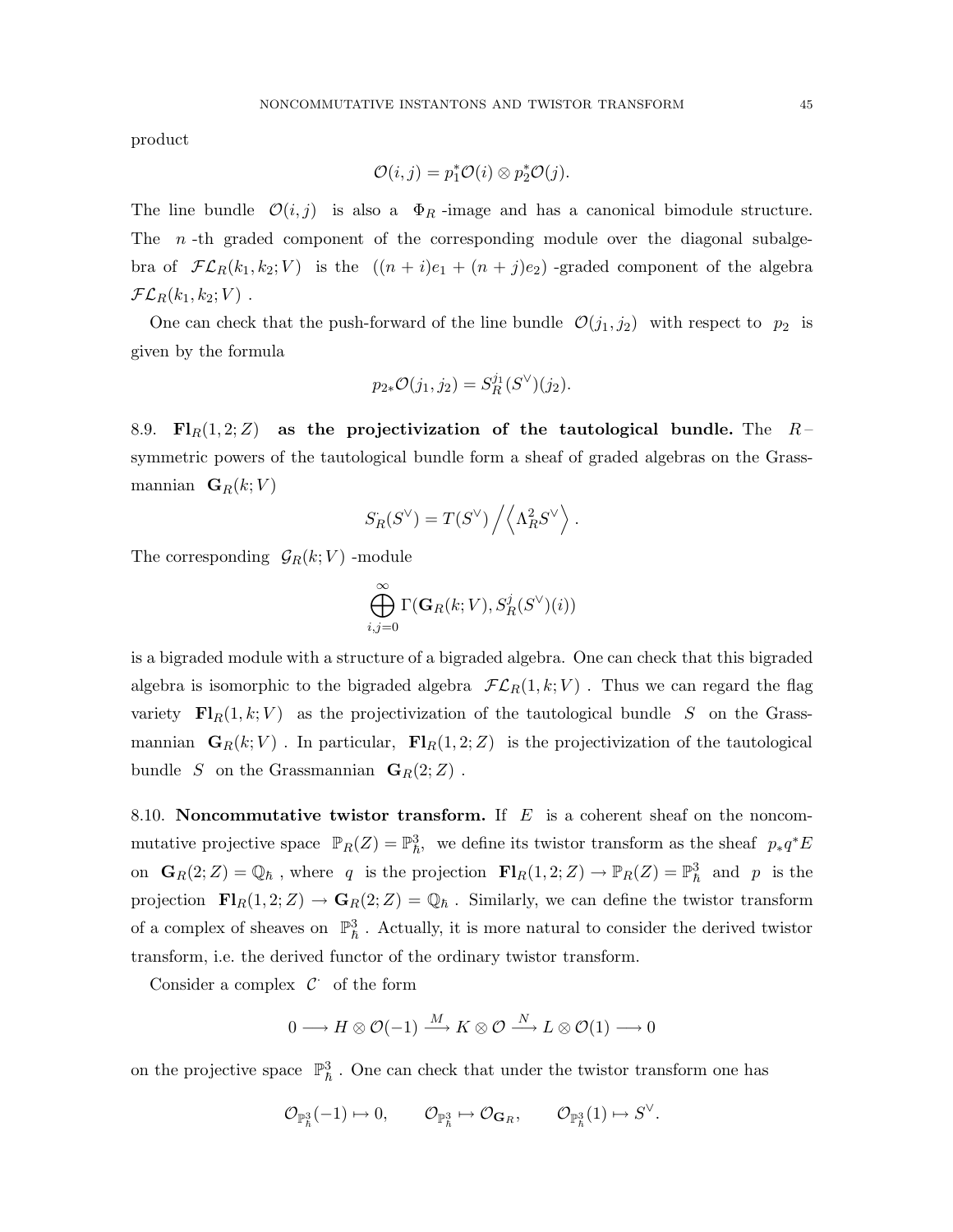In fact, for these sheaves the derived twistor transform coincides with the ordinary one. Thus the (derived) twistor transform takes the complex  $\mathcal{C}^{\dagger}$  to the complex

$$
0 \longrightarrow K \otimes \mathcal{O} \stackrel{\mathcal{N}}{\longrightarrow} L \otimes S^{\vee} \longrightarrow 0.
$$

Let  $\mathcal E$  denote the middle cohomology of the complex  $\mathcal C$ . It follows that the twistor transform takes  $\mathcal{E}$  to the kernel of the map  $\mathcal{N}: K \otimes \mathcal{O} \longrightarrow L \otimes S^{\vee}$ .

One can describe  $\mathcal N$  without reference to the twistor transform. The morphism  $N$  is the same thing as a vector space morphism

(35) 
$$
N_1 z_1 + N_2 z_2 + N_3 z_3 + N_4 z_4 : K \longrightarrow Z^* \otimes L.
$$

Herethe maps  $N_i$  are given in terms of the deformed ADHM data according to ([24](#page-35-0)) and [\(25](#page-35-0)). The map  $\mathcal N$  is a composition of two maps

$$
K\otimes \mathcal{O}_{\mathbf{G}_R}\longrightarrow L\otimes Z^*\otimes \mathcal{O}_{\mathbf{G}_R}\longrightarrow L\otimes S^{\vee},
$$

where the first map is given by (35), while the second map comes from the canonical projection  $Z^* \otimes \mathcal{O}_{\mathbf{G}_R} \to S^{\vee}$ . (We remind that  $S^{\vee}$  is the cokernel of the map  $\psi : Z \otimes \mathcal{O}_{\mathbf{G}_R}(-1) \longrightarrow$  $Z^*\otimes \mathcal{O}_{\mathbf{G}_R}$ .)

Recall that on the open subset  $\{T \neq 0\}$  the bundle  $S^{\vee}$  is trivial, and the elements  $(z_3, z_4)$  give its trivialization (see [\(34](#page-43-0))). Hence the restriction of the twistor transform of the complex [\(22\)](#page-34-0) to this open subset is isomorphic to the complex

(36) 
$$
\begin{aligned}\n&\left(\begin{matrix}N_3 + y_4 N_1 - y_2 N_2\\N_4 - y_1 N_1 - y_3 N_2\end{matrix}\right) \\
&\longrightarrow K \otimes \mathcal{O}\n\end{aligned}\n\longrightarrow\n\begin{aligned}\n&\left(\begin{matrix}N_3 + y_4 N_1 - y_2 N_2\\N_4 - y_1 N_1 - y_3 N_2\end{matrix}\right) \\
&\longrightarrow (L \oplus L) \otimes \mathcal{O} \longrightarrow 0.\n\end{aligned}
$$

Assume now that the complex [\(22](#page-34-0)) is given by the deformed ADHM data  $(B_1, B_2, I, J)$ (seesection  $(7)$ ). Applying the formulas  $(24)$  $(24)$  and  $(25)$  $(25)$  $(25)$ , we see that with respect to the chosen bases of L and K the map  $\mathcal N$  is given by the matrix

$$
\begin{pmatrix} -B_2 + y_2 & B_1 + y_4 & I \ -B_1^{\dagger} + y_3 & -B_2^{\dagger} - y_1 & -J^{\dagger} \end{pmatrix}.
$$

It is evident that this operator is related to the operator  $\mathcal D$  in [\(4\)](#page-7-0) by a change of basis. In particular, the Nekrasov-Schwarz coordinates  $\xi_1, \xi_2, \overline{\xi}_1, \overline{\xi}_2$  (see section [2\)](#page-6-0) can be expressed through  $x_i = T^{-1}X_i$  as follows:

$$
\xi_1 = -y_4 = x_4 - \sqrt{-1} x_3
$$
,  $\xi_2 = y_2 = -x_2 + \sqrt{-1} x_1$ ,  
\n $\bar{\xi}_1 = y_3 = x_4 + \sqrt{-1} x_3$ ,  $\bar{\xi}_2 = -y_1 = -x_2 - \sqrt{-1} x_1$ .

Thus the twistor transform of the complex corresponding to the deformed ADHM data coincides with the instanton bundle corresponding to these data (see section [2](#page-6-0)). This gives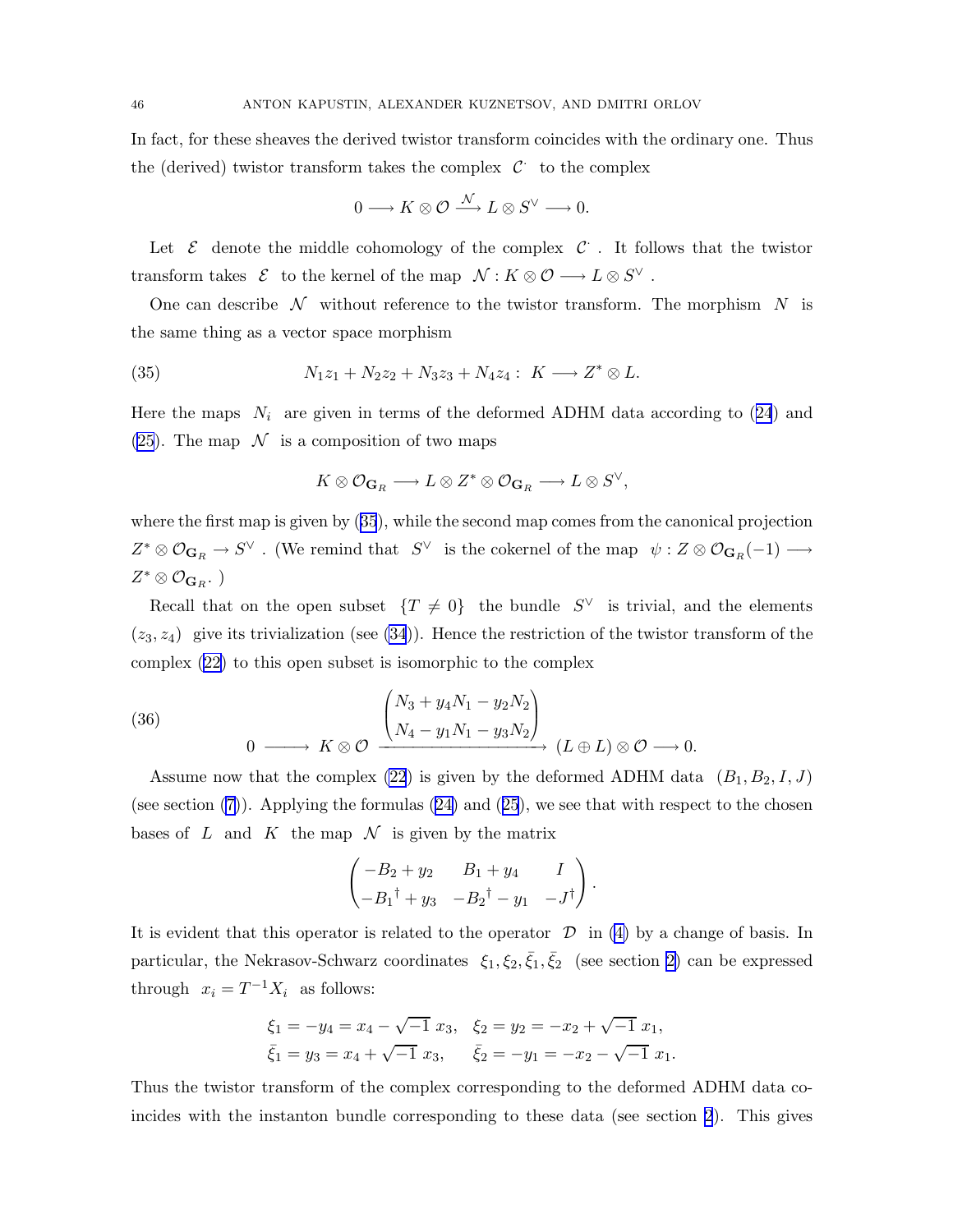<span id="page-47-0"></span>a geometric interpretation of the deformed ADHM construction of the noncommutative instanton bundle.

8.11. Differential forms. Let an algebra A be the  $\Phi_R$ -image of a commutative algebra in the category  $\mathcal{T}_R$ . This means that there exists an operator  $R: A^{\otimes 2} \longrightarrow A^{\otimes 2}$  compatible with the multiplication law of A. Above we have defined the R-tensor product  $A \underset{R}{\otimes} A$ which is also an algebra with a Yang-Baxter operator. Explicitly, the multiplication law of  $A \underset{R}{\otimes} A$  is defined as follows. Let m be the multiplication map from  $A \otimes A$  to  $A$ . Then the multiplication map from  $(A \otimes A) \otimes (A \otimes A)$  to  $A \otimes A$  is given by  $m_{12}m_{34}R_{23}$  in the obvious notation. It is easy to see that the multiplication map  $m$  is a homomorphism of algebras.

Let I denote the kernel of the map  $m : A \underset{R}{\otimes} A \to A$ . Then I is a two-sided ideal of the algebra  $A \underset{R}{\otimes} A$ .

Definition 8.6. *We define the bimodule of* R *–differential forms of the algebra* A *by*

$$
\Omega^1_A = I/I^2.
$$

For a motivation of this definition, see  $[12]$ . Furthermore, suppose A is a graded algebra. Consider the total grading of the bigraded algebra  $A \underset{R}{\otimes} A$ . The two-sided ideal  $I$  inherits the grading. Therefore the bimodule  $\Omega^1_A$  is graded too.

In the graded case, besides  $\Omega_A^1$ , we can define the module of projective differential forms of A in the following way. Let  $\chi: A \underset{R}{\otimes} A \to A \underset{R}{\otimes} A$  be the linear operator which acts on the  $(p, q)$ -th graded component of the algebra  $A \underset{R}{\otimes} A$  as a scalar multiplication by q. Since  $\chi$  is a derivation, we have  $\chi(I^2) \subset I$ . Therefore  $m(\chi(I^2)) = 0$ . Furthermore, the induced map  $\Omega_A^1 = I/I^2 \stackrel{m \cdot \chi}{\longrightarrow} A$  is a morphism of graded A-bimodules.

Definition 8.7. *We define the* A *–bimodule of projective differential forms of the algebra* A *by*

$$
\widehat{\Omega}_A^1 = \operatorname{Ker}(\Omega_A^1 \xrightarrow{m \cdot \chi} A).
$$

First, let us apply this construction of differential forms to the noncommutative affine variety  $\mathbb{C}_{\hbar}^4$  (subsection [3.4\)](#page-14-0). The algebra  $A(\mathbb{C}_{\hbar}^4)$  of polynomial functions on  $\mathbb{C}_{\hbar}^4$  is the Weyl algebra:

$$
A(\mathbb{C}_{\hbar}^4) = \mathrm{T}(x_1, x_2, x_3, x_4) / \langle [x_i, x_j] = \hbar \theta_{ij} \rangle_{1 \le i, j \le 4}.
$$

Let us define the Yang-Baxter operator on the tensor square of the subspace of  $A(\mathbb{C}_{\hbar}^4)$ spanned by  $1, x_1, x_2, x_3, x_4$  by the formula

$$
1 \otimes x_i \mapsto x_i \otimes 1, \quad x_i \otimes 1 \mapsto 1 \otimes x_i, \quad x_i \otimes x_j \mapsto x_j \otimes x_i + \hbar \theta_{ij} \cdot 1 \otimes 1 \quad \text{for all} \quad 1 \le i, j \le 4.
$$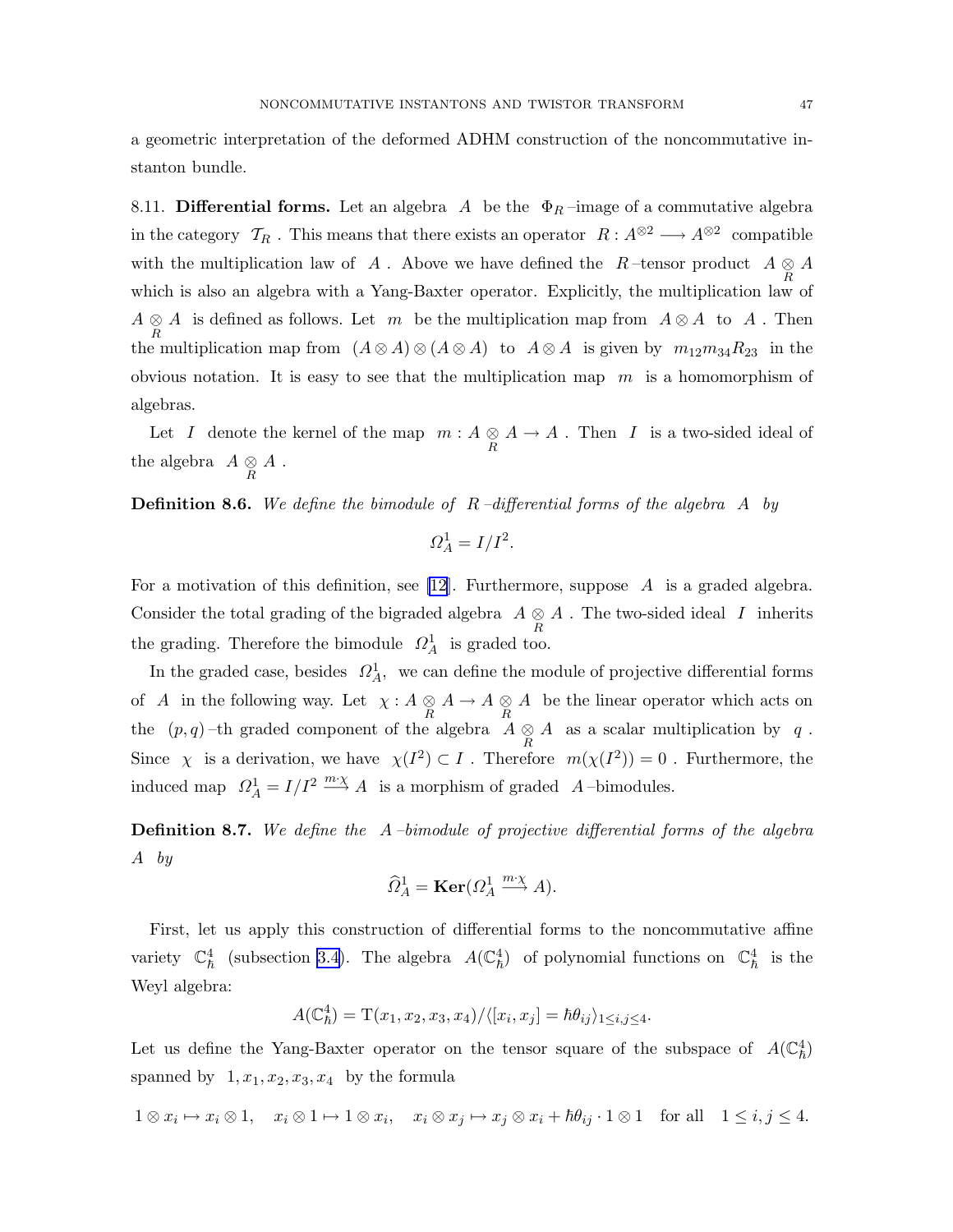This Yang-Baxter operator has a unique extension to the whole  $A(\mathbb{C}_{\hbar}^4)$  compatible with the multiplication law.

There is another way to look at this Yang-Baxter operator. Recall that  $\mathbb{C}_{\hbar}^4$  is an open subset  $T \neq 0$  in the noncommutative Grassmannian  $\mathbf{G}_R(2;Z)$  where R is defined by [\(30](#page-39-0)). The Yang-Baxter operator on the quadratic algebra  $\mathcal{G}_R(2;Z)$  has the property that  $R(T \otimes a) = a \otimes T$  for any  $a \in \mathcal{G}_R(2;Z)$ . Hence it descends to a Yang-Baxter operator on  $A(\mathbb{C}_{\hbar}^4)$ . It is easy to see that it acts on the tensor square of the subspace spanned by  $1, x_1, x_2, x_3, x_4$  in the above manner.

We define the sheaf of differential forms  $\Omega^1_{\mathbb{C}^4_{\hbar}}$  as the bimodule of R-differential forms of the algebra  $A(\mathbb{C}_{\hbar}^4)$ . It is easy to check that  $\Omega_{\mathbb{C}_{\hbar}^4}^1$  is isomorphic to the bimodule  $A(\mathbb{C}_{\hbar}^4)^{\oplus 4}$ . Futhermore, we can take any  $R$ -exterior power of  $\Omega_{\mathbb{C}_h^4}^1$  and thereby define  $\Omega_{\mathbb{C}_h^4}^p$ . This enables us to define a connection and its curvature on any bundle on the noncommutative affine space. The relevant formulas were written above (see subsection [1.5\)](#page-4-0).

Second, we define the sheaf of differential forms  $\Omega_{\mathbf{G}_R}^1$  on the noncommutative Grassmannian  $\mathbf{G}_R(k; V)$  as the sheaf corresponding to the module of projective differential forms  $\widehat{\Omega}^1_{\mathcal{G}_R}$  .

It can be shown that as in the commutative case we have an isomorphism of coherent sheaves on the noncommutative Grassmannian  $\mathbf{G}_R(k; V)$ :

$$
\Omega_{\mathbf{G}_R}^1 \cong S \otimes S'.
$$

It follows that for  $k = 1$  that we have an exact sequence

$$
0 \longrightarrow \Omega^1_{\mathbb{P}_R(V)} \longrightarrow \mathcal{V}^*(-1) \longrightarrow \mathcal{O} \longrightarrow 0.
$$

Thus this definition of the sheaf of differential forms  $\Omega^1_{\mathbb{P}_R(V)}$  is consistent with Definition [4.8](#page-20-0).

Similarly, one can define the sheaf of differential forms  $\Omega^1_{\mathbf{Fl}_R}$  on the noncommutative flag variety  $\mathbf{Fl}_R(k_1,\ldots,k_r; V)$ . One can check that the projection

$$
p_i: \mathbf{Fl}_R(k_1,\ldots,k_i,\ldots,k_r;V) \to \mathbf{G}_R(k_i;V)
$$

induces a morphism of bundles  $p_i^* : \Omega_{\mathbf{G}_R}^1 \to \Omega_{\mathbf{Fl}_R}^1$ .

In the commutative case the ADHM construction of the instanton connection can be interpreted in terms of twistor transform (see  $[4, 23]$  $[4, 23]$  $[4, 23]$  for details). We believe that this can be done in the noncommutative case as well. It appears that the most convenient definition of connection on a bundle on a noncommutative projective variety is in terms of jet bundles (see, for example, [\[23](#page-55-0)]).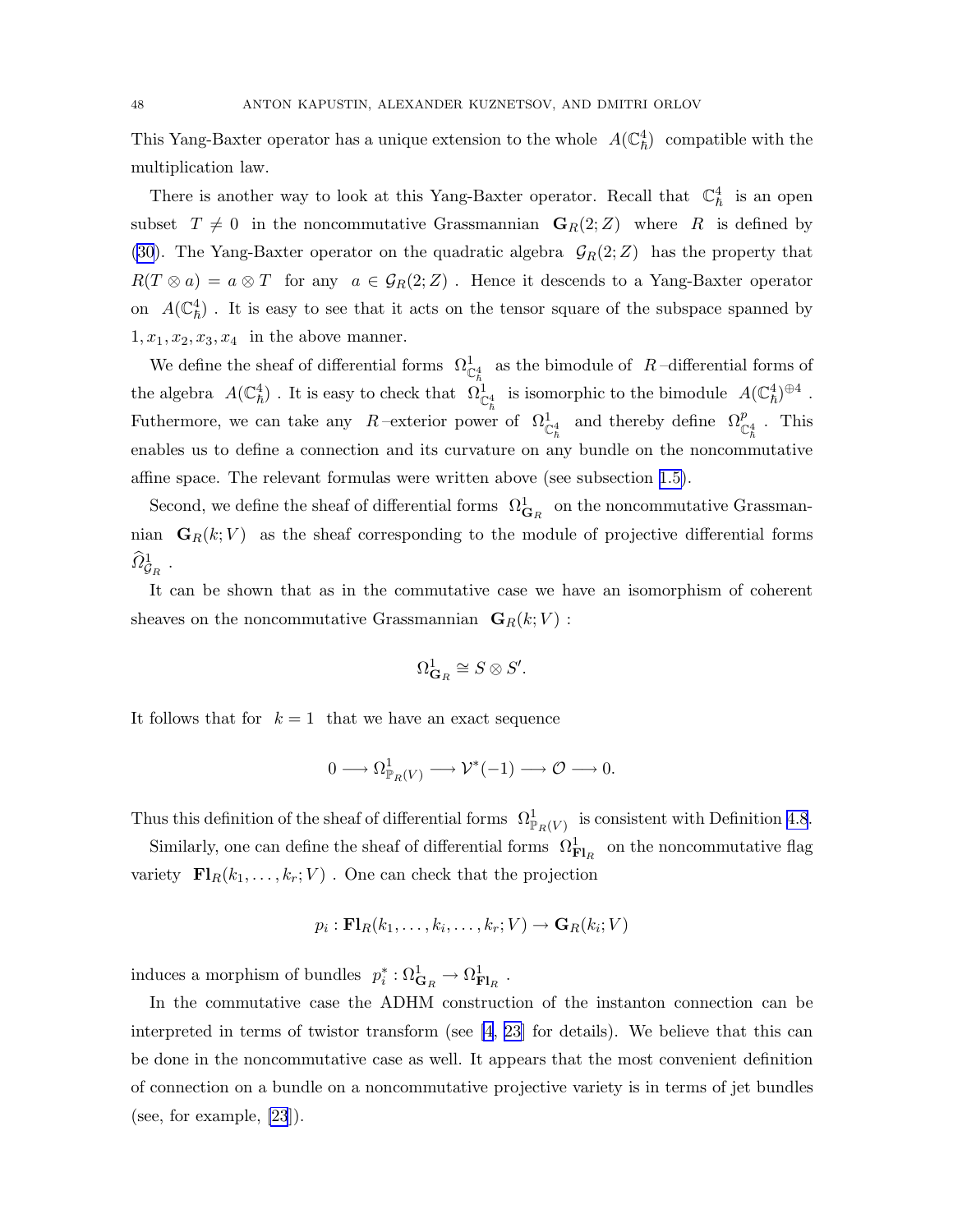## 9. INSTANTONS ON A  $q$ -DEFORMED  $\mathbb{R}^4$

<span id="page-49-0"></span>In this paper we have focused on a particular noncommutative deformation of  $\mathbb{R}^4$  related to the Wigner-Moyal product [\(3](#page-4-0)). This is the only deformation of  $\mathbb{R}^4$  which is known to arise in string theory. But most of our constructions work for more general deformations which do not have a clear physical interpretation. For example, let us replace  $\mathbb{C}_{\hbar}^4$  with a noncommutative affine variety whose coordinate ring is generated by  $z_1, z_2, z_3, z_4$  subject to the following quadratic relations:

$$
qz_1z_2 - q^{-1}z_2z_1 = \hbar, \quad qz_3z_4 - q^{-1}z_4z_3 = \hbar, \quad [z_1, z_3] = [z_1, z_4] = [z_2, z_3] = [z_2, z_4] = 0.
$$

We will denote this noncommutative affine variety by  $\mathbb{C}^4_{q,\hbar}$ , and its coordinate algebra by  $\mathcal{A}_{q,\hbar}$ . If  $\hbar$  and q are real, we can define a  $*$  -operation on  $\mathcal{A}_{q,\hbar}$  by  $z_1^* = z_2, z_3^* = z_4$ . The corresponding real noncommutative affine variety will be denoted by  $\mathbb{R}^4_{q,h}$ .

Consider now the following deformation of the ADHM equations:

(37) 
$$
[B_1, B_2]_{q^{-1}} + IJ = 0, \quad [B_1, B_1^{\dagger}]_{q^{-1}} + [B_2, B_2^{\dagger}]_q + II^{\dagger} - J^{\dagger}J = -2\hbar \cdot 1_{k \times k}.
$$

Here  $B_1, B_2 \in \text{Hom}(V, V)$ ,  $I \in \text{Hom}(W, V)$ ,  $J \in \text{Hom}(V, W)$ , as usual, and by  $[A, B]_q$ we mean a  $q$ -commutator:

$$
[A,B]_q = qAB - q^{-1}BA.
$$

We claim that solutions of these " $q$ -deformed" ADHM equations can be used as an input for the construction of instantons on  $\mathbb{R}^4_{q,h}$  of rank  $r = \dim W$  and instanton charge  $k =$  $\dim V$ . Let us sketch this construction. Define an operator

$$
\mathcal{D} \in \text{Hom}_{\mathcal{A}_{q,\hbar}}((V \oplus V \oplus W) \otimes_{\mathbb{C}} \mathcal{A}_{q,\hbar}, (V \oplus V) \otimes_{\mathbb{C}} \mathcal{A}_{q,\hbar})
$$

by the formula

$$
\mathcal{D} = \begin{pmatrix} B_1 - qz_1 & -qB_2 + qz_2 & I \\ B_2^{\dagger} - \bar{z}_2 & qB_1^{\dagger} - \bar{z}_1 & J^{\dagger} \end{pmatrix}.
$$

Now we can go through the same manipulations as in section [2](#page-6-0): assume that  $\mathcal D$  is surjective, and its kernel is a free module, and define a connection 1-form by the expression([5](#page-9-0)). The same formal computation as in section [2](#page-6-0) shows that the curvature of this connection is anti-self-dual.

In order to ensure that  $\mathcal D$  is surjective, it is probably necessary to replace the algebra  $\mathcal{A}_{q,\hbar}$  with some bigger algebra containing  $\mathcal{A}_{q,\hbar}$  as a subalgebra. This bigger algebra should play the role of the algebra of smooth functions on our noncommutative  $\mathbb{R}^4$ . For  $\hbar = 0$ ,  $q \neq 1$  there is even a natural candidate for this bigger algebra: it should consist of  $C^{\infty}$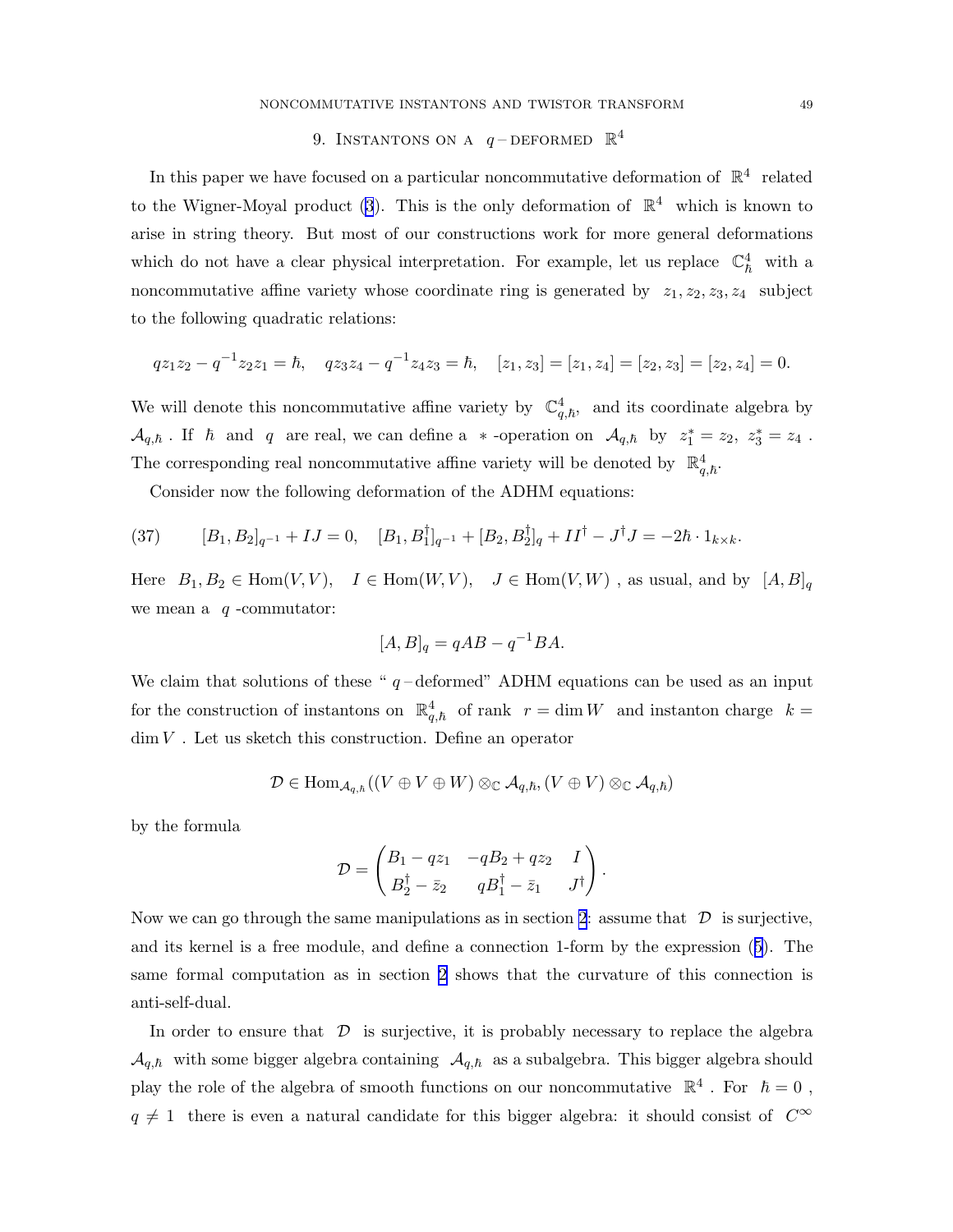functions on  $\mathbb{C}^2$  with some suitable growth conditions at infinity and the product defined by

(38) 
$$
(f * g)(z_1, z_2, \bar{z}_1, \bar{z}_2) =
$$
  
\n
$$
\exp\left(-\ln(q)\left(z_1\bar{z}_1'\frac{\partial^2}{\partial z_1\partial \bar{z}_1'} + z_2\bar{z}_2'\frac{\partial^2}{\partial z_2\partial \bar{z}_2'} - z_1'\bar{z}_1\frac{\partial^2}{\partial z_1'\partial \bar{z}_1} - z_2'\bar{z}_2\frac{\partial^2}{\partial z_2'\partial \bar{z}_2}\right)\right)
$$
\n
$$
f(z_1, z_2, \bar{z}_1, \bar{z}_2) g(z_1', z_2', \bar{z}_1', \bar{z}_2')|_{z_1' = z_1, z_2' = z_2}.
$$

Assuming that this formal expression exists, it is easy to check that the product is associative, that polynomial functions form a subalgebra with respect to it, and that this subalgebra is isomorphic to  $\mathcal{A}_{q,h}$ .

It is natural to conjecture that all instantons on  $\mathbb{R}^4_{q,h}$  arise from this deformed ADHM construction. Note that in this case the deformed ADHM equations are not hyperkähler moment map equations, and one cannot use the hyperkähler quotient construction to infer the existence of hyperkähler metric on the quotient space.

The algebro-geometric part of the story can also be generalized. We did not go through this carefully, but nevertheless would like to indicate one result. It appears that the  $q$ -deformed ADHM data can be interpreted in terms of sheaves on a more general noncommutative  $\mathbb{P}^2$ than the one defined in section [3](#page-11-0). The graded algebra corresponding to this noncommutative  $\mathbb{P}^2$  is generated by degree one elements  $z_1, z_2, z_3$  with the quadratic relations

$$
qz_1z_2 - q^{-1}z_2z_1 = 2\hbar z_3^2
$$
,  $[z_i, z_3] = 0$ ,  $i = 1, 2$ .

This algebra is one of the Artin-Schelter regular algebras of dimension three [\[1](#page-54-0), [2\]](#page-54-0). It is characterized by the fact that the corresponding noncommutative variety  $\mathbb{P}^2_{q,\hbar}$  contains as subvarieties a commutative quadric and a noncommutative line. The latter is given by the equation  $z_3 = 0$ . In the limit  $q \to 1$  the plane  $\mathbb{P}^2_{q,\hbar}$  reduces to  $\mathbb{P}^2_{\hbar}$ , and the union of the quadric and the line turns into the triple commutative line  $l$  which played such a prominent role in this paper. If  $q \neq 1$ , then in the limit  $\hbar \to 0$  the quadric turns into a union of two intersecting commutative lines  $z_1 = 0$  and  $z_2 = 0$ .

For any q the line  $z_3 = 0$  should be regarded as "the line at infinity" (which is noncommutative for  $q \neq 1$ ). It is plausible that the  $q$ -deformed ADHM data are in one-to-one correspondence with bundles, or maybe torsion–free sheaves, on  $\mathbb{P}^2_{q,\hbar}$  with a trivialization on this line.

#### 10. Appendix

In this section we define a  $\star$  –product on the space of complex-valued  $C^{\infty}$  functions on  $\mathbb{R}^n$  whose derivatives of arbitrary order are polynomially bounded. The  $\star$ -product endows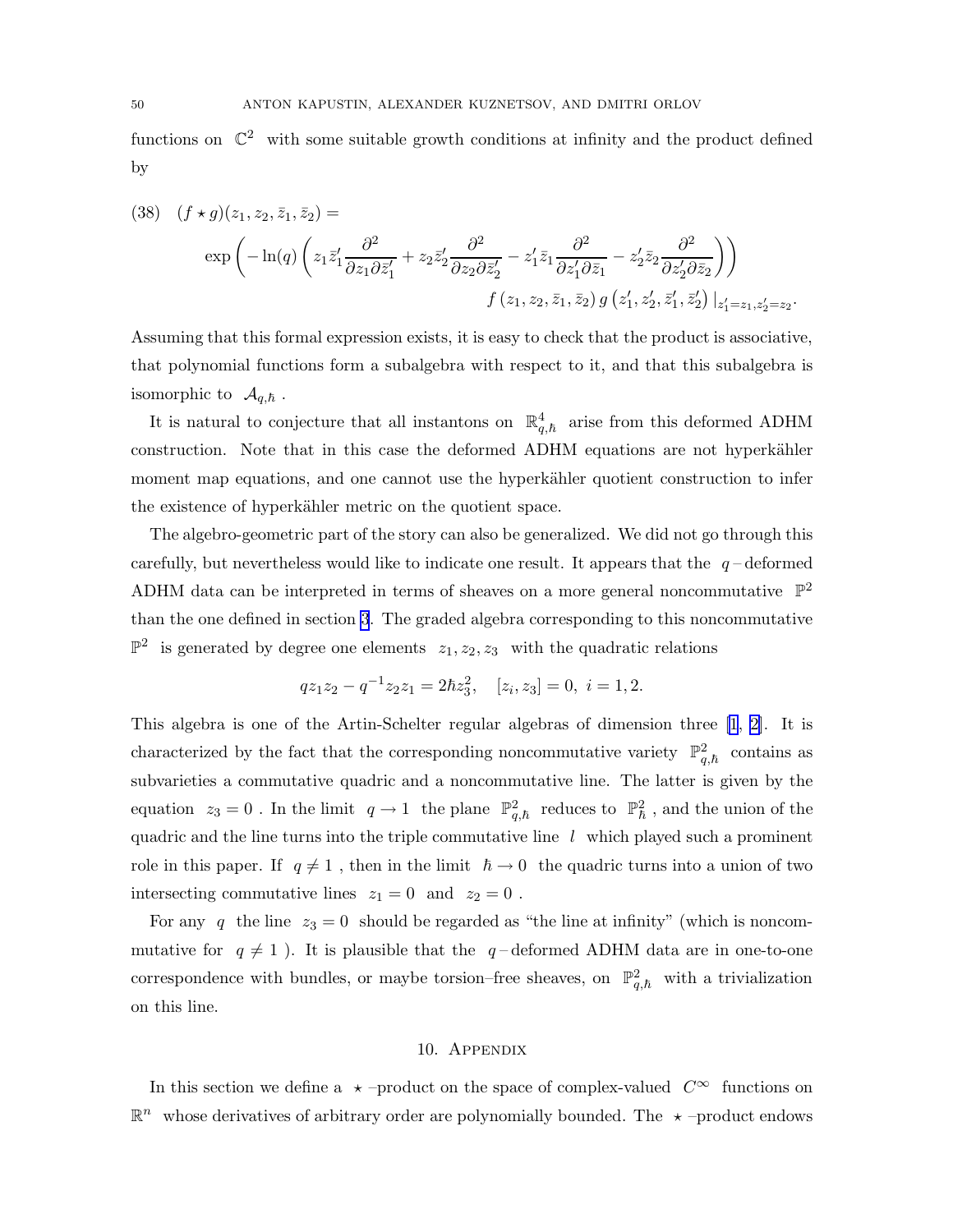<span id="page-51-0"></span>this space with a structure of a  $\mathbb C$  -algebra and reduces to the Wigner-Moyal product [\(3](#page-4-0)) on polynomial functions.

**Definition 10.1.** Let  $\Phi$  be a topological vector space which is a subspace of the space of  $C^{\infty}$  $\mathbf{p}$  *functions on*  $\mathbb{R}^n$ , *and let*  $\Phi'$  *be the space of distributions on*  $\Phi$  *. Let*  $f$  *be a*  $\mathbb{C}$  *-valued function on*  $\mathbb{R}^n$  *which simultaneously is a distribution in*  $\Phi'$ . *f is called a multiplier if for any*  $\phi \in \Phi$  *f* $\phi \in \Phi$ *.* 

The set of multipliers of  $\Phi'$  is obviously a subspace of  $\Phi'$ .

**Definition 10.2.** Let  $f \in \Phi'$ . f *is called a convolute if for any*  $\phi \in \Phi$  *we have* 

$$
(f * \phi)(x) \equiv (f(\xi), \phi(x + \xi)) \in \Phi,
$$

and this expression depends continuously on  $\phi$ . The above expression is called the convolu*tion of*  $f$  *with*  $\phi$ .

The set of convolutes is obviously a subspace of  $\Phi'$ .

We will denote the Fourier duals of  $\Phi$  and  $\Phi'$  by  $\Phi$  and  $\Phi'$ , respectively. If  $f \in \Phi$ , then  $\widetilde{f}\in \widetilde{\Phi}_-$  will be the Fourier transform of  $f$ , etc.

**Definition 10.3.** The Schwartz space  $\mathcal{S}(\mathbb{R}^n)$  is the space of  $\mathbb{C}$  *-valued*  $C^{\infty}$  functions on  $\mathbb{R}^n$  *such that*  $\phi \in \mathcal{S}$  *if and only if all the norms* 

(39) 
$$
\sup_{x} x^{k} D^{m} \phi(x), \qquad k = 0, 1, 2, ... ,
$$

*are finite. Here*  $m = (m_1, \ldots, m_n)$  *is an arbitrary polyindex.* 

Convergence on  $\mathcal S$  is defined using the family of norms (39). Then  $\mathcal S$  becomes a complete countably normed space [\[17\]](#page-54-0).

**Proposition 10.4.** *A function*  $f \in S'$  *is a multiplier if and only if it is a*  $C^{\infty}$  *function* on  $\mathbb{R}^n$  all of whose derivatives are polynomially bounded.

*Proof.* Obvious.

The following theorem proved in [\[36](#page-55-0)] describes the subspace of convolutes of  $\mathcal{S}'$ :

**Theorem 10.5.** *A distribution*  $f \in S'$  *is a convolute if and only if it has the form* 

$$
f = \sum_{|\alpha| < r} D^{\alpha} f_{\alpha}(x),
$$

where r is a positive integer, and  $f_{\alpha}$  are  $C^0$  functions on  $\mathbb{R}^n$  which decrease at infinity *faster than any negative power of* x *.*

 $\Box$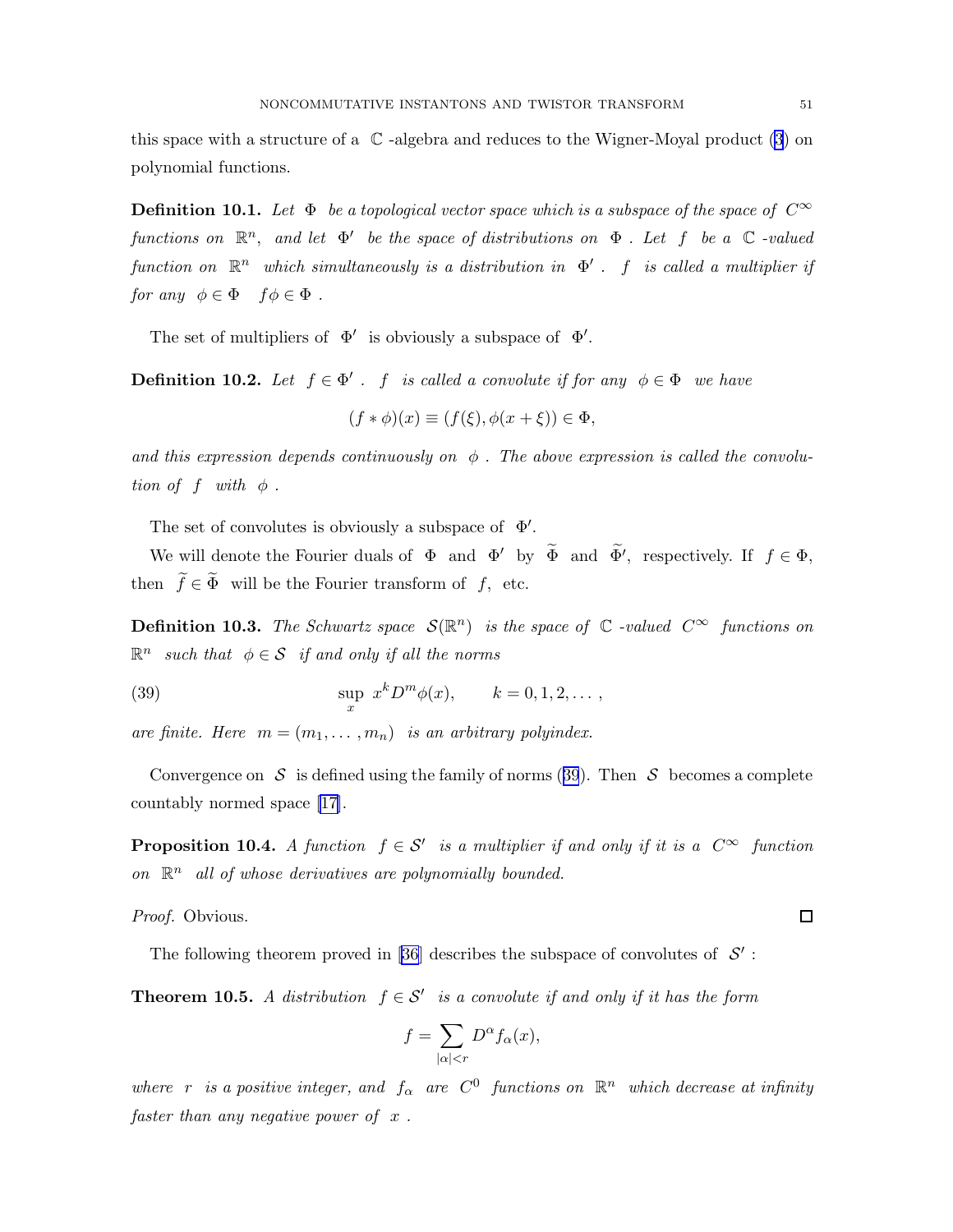<span id="page-52-0"></span>The functions which decrease at infinity faster than any negative power will be called rapidly decreasing.

The following theorem is proved in [\[17](#page-54-0)], vol. 2, ch. III:

Theorem 10.6. *Fourier transform and its inverse act as automorphisms on both* S *and* S ′ *.*

From now on we identify  $S \cong S$ ,  $S' \cong S'$ .

Theorem 10.7. *Fourier transform and its inverse establish an isomorphism between the* space of multipliers and the space of convolutes of  $S'$ .

*Proof.* By the preceding theorem, it is sufficient to show that the Fourier transform of every multiplier is a convolute, and vice versa. The former fact is proved in [\[17](#page-54-0)], vol. 2, ch. III. Let us prove the converse.

By theorem [10.5,](#page-51-0) every convolute has the form

$$
f(x) = \sum_{|\alpha| < r} D^\alpha f_\alpha(x)
$$

for some  $\ r\ \$  and rapidly decreasing continuous functions  $\ f_{\alpha}$  . Let

$$
\widetilde{f}_{\alpha}(p) = \int f_{\alpha}(x) e^{\sqrt{-1}px} d^{n}x.
$$

be the Fourier transform of  $f_{\alpha}(x)$ . Since the integrals

$$
\int x^{\beta} f_{\alpha}(x) e^{\sqrt{-1}px} d^{n}x
$$

are absolutely convergent, the functions  $f_{\alpha}$  are  $C^{\infty}$  functions. Furthermore, the Fourier transform of  $f$  is equal to

$$
\widetilde{f}(p) = \sum_{|\alpha| < r} (-\sqrt{-1} \ p)^{\alpha} \ \widetilde{f}_{\alpha}(p)
$$

(see [\[17](#page-54-0)], vol. 2, ch. III), hence  $\tilde{f}$  is also a  $C^{\infty}$  function. Finally, since by the preceding theorem the Fourier transform of any element of  $S'$  is again an element of  $S'$ , f and all its derivatives are polynomially bounded. Hence  $\tilde{f}$  is a multiplier.  $\Box$ 

**Definition 10.8.** Let  $\omega$  be a skew-symmetric real-valued bilinear form on  $\mathbb{R}^n$ . The  $\diamond$  *product on the space of convolutes of* S ′ *is defined by*

$$
(\widetilde{f}\diamond \widetilde{g})(p) = \int \widetilde{f}(q) \widetilde{g}(p-q) e^{\sqrt{-1}\omega(p,q)} \frac{d^n q}{(2\pi)^n}.
$$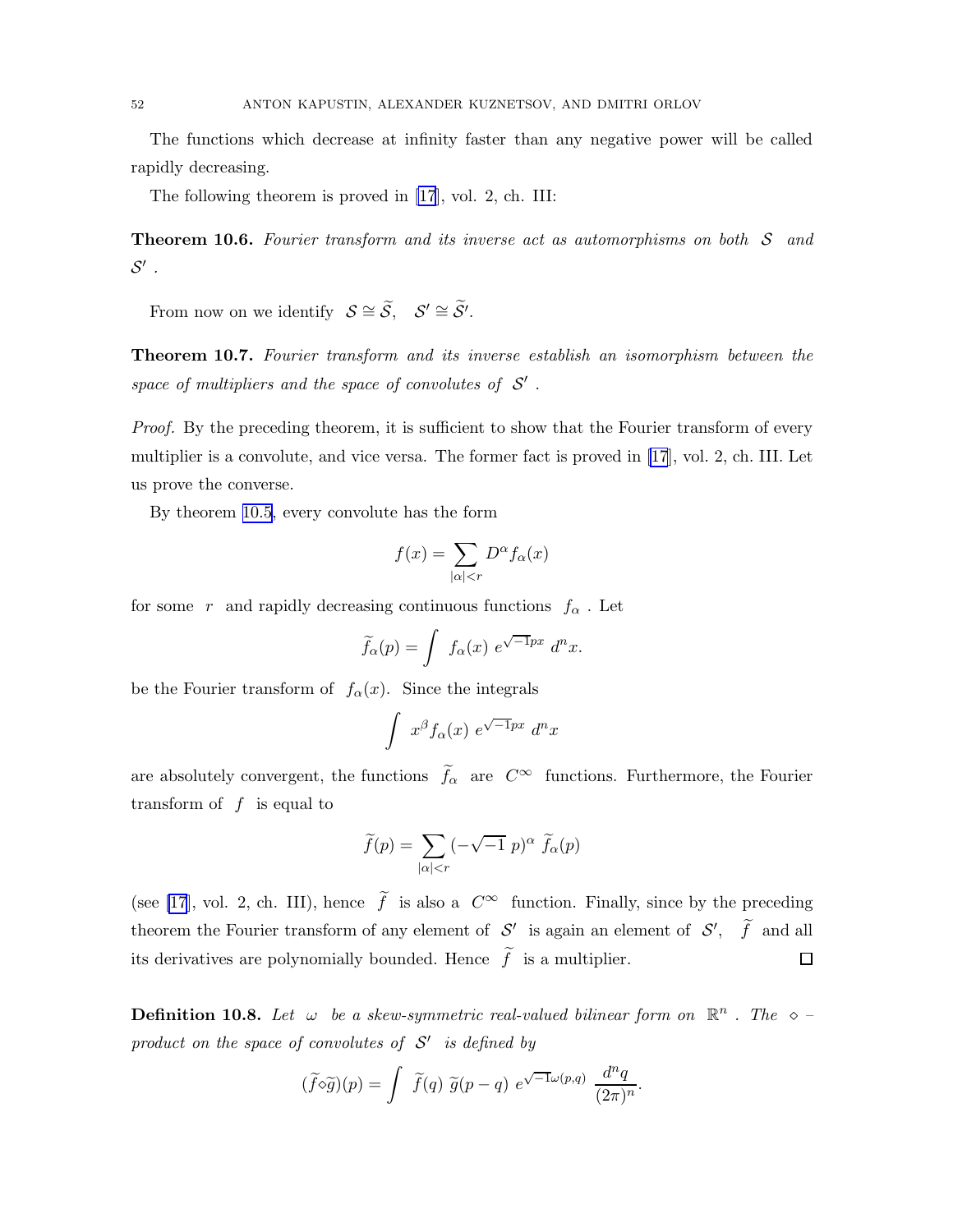**Theorem 10.9.** The  $\circ$  -product is well-defined and makes the space of convolutes of  $\mathcal{S}'$ *into an algebra over* C *.*

*Proof.* We will prove that the  $\diamond$  –product of two convolutes of  $\mathcal{S}'$  is well-defined, and is again a convolute of  $S'$ . The rest is obvious.

It is sufficient to consider the case when

$$
\widetilde{f}(p) = D^{\alpha} \widetilde{f}_0(p), \quad \widetilde{g}(p) = D^{\beta} \widetilde{g}_0(p).
$$

Then, integrating by parts, we may rewrite the  $\diamond$  –product in the following form:

$$
(-1)^{|\alpha|} \int \widetilde{f}_0(q) \frac{\partial^{\alpha}}{\partial q^{\alpha}} \left[ \frac{\partial^{\beta}}{\partial p^{\beta}} \widetilde{g}_0(p-q) e^{\sqrt{-1}\omega(p,q)} \right] \frac{d^n q}{(2\pi)^n}.
$$

Derivatives acting on the exponential bring down powers of  $p$ , so the integral can be rewritten as

$$
P\left(p, \frac{\partial}{\partial p}\right) \int \widetilde{f}_0(q) \frac{\partial^{\beta}}{\partial p^{\beta}} \widetilde{g}_0(p-q) e^{\sqrt{-1}\omega(p,q)} \frac{d^n q}{(2\pi)^n},
$$

where  $P(u, v)$  is a homogeneous polynomial of degree  $|\alpha|$ . We now use the Leibniz rule repeatedly to rewrite the expression above as

$$
P\left(p, \frac{\partial}{\partial p}\right) \int Q\left(q, \frac{\partial}{\partial p}\right) \left[\widetilde{f}_0(q) \ \widetilde{g}_0(p-q) \ e^{\sqrt{-1}\omega(p,q)}\right] \ \frac{d^n q}{(2\pi)^n},
$$

where  $Q(u, v)$  is a homogeneous polynomial of degree  $|\beta|$ . Because both  $f_0$  and  $\tilde{g}_0$  are rapidly decreasing, the integral converges absolutely and defines a  $C^0$  function of q which is rapidly decreasing. Hence the  $\diamond$ -product of  $f_0$  and  $\tilde{g}_0$  has the form

$$
\sum_{|m|\leq |\alpha|+|\beta|} D^m \widetilde{h}_m(p),
$$

where the functions  $\tilde{h}_m(p)$  are continuous and rapidly decreasing. It follows that the space of convolutes is closed under the  $\diamond$ -product. 口

**Corollary 10.10.** The space of multipliers of  $S'$  inherits a product from the  $\circ$  -product on *the space of convolutes of* S ′ *, and this product makes the space of multipliers into an algebra over* C. *Polynomials form a subalgebra of this algebra isomorphic to the Weyl algebra with*  $generators \ x_i, \ i=1,\ldots,n, \ and \ relations$ 

$$
[x_i, x_j] = 2\sqrt{-1}\omega_{ij}.
$$

*Proof.* The first statement is an immediate consequence of theorems [10.7](#page-52-0) and [10.9.](#page-52-0) The second statement follows from a simple computation.  $\Box$ 

It is this product on the space of multipliers that we call the Wigner-Moyal product and denote with  $\star$ .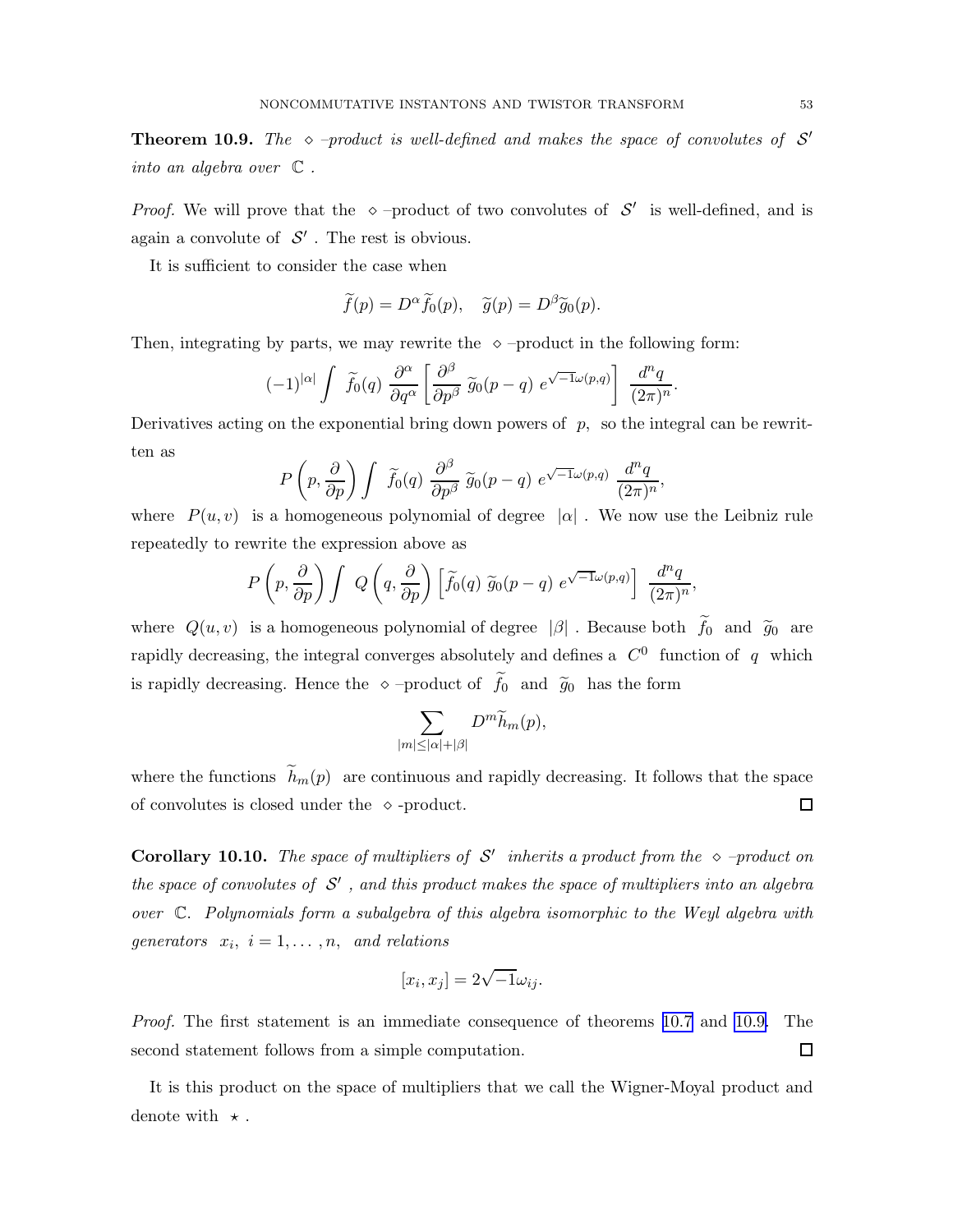### <span id="page-54-0"></span>54 ANTON KAPUSTIN, ALEXANDER KUZNETSOV, AND DMITRI ORLOV

#### Acknowledgements

We are grateful to A. Beilinson, V. Ginzburg, L. Katzarkov, N. Nekrasov, T. Pantev, and A. Yekutieli for useful discussions. We also wish to thank the Institute for Advanced Study, Princeton, NJ, for a very stimulating atmosphere.

#### **REFERENCES**

- [1] M. Artin, W. Schelter, *Graded algebras of global dimension 3*, Adv. Math., 66, (1987), 171-216.
- [2] M. Artin, J. Tate, M. Van den Bergh, *Some algebras associated to automorphisms of elliptic curves*, The Grothendieck Festschrift, vol 1., Birkhauser, Boston, (1990), 33-85.
- [3] M. Artin, J.J. Zhang, *Noncommutative projective schemes*, Adv. Math., 109, (1994), no.2, 248-287.
- [4] M.F. Atiyah, *Geometry of Yang-Mills fields*, (1979), Accademia Nazionale dei Lincei, Pisa.
- [5] M.F. Atiyah, N.J. Hitchin, V.G. Drinfel'd, Yu.I. Manin, *Construction of instantons*, Phys. Lett., A65, (1978), 185-187.
- [6] M.F. Atiyah, R.S. Ward, *Instantons and Algebraic Geometry*, Comm. Math. Phys., 55, (1977), 117- 124.
- [7] S. Bando, *Einstein-Hermitean metrics on noncompact K¨ahler manifolds*, Einstein metrics and Yang-Mills connections (Sanda, 1990), Lecture Notes in Pure and Appl. Math., 145, (1993), Dekker, New York, 27-33.
- [8] W. Barth, *Moduli of vector bundles on the projective plane*, Invent. Math., 42, (1977), 63-91.
- [9] A.I. Bondal, A.E. Polishchuk, *Homological properties of associative algebras: the method of helices*, Russian Acad. Sci. Izv. Math., 42, (1994), 219-260.
- [10] H.W. Braden, N.A. Nekrasov, *Space-Time Foam from Non-Commutative Instantons*, preprint [hep](http://arXiv.org/abs/hep-th/9912019)[th/9912019.](http://arXiv.org/abs/hep-th/9912019)
- [11] N. Buchdahl, *Instantons on* nCP<sup>2</sup> , J. Diff. Geom., 37, (1993), 669-687.
- [12] A. Connes, *Noncommutative Geometry*, (1994), Academic Press, San–Diego.
- [13] A. Connes, M.R. Douglas, and A. Schwarz, *Noncommutative Geometry and Matrix Theory: Compactification on Tori*, Journal of High Energy Physics, 9802, (1998), 003.
- [14] M. Demazure, *Une démonstration algébrique d'un théorème de Bott*, Invent. Math., **5**, (1968), 349–356.
- [15] S.M. Donaldson, *Instantons and Geometric Invariant Theory*, Comm. Math. Phys., 93, (1984), 453- 460.
- [16] K. Furuuchi, *Instantons on Noncommutative* R 4 *and Projection Operators*, preprint [hep-th/9912047.](http://arXiv.org/abs/hep-th/9912047)
- [17] I. M. Gelfand, G. E. Shilov, *Generalized Functions*, vols. 1,2, (1964), Academic Press, New York– London.
- [18] G-Y. Guo, *On an analytic proof of a result by Donaldson*, Internat. J. Math., 7, (1996), 1-17.
- [19] N. Hitchin, A. Karlhede, U. Lindström, M. Roček, *Hyper-Kähler metrics and supersymmetry*, Comm. Math. Phys., 108, (1987), 535-589.
- [20] G. Kempf, L. Ness, *Lengths of vectors in representation spaces*, Lecture Notes in Math., 732, (1978), Springer-Verlag, Berlin–New York, 233-244.
- [21] C. Löfwall, *On the subalgebra generated by one-dimensional elements in the Yoneda Ext-algebra*, Lecture Notes in Math., 1183, (1986), Springer, Berlin–New York, 291-338.